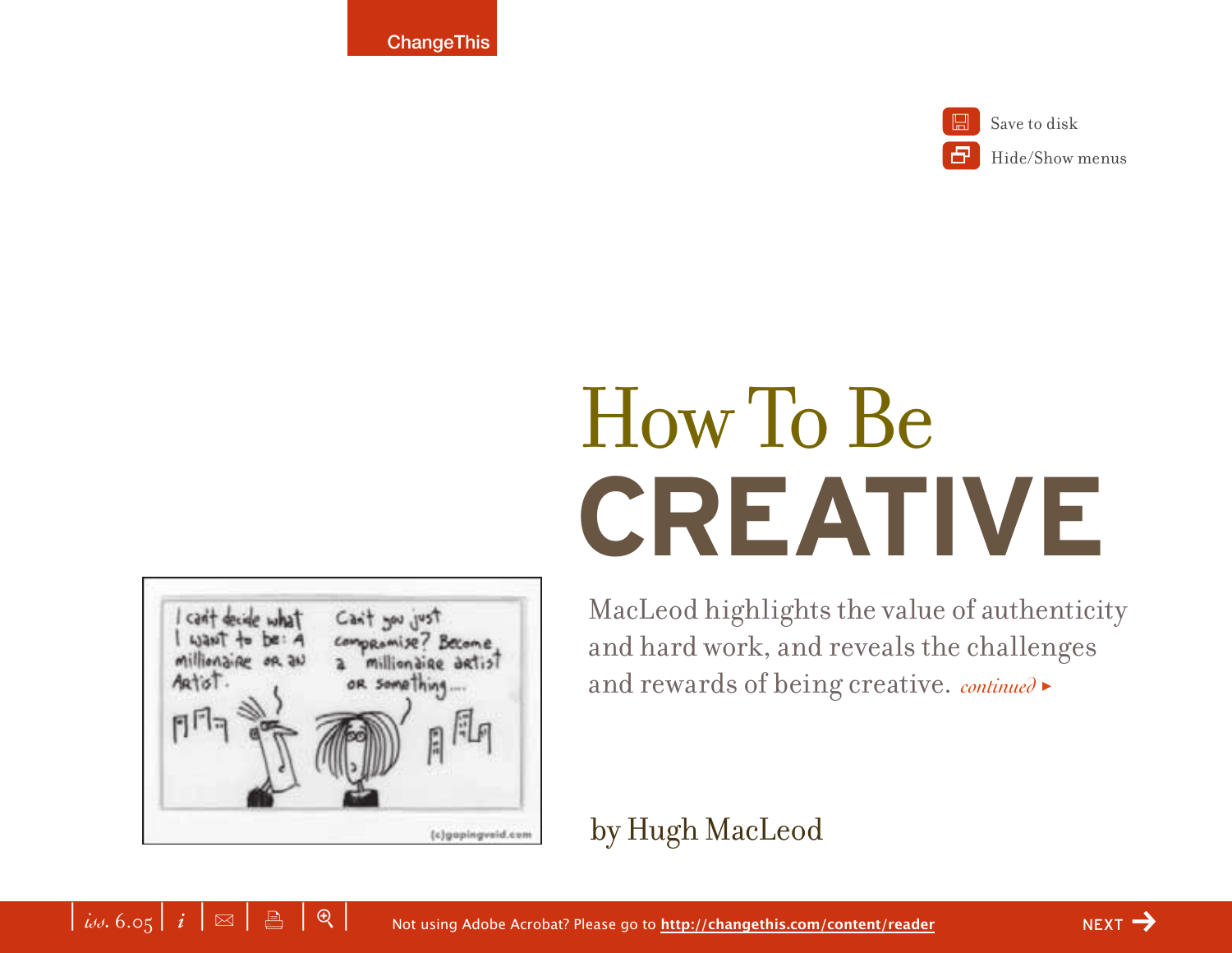So you want to be more creative in art, in business, whatever. Here are some tips that have worked for me over the years.

## **1.**

#### Ignore everybody.

The more original your idea is, the less good advice other people will be able to give you. When I first started with the cartoon-onback-of-bizcard format, people thought I was nuts. Why wasn't I trying to do something more easy for markets to digest, i.e., cutie-pie greeting cards or whatever?



You don't know if your idea is any good the moment it's created. Neither does anyone else. The most you can hope for is a strong gut feeling that it is. And trusting your feelings is not as easy as the optimists say it is. There's a reason why feelings scare us.

And asking close friends never works quite as well as you hope, either. It's not that they deliberately want to be unhelpful. It's just they don't know your world one millionth as well as you know your world, no matter how hard they try, no matter how hard you try to explain.

Plus, a big idea will change you. Your friends may love you, but they don't want you to change. If you change, then their dynamic with you also changes. They like things the way they are, that's how they love you—the way you are, not the way you may become.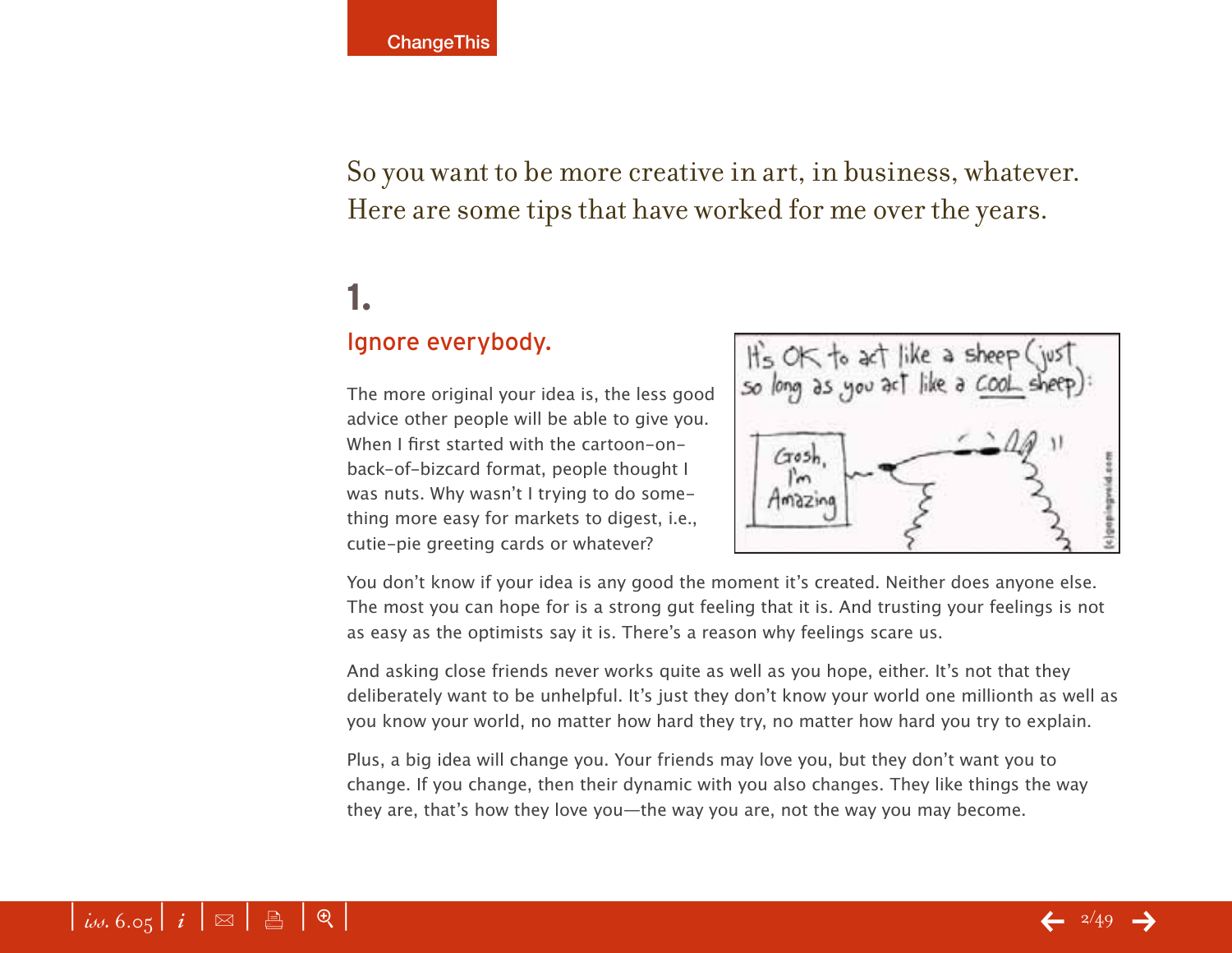Ergo, they have no incentive to see you change. And they will be resistant to anything that catalyzes it. That's human nature. And you would do the same, if the shoe were on the other foot.

With business colleagues, it's even worse. They're used to dealing with you in a certain way. They're used to having a certain level of control over the relationship. And they want whatever makes them more prosperous. Sure, they might prefer it if you prosper as well, but that's not their top priority.

## Good ideas alter the power balance in relationships, that is why good ideas are always initially resisted.

If your idea is so good that it changes your dynamic enough to where you need them less or, God forbid, **THE MARKET** needs them less, then they're going to resist your idea every chance they can.

Again, that's human nature.

Good ideas alter the power balance in relationships, that is why good ideas are always initially resisted.

Good ideas come with a heavy burden. Which is why so few people have them. So few people can handle it.



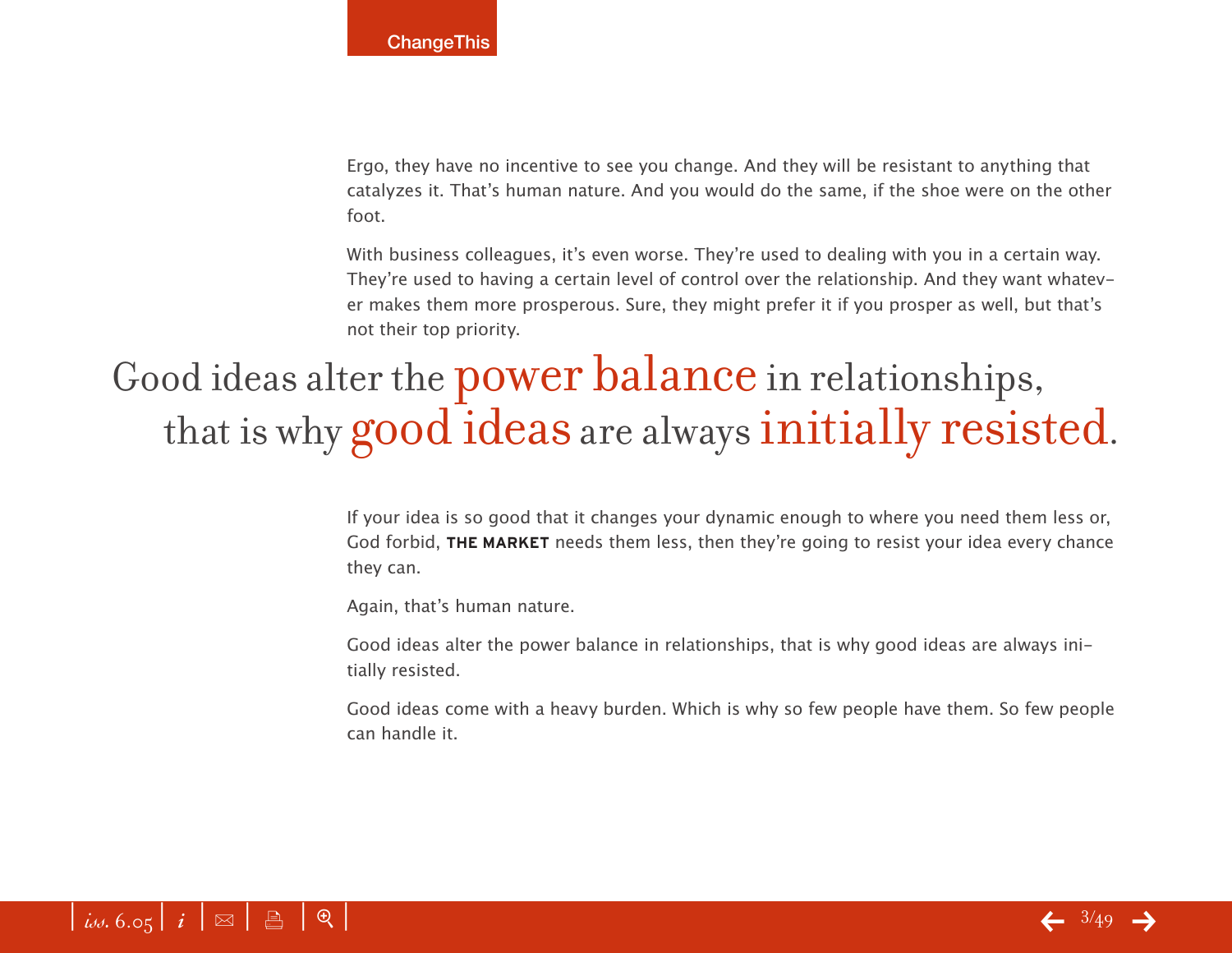#### The idea doesn't have to be big. It just has to change the world.

The two are not the same thing.

We all spend a lot of time being impressed by folks we've never met. Somebody featured in the media who's got a big company, a big product, a big movie, a big bestseller. Whatever.



And we spend even more time trying unsuccessfully to keep up with them. Trying to start up our own companies, our own products, our own film projects, books and whatnot.

I'm as guilty as anyone. I tried lots of different things over the years, trying desperately to pry my career out of the jaws of mediocrity. Some to do with business, some to do with art, etc.

One evening, after one false start too many, I just gave up. Sitting at a bar, feeling a bit burned out by work and life in general, I just started drawing on the back of business cards for no reason. I didn't really need a reason. I just did it because it was there, because it amused me in a kind of random, arbitrary way.

Of course it was stupid. Of course it wasn't commercial. Of course it wasn't going to go anywhere. Of course it was a complete and utter waste of time. But in retrospect, it was this built-in futility that gave it its edge. Because it was the exact opposite of all the "Big Plans"

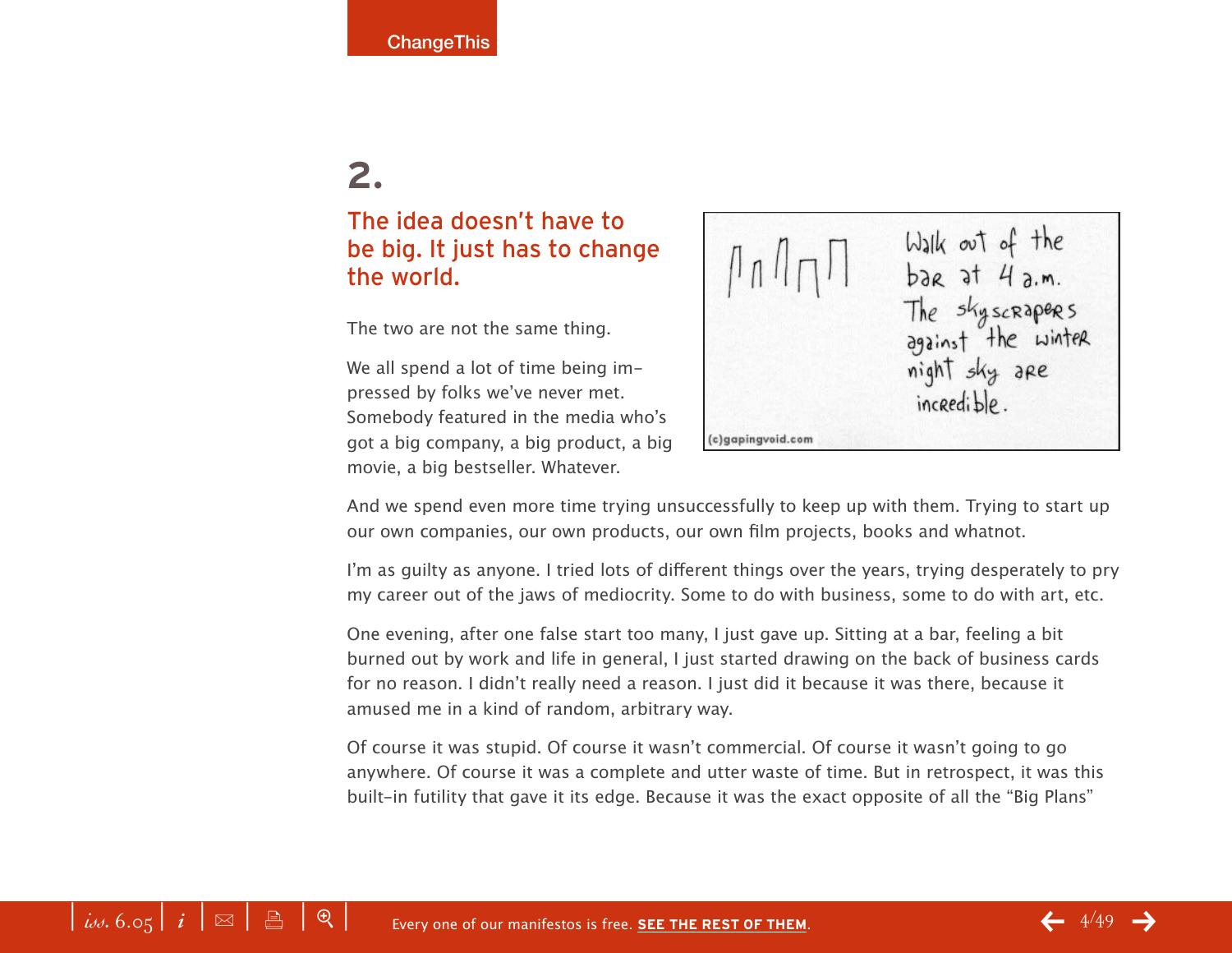my peers and I were used to making. It was so liberating not to have to be thinking about all that, for a change.

It was so liberating to be doing something that didn't have to impress anybody, for a change.

It was so liberating to have something that belonged just to me and no one else, for a change.

It was so liberating to feel complete sovereignty, for a change. To feel complete freedom, for a change.

And of course, it was then, and only then, that the outside world started paying attention.

## The sovereignty you have over your work will inspire far more people than the actual content ever will.

The sovereignty you have over your work will inspire far more people than the actual content ever will. How your own sovereignty inspires other people to find their own sovereignty, their own sense of freedom and possibility, will change the world far more than the the work's objective merits ever will.

Your idea doesn't have to be big. It just has to be yours alone. The more the idea is yours alone, the more freedom you have to do something really amazing.

The more amazing, the more people will click with your idea. The more people click with your idea, the more it will change the world.

That's what doodling on business cards taught me.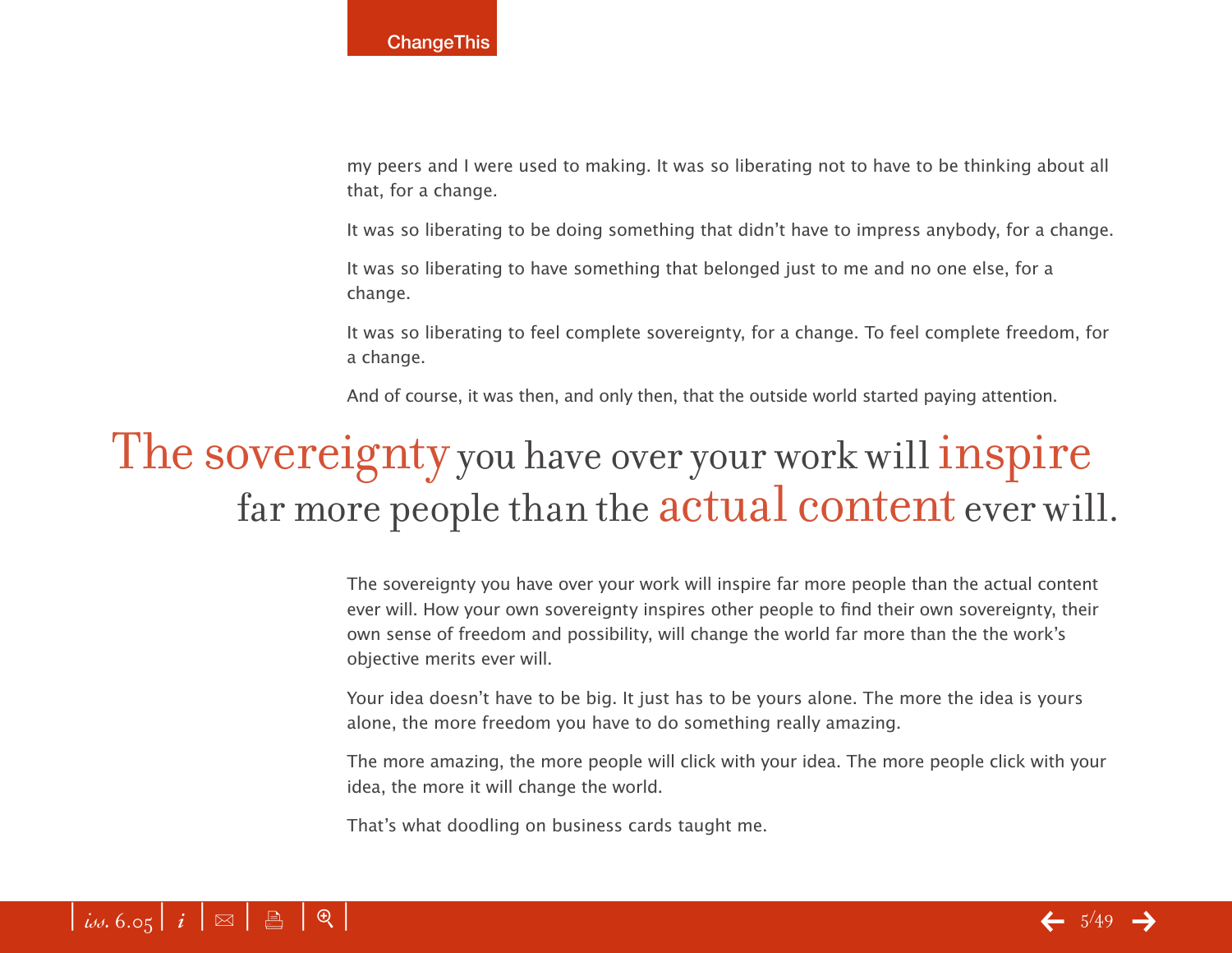### **3.**  Put the hours in.

Doing anything worthwhile takes forever. 90% of what separates successful people and failed people is time, effort, and stamina.

I get asked a lot, "Your business card format is very simple. Aren't you worried about somebody ripping it off?"



Standard Answer: Only if they can draw more of them than me, better than me.

What gives the work its edge is the simple fact that I've spent years drawing them. I've drawn thousands. Tens of thousands of man-hours.

So if somebody wants to rip my idea off, go ahead. If somebody wants to overtake me in the business card doodle wars, go ahead. You've got many long years in front of you. And unlike me, you won't be doing it for the joy of it. You'll be doing it for some self-loathing, ill-informed, lame-ass mercenary reason. So the years will be even longer and far, far more painful. Lucky you.

If somebody in your industry is more successful than you, it's probably because he works harder at it than you do. Sure, maybe he's more inherently talented, more adept at networking, etc., but I don't consider that an excuse. Over time, that advantage counts for less and less. Which is why the world is full of highly talented, network-savvy, failed mediocrities.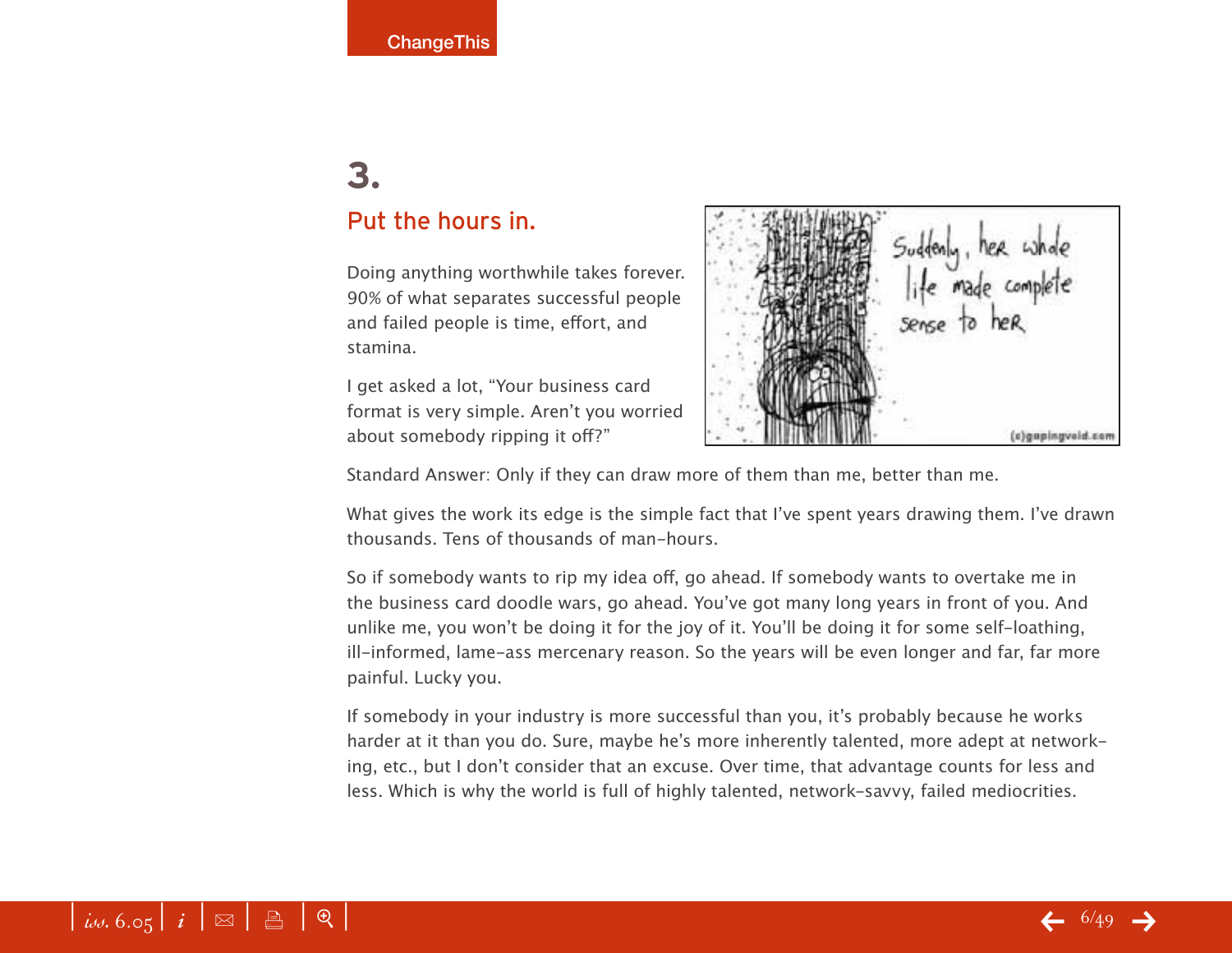So yeah, success means you've got a long road ahead of you, regardless. How do you best manage it?

Well, as I've written elsewhere, don't quit your day job. I didn't. I work every day at the office, same as any other regular schmo. I have a long commute on the train; ergo that's when I do most of my drawing. When I was younger I drew mostly while sitting at a bar, but that got old.

## Put the hours in; do it for long enough and magical, life-transforming things happen eventually.

The point is, an hour or two on the train is very manageable for me. The fact I have a job means I don't feel pressured to do something market-friendly. Instead, I get to do whatever the hell I want. I get to do it for my own satisfaction. And I think that makes the work more powerful in the long run. It also makes it easier to carry on with it in a calm fashion, day-inday-out, and not go crazy in insane, creative bursts brought on by money worries.

The day job, which I really like, gives me something productive and interesting to do among fellow adults. It gets me out of the house in the daytime. If I were a professional cartoonist, I'd just be chained to a drawing table at home all day, scribbling out a living in silence, interrupted only by frequent trips to the coffee shop. No, thank you.

Simply put, my method allows me to pace myself over the long haul, which is important.

Stamina is utterly important. And stamina is only possible if it's managed well. People think all they need to do is endure one crazy, intense, job-free creative burst and their dreams will come true. They are wrong, they are stupidly wrong.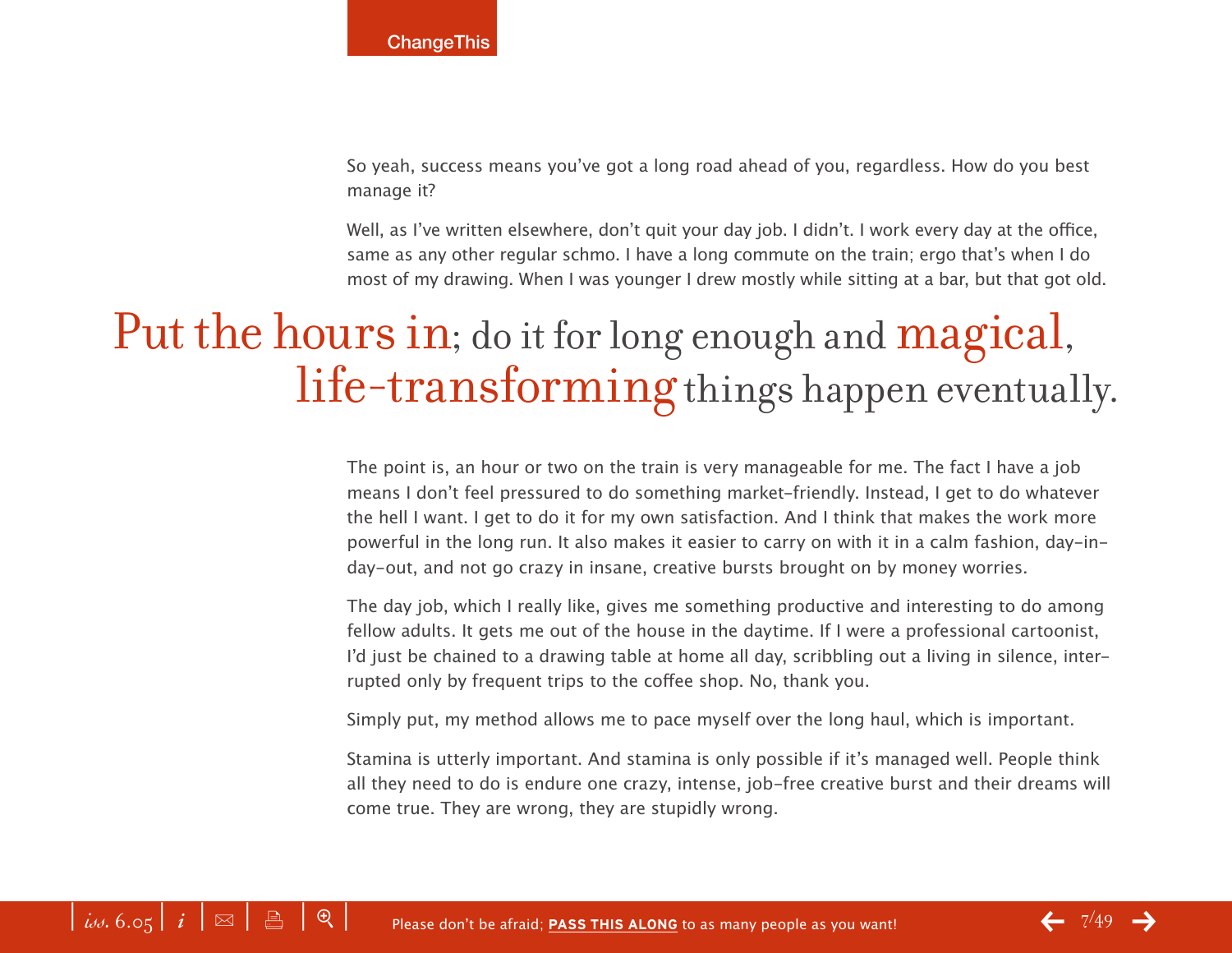Being good at anything is like figure skating—the definition of being good at it is being able to make it look easy. But it never is easy. Ever. That's what the stupidly wrong people conveniently forget.

If I was just starting out writing, say, a novel or a screenplay, or maybe starting up a new software company, I wouldn't try to quit my job in order to make this big, dramatic, heroicquest thing about it.

I would do something far simpler: I would find that extra hour or two in the day that belongs to nobody else but me, and I would make it productive. Put the hours in; do it for long enough and magical, life-transforming things happen eventually. Sure, that means less time watching TV, Internet-surfing, going out, or whatever.

But who cares?

### **4.**

If your biz plan depends on you suddenly being "discovered" by some big shot, your plan will probably fail.

Nobody suddenly discovers anything. Things are made slowly and in pain.



I was offered a quite substantial publish-

ing deal a year or two ago. Turned it down. The company sent me a contract. I looked it over.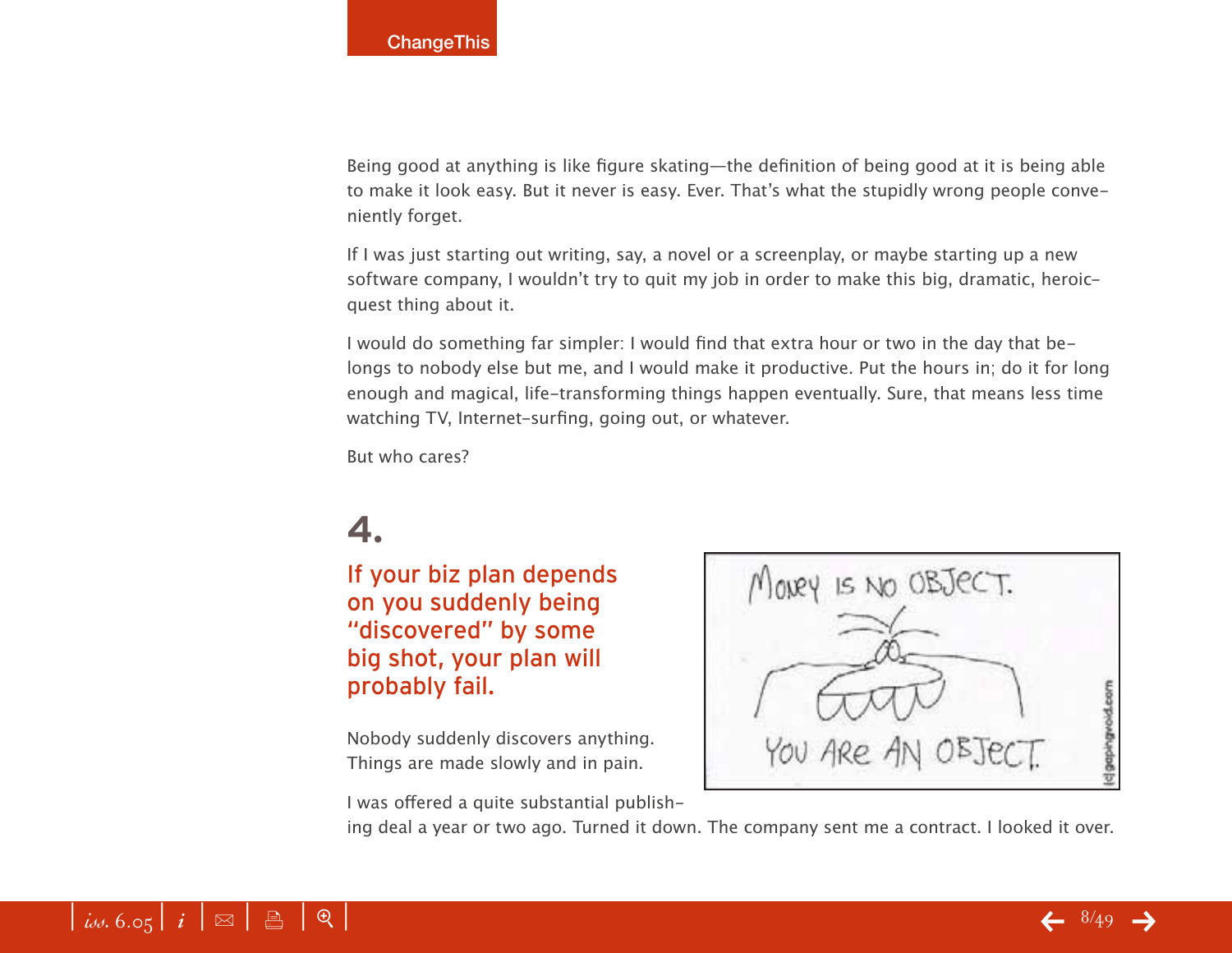Hmmmm…

Called the company back. Asked for some clarifications on some points in the contract. Never heard back from them. The deal died.

This was a very respected company. You may have even heard of it.

They just assumed I must be just like all the other people they represent—hungry and desperate and willing to sign anything.

They wanted to own me, regardless of how good a job they did.

That's the thing about some big publishers. They want 110% from you, but they don't offer to do likewise in return. To them, the artist is just one more noodle in a big bowl of pasta.

Their business model is to basically throw the pasta against the wall, and see which one sticks. The ones that fall to the floor are just forgotten.

Publishers are just middlemen. That's all. If artists could remember that more often, they'd save themselves a lot of aggravation.

Anyway, yeah, I can see gapingvoid being a ʻproduct' one day. Books, T-shirts and whatnot. I think it could make a lot of money, if handled correctly. But I'm not afraid to walk away if I think the person offering it is full of hot air. I've already got my groove, etc. Not to mention another career that's doing quite well, thank you.

I think the gaping void-as-product-line idea is pretty inevitable, down the road. Watch this space.



Click on an underlined hyperlink to visit that site. For more tips like this, visit ( *i* ). GO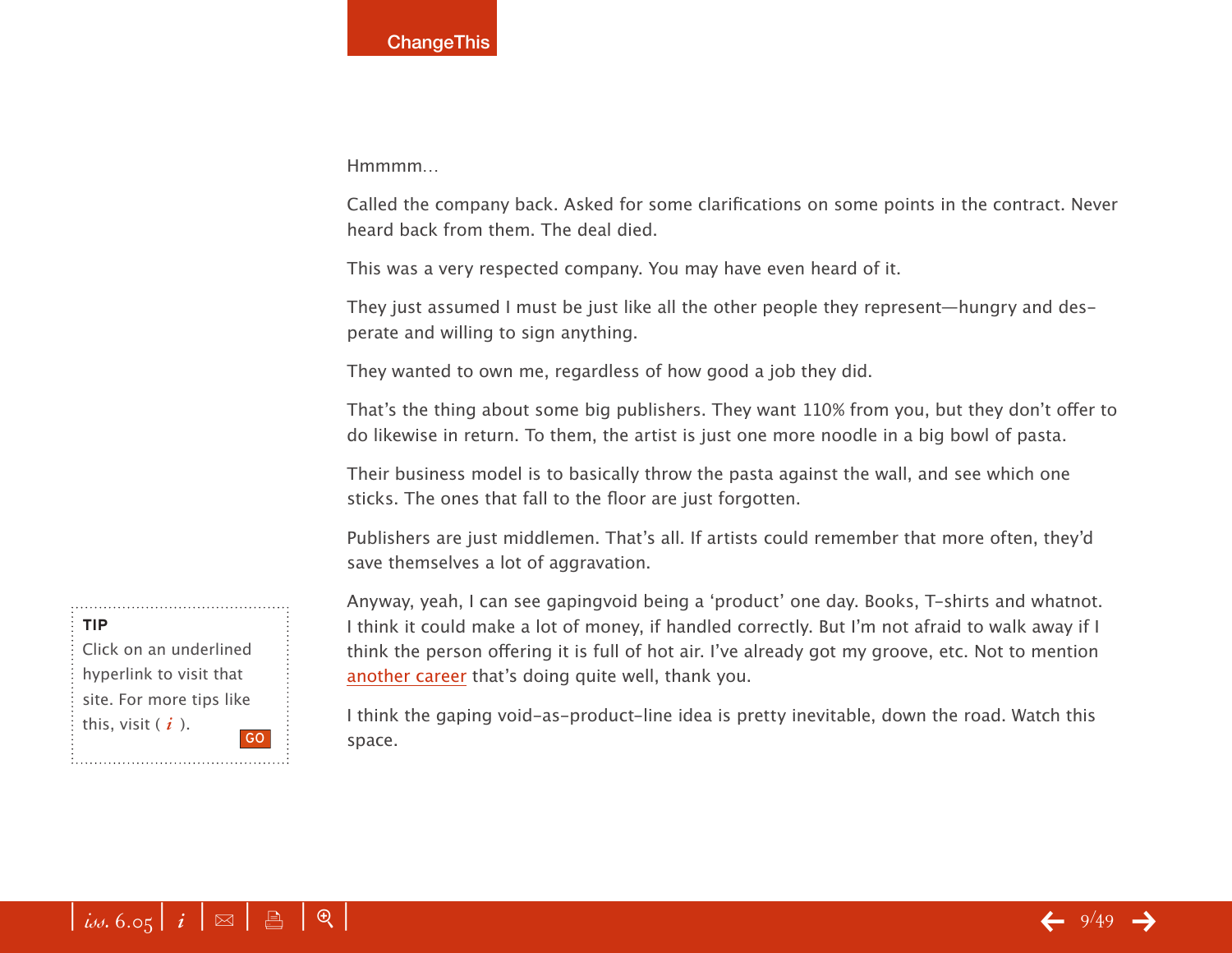#### You are responsible for your own experience.

Nobody can tell you if what you're doing is good, meaningful or worthwhile. The more compelling the path, the lonelier it is.

Every creative person is looking for "The Big Idea." You know, the one that is going to catapult them out from the murky depths of



obscurity and on to the highest planes of incandescent lucidity.

The one that's all love-at-first-sight with the Zeitgeist.

The one that's going to get them invited to all the right parties, metaphorical or otherwise.

So naturally you ask yourself, if and when you finally come up with The Big Idea, after years of toil, struggle and doubt, how do you know whether or not it is "The One?"

Answer: You don't.

There's no glorious swelling of existential triumph. That's not what happens.

All you get is this rather kvetchy voice inside you that seems to say, "This is totally stupid. This is utterly moronic. This is a complete waste of time. I'm going to do it anyway."

And you go do it anyway.

Second-rate ideas like glorious swellings far more. Keeps them alive longer.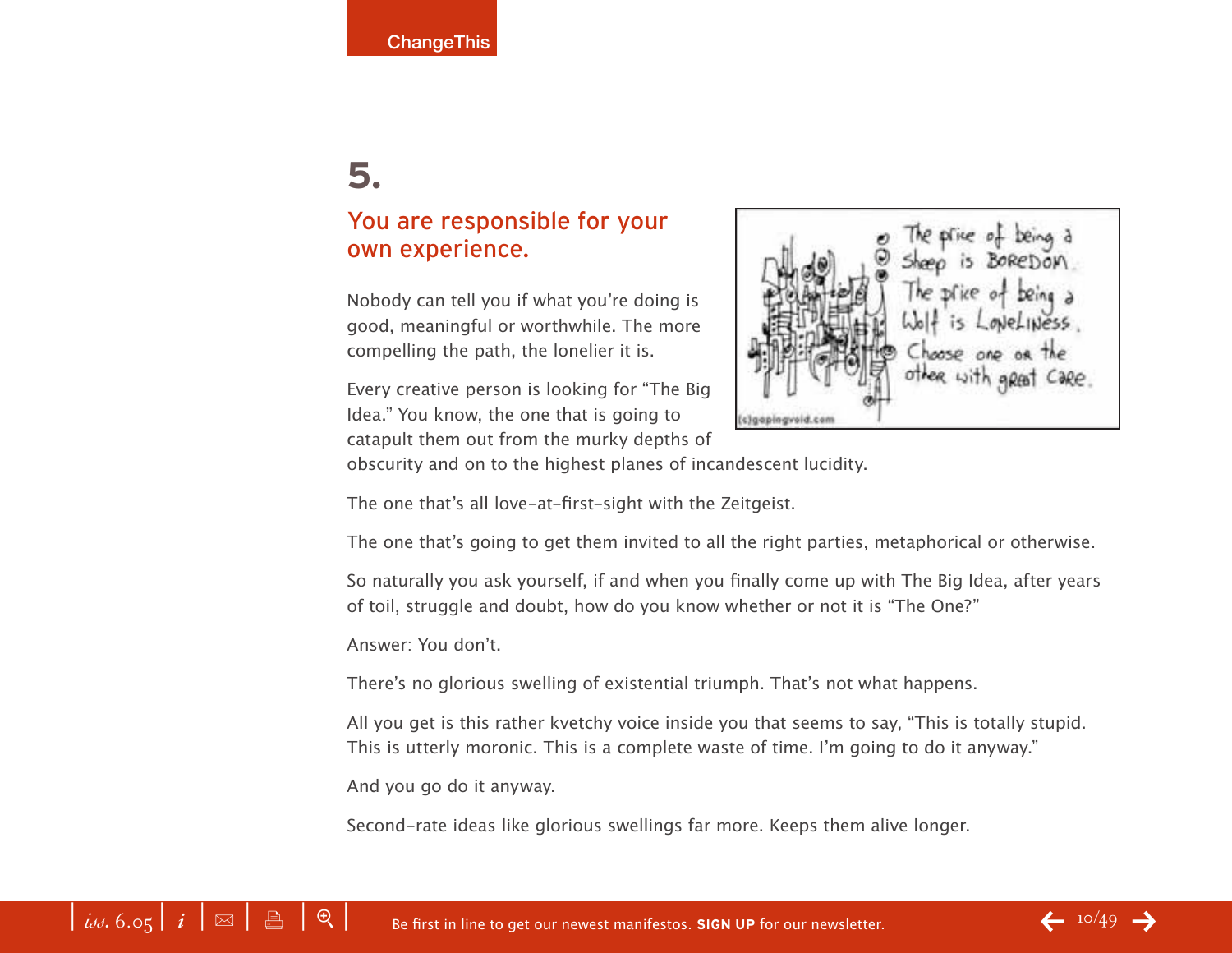#### Everyone is born creative; everyone is given a box of crayons in kindergarten.

Then when you hit puberty they take the crayons away and replace them with books on algebra etc. Being suddenly hit years later with the creative bug is just a wee voice telling you, "I'd like my crayons back, please."



So you've got the itch to do something. Write a screenplay, start a painting, write a book, turn your recipe for fudge brownies into a proper business, whatever. You don't know where the itch came from; it's almost like it just arrived on your doorstep, uninvited. Until now you were quite happy holding down a real job, being a regular person...Until now.

You don't know if you're any good or not, but you'd think you could be. And the idea terrifies you. The problem is, even if you are good, you know nothing about this kind of business. You don't know any publishers or agents or all these fancy-shmancy kind of folk. You have a friend who's got a cousin in California who's into this kind of stuff, but you haven't talked to your friend for over two years...

Besides, if you write a book, what if you can't find a publisher? If you write a screenplay, what if you can't find a producer? And what if the producer turns out to be a crook? You've always worked hard your whole life; you'll be damned if you'll put all that effort into something if there ain't no pot of gold at the end of this dumb-ass rainbow...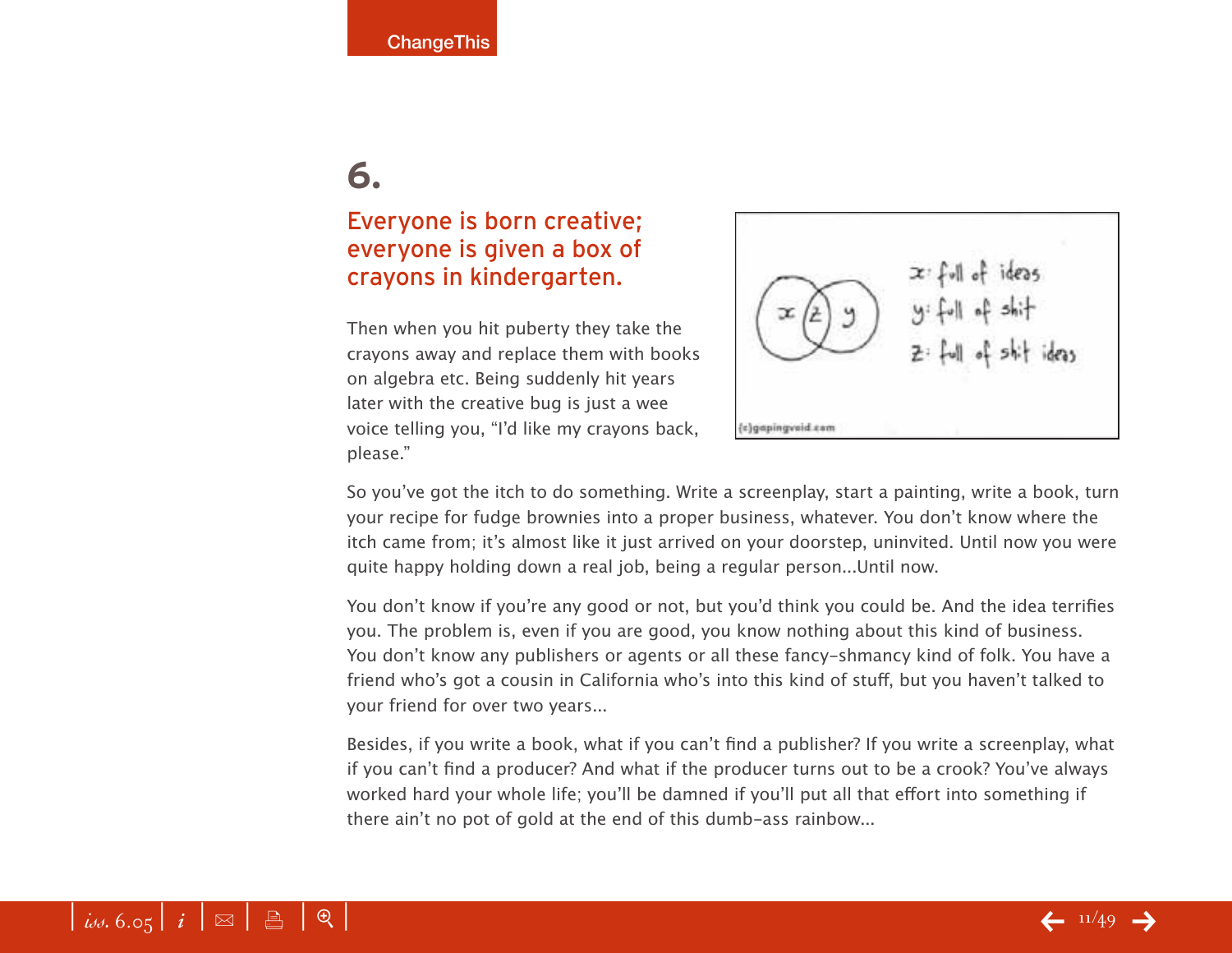Heh. That's not your wee voice asking for the crayons back. That's your outer voice, your adult voice, your boring and tedious voice trying to find a way to get the wee crayon voice to shut the hell up.

## They're only crayons. You didn't fear them in kindergarten, why fear them now?

Your wee voice doesn't want you to sell something. Your wee voice wants you to make something. There's a big difference. Your wee voice doesn't give a damn about publishers or Hollywood producers.

Go ahead and make something. Make something really special. Make something amazing that will really blow the mind of anybody who sees it.

If you try to make something just to fit your uninformed view of some hypothetical market, you will fail. If you make something special and powerful and honest and true, you will succeed.

The wee voice didn't show up because it decided you need more money or you need to hang out with movie stars. Your wee voice came back because your soul somehow depends on it. There's something you haven't said, something you haven't done, some light that needs to be switched on, and it needs to be taken care of. Now.

So you have to listen to the wee voice or it will die…taking a big chunk of you along with it.

They're only crayons. You didn't fear them in kindergarten, why fear them now?

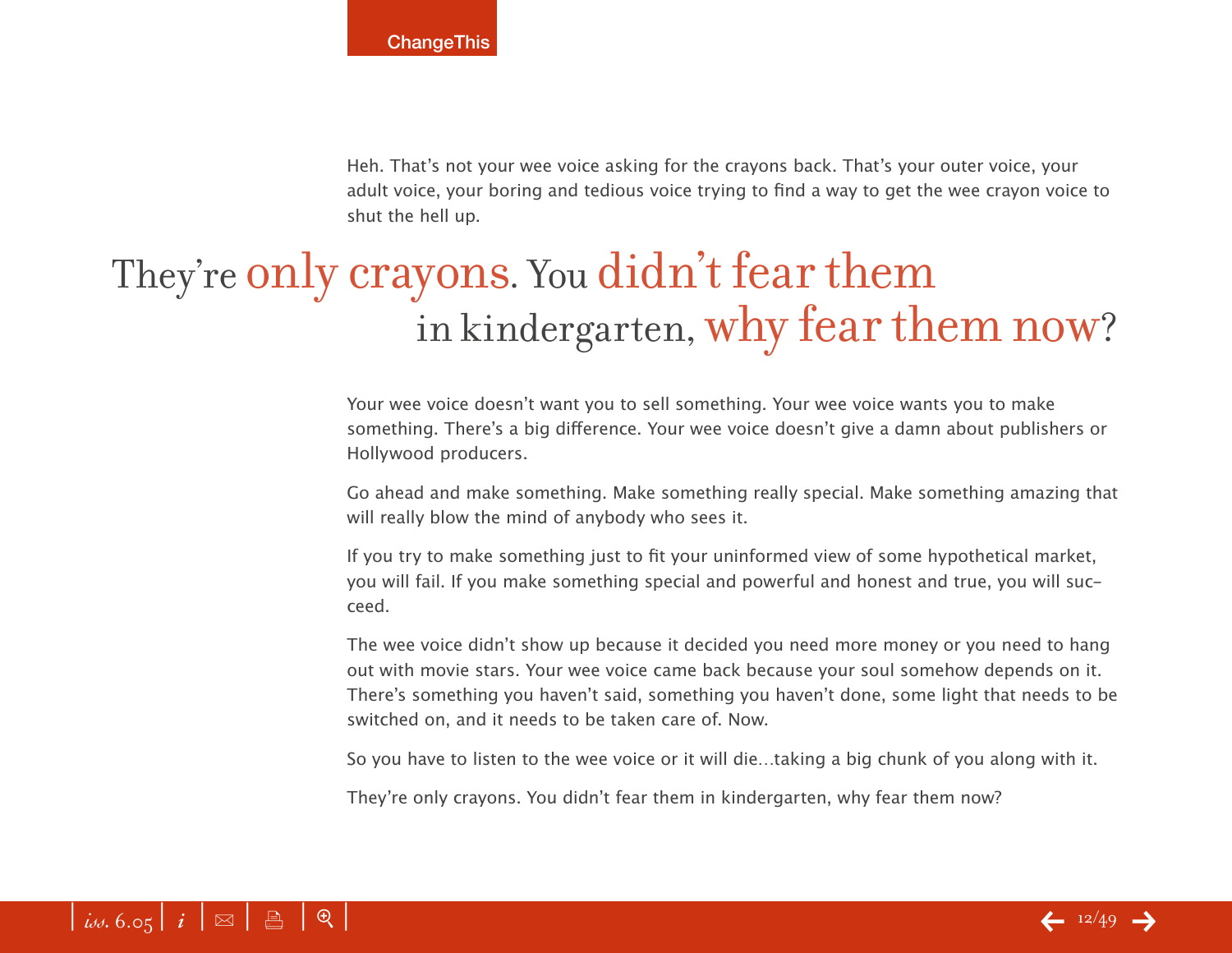### **7.**  Keep your day job.

I'm not just saying that for the usual reason i.e., because I think your idea will fail. I'm saying it because to suddenly quit one's job in a big ol' creative drama-queen moment is always, always, always in direct conflict with what I call "The Sex & Cash Theory."



**THE SEX & CASH THEORY:** The creative person basically has two kinds of jobs. One is

the sexy, creative kind. Second is the kind that pays the bills. Sometimes the task in hand covers both bases, but not often. This tense duality will always play center stage. It will never be transcended.

A good example is Phil, a NY photographer friend of mine. He does really wild stuff for the indie magazines—it pays nothing, but it allows him to build his portfolio. Then he'll go off and shoot some catalogs for a while. Nothing too exciting, but it pays the bills.

Another example is somebody like Martin Amis. He writes "serious" novels, but he has to supplement his income by writing the occasional newspaper article for the London papers (novel royalties are bloody pathetic—even bestsellers like Amis aren't immune).

Or actors. One year Travolta will be in an ultra-hip flick like Pulp Fiction ("Sex"), the next he'll be in some dumb spy thriller ("Cash").

Or painters. You spend one month painting blue pictures because that's the color the celebri-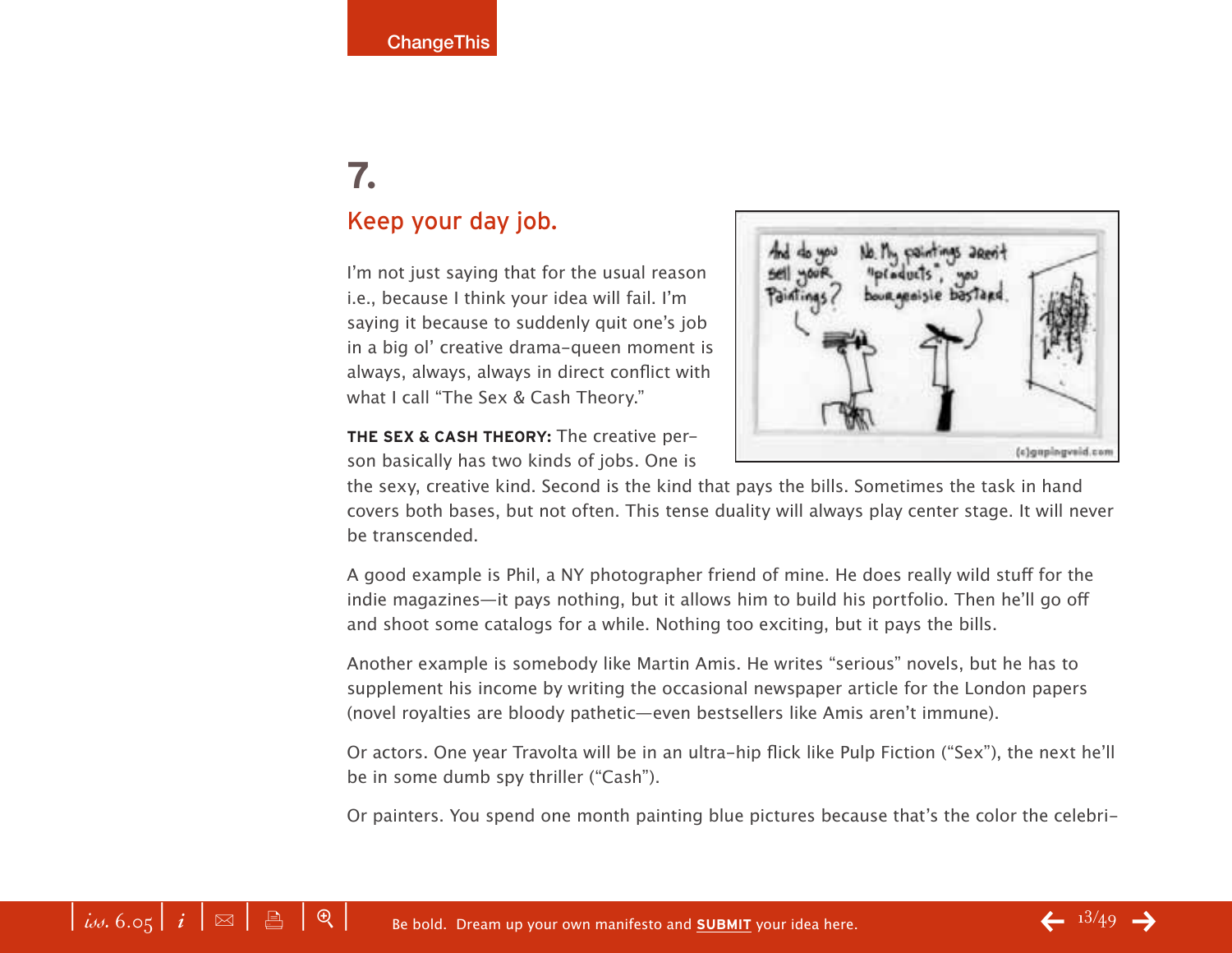ty collectors are buying this season ("Cash"), you spend the next month painting red pictures because secretly you despise the color blue and love the color red ("Sex").

Or geeks. You spend you weekdays writing code for a faceless corporation ("Cash"), then you spend your evening and weekends writing anarchic, weird computer games with which to amuse your techie friends ("Sex").

## The **creative person** basically has **two kinds** of jobs. One is the sexy, creative kind. Second is the kind that pays the bills.

It's balancing the need to make a good living while still maintaining one's creative sovereignty. My M.O. is gapingvoid ("Sex"), coupled with my day job ("Cash").

I'm thinking about the young writer who has to wait tables to pay the bills, in spite of her writing appearing in all the cool and hip magazines…who dreams of one day of not having her life divided so harshly.

Well, over time the "harshly" bit might go away, but not the "divided." This tense duality will always play center stage. It will never be transcended.

As soon as you accept this, I mean really accept this, for some reason your career starts moving ahead faster. I don't know why this happens. It's the people who refuse to cleave their lives this way—who just want to start Day One by quitting their current crappy day job and moving straight on over to best-selling author…well, they never make it.

Anyway, it's called "The Sex & Cash Theory." Keep it under your pillow.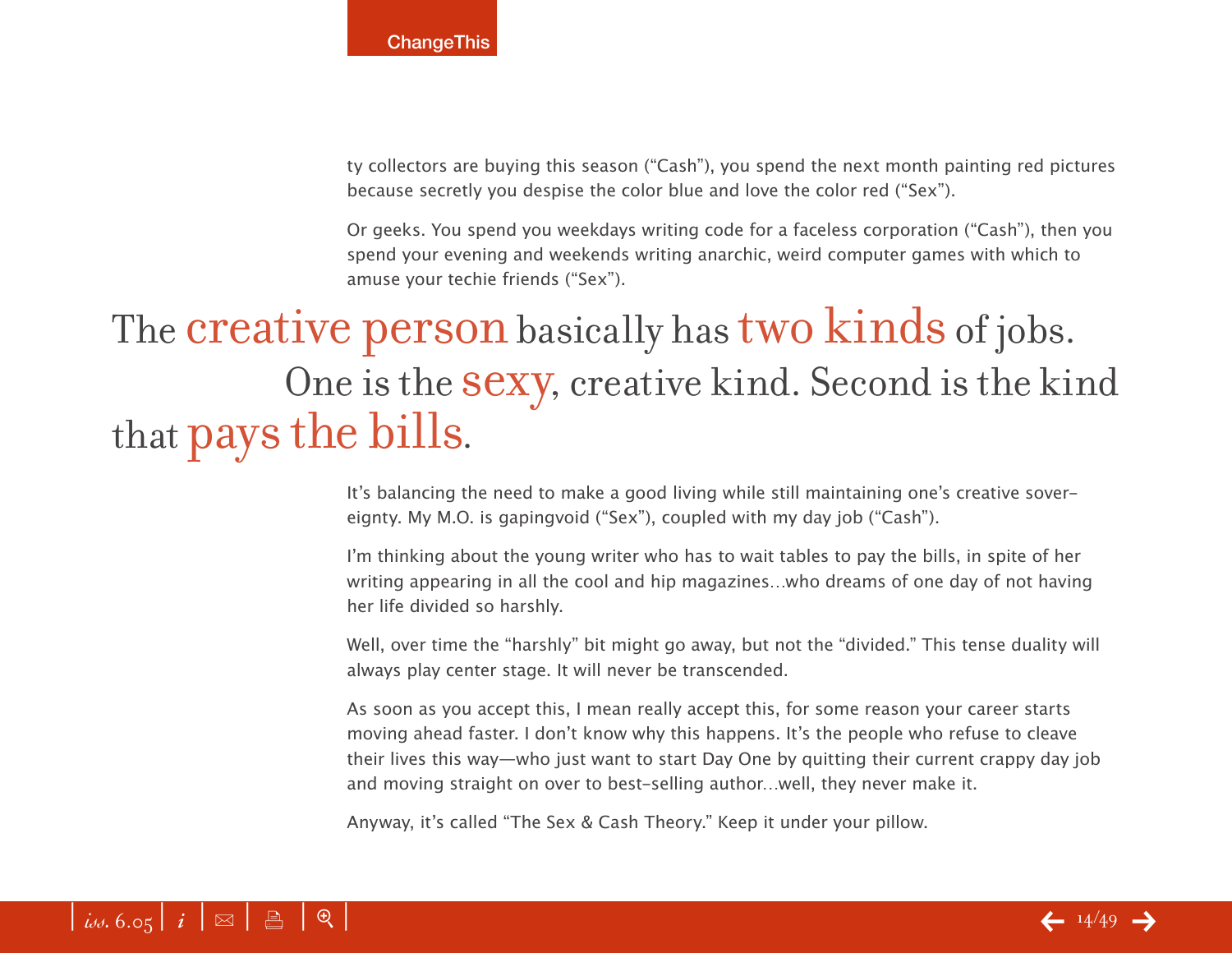#### Companies that squelch creativity can no longer compete with companies that champion creativity.

Nor can you bully a subordinate into becoming a genius.

Since the modern, scientifically-conceived corporation was invented in the early half



of the Twentieth Century, creativity has been sacrificed in favor of forwarding the interests of the "Team Player."

Fair enough. There was more money in doing it that way; that's why they did it.

There's only one problem. Team Players are not very good at creating value on their own. They are not autonomous; they need a team in order to exist.

So now corporations are awash with non-autonomous thinkers.

- "I don't know. What do you think?"
- "I don't know. What do you think?"
- "I don't know. What do you think?"
- "I don't know. What do you think?"
- "I don't know. What do you think?"
- "I don't know. What do you think?"

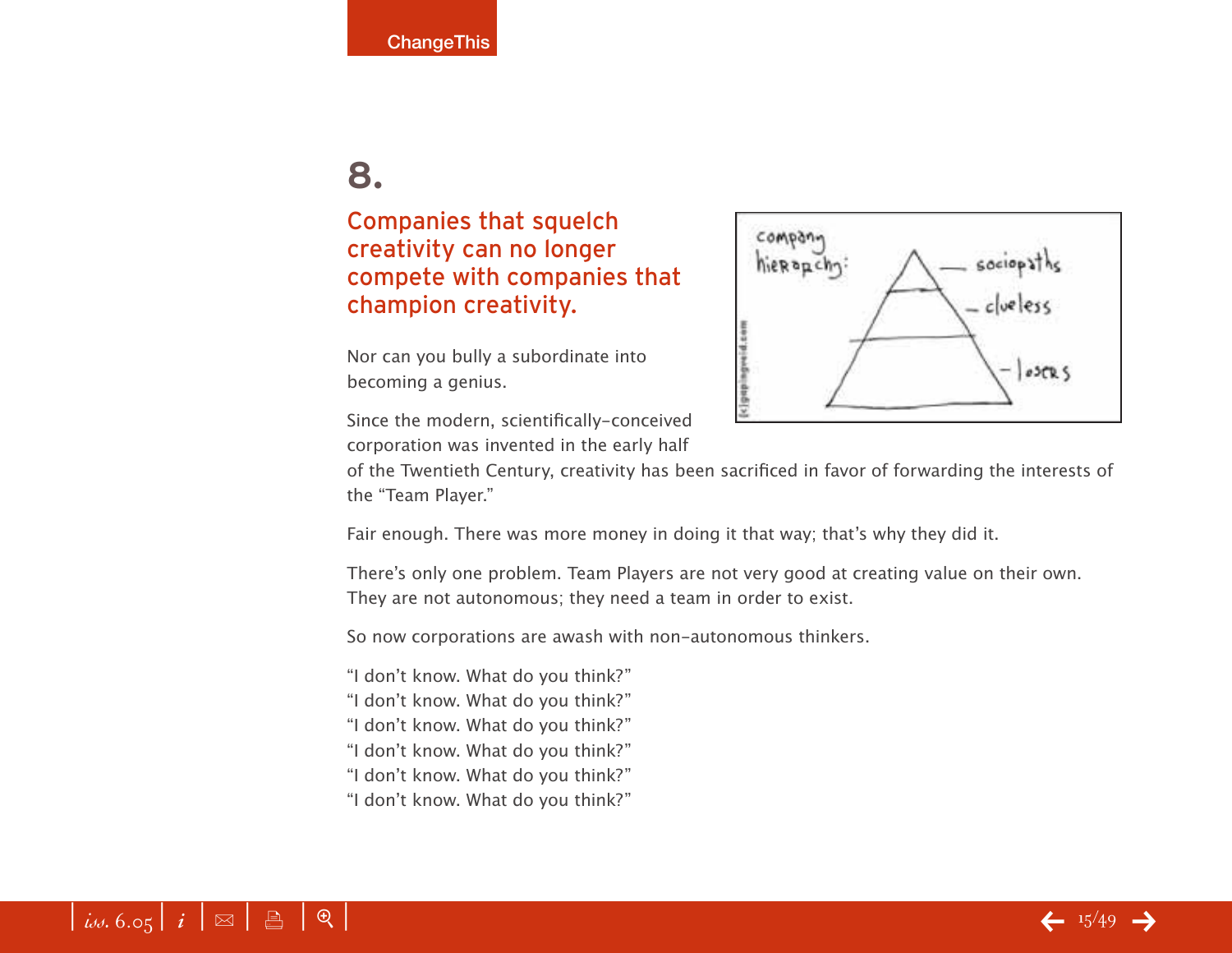And so on.

Creating an economically viable entity where lack of original thought is handsomely rewarded creates a rich, fertile environment for parasites to breed. And that's exactly what's been happening. So now we have millions upon millions of human tapeworms thriving in the Western World, making love to their Powerpoint presentations, feasting on the creativity of others.

## We have millions upon millions of human tapeworms thriving in the Western World, making love to their Powerpoint presentations, feasting on the creativity of others.

What happens to an ecology, when the parasite level reaches critical mass?

The ecology dies.

If you're creative, if you can think independently, if you can articulate passion, if you can override the fear of being wrong, then your company needs you now more than it ever did. And now your company can no longer afford to pretend that isn't the case.

So dust off your horn and start tooting it. Exactly.

However if you're not particularly creative, then you're in real trouble. And there's no buzzword or "new paradigm" that can help you. They may not have mentioned this in business school, but…people like watching dinosaurs die.

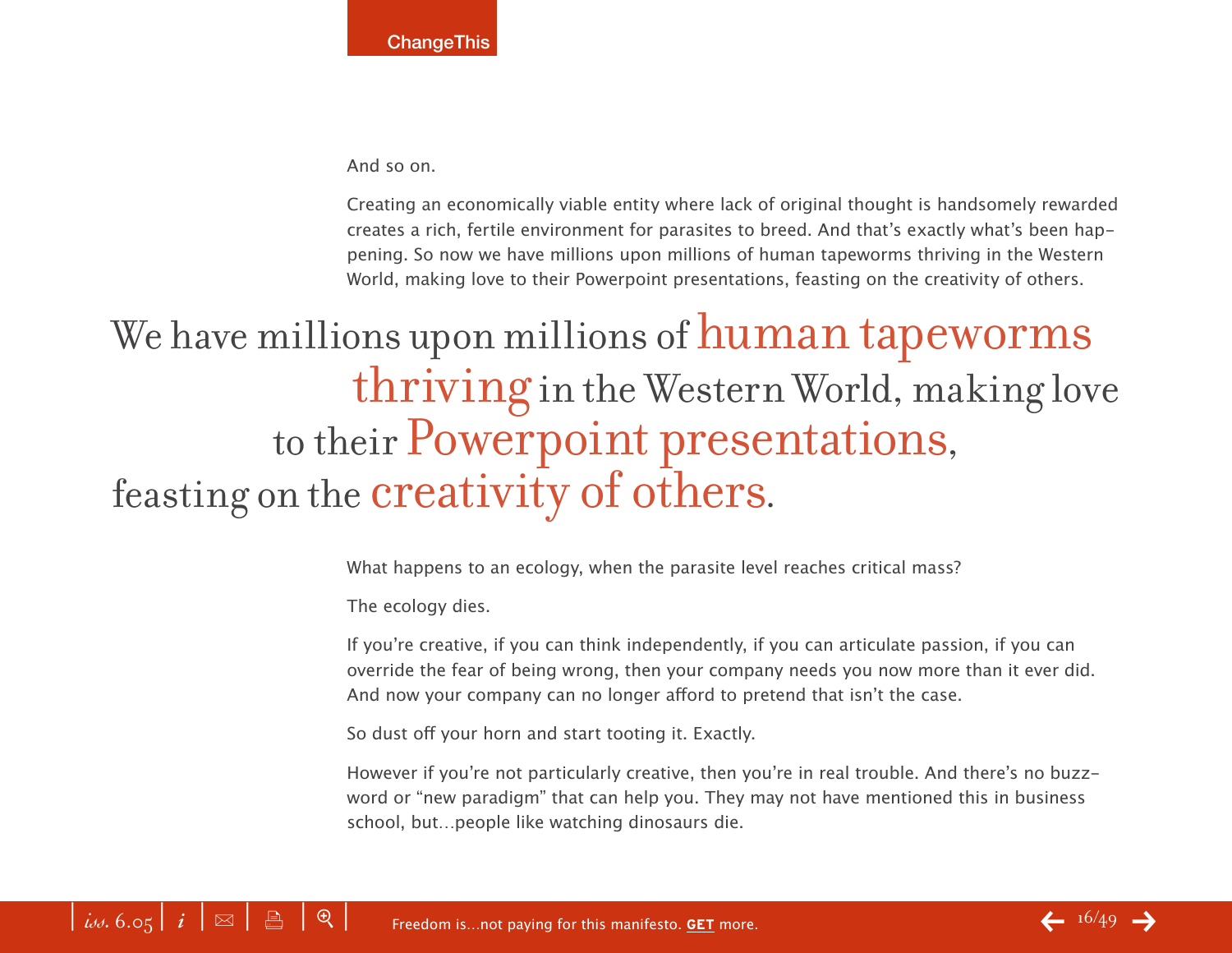#### Everybody has their own private Mount Everest they were put on this earth to climb.

You may never reach the summit; for that you will be forgiven. But if you don't make at least one serious attempt to get above the snow line, years later you will find yourself lying on your deathbed, and all you will feel is emptiness.



This metaphorical Mount Everest doesn't have to manifest itself as "Art." For some people, yes, it might be a novel or a painting. But Art is just one path up the mountain, one of many. With others, the path may be something more prosaic. Making a million dollars, raising a family, owning the most Burger King franchises in the Tri-State area, building some crazy over-sized model airplane, the list has no end.

Whatever. Let's talk about you now. Your mountain. Your private Mount Everest. Yes, that one. Exactly.

Let's say you never climb it. Do you have a problem with that? Can you just say to yourself, "Never mind, I never really wanted it anyway," and take up stamp-collecting instead?

Well, you could try. But I wouldn't believe you. I think it's not okay for you never to try to climb it. And I think you agree with me. Otherwise, you wouldn't have read this far.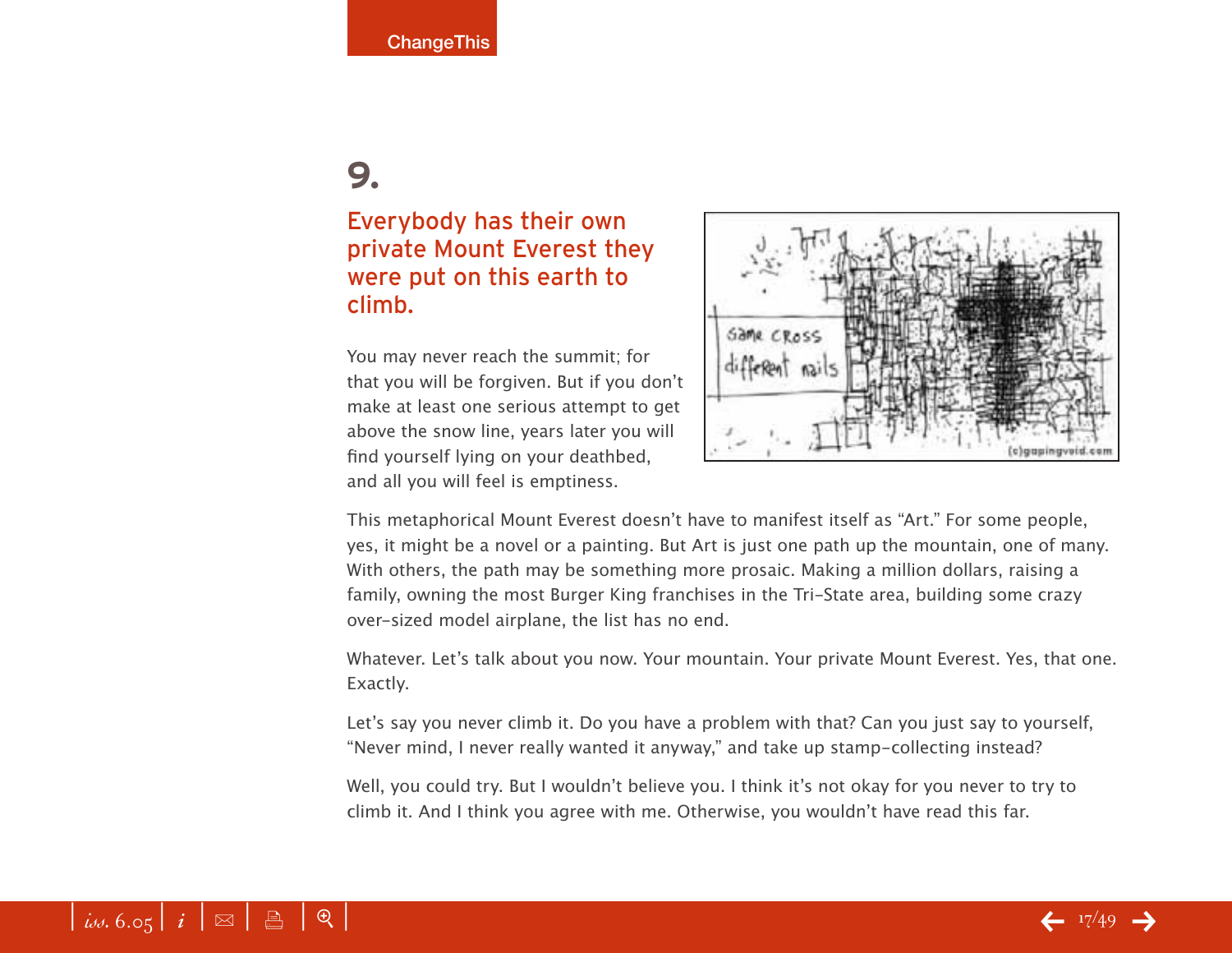So it looks like you're going to have to climb the frickin' mountain. Deal with it.

My advice? You don't need my advice. You really don't. The biggest piece of advice I could give anyone would be this:

"Admit that your own private Mount Everest exists. That is half the battle."

And you've already done that. You really have. Otherwise, again, you wouldn't have read this far. Rock on.

### **10.**

#### The more talented somebody is, the less they need the props.

Meeting a person who wrote a masterpiece on the back of a deli menu would not surprise me. Meeting a person who wrote a masterpiece with a silver Cartier fountain pen on an antique writing table in an airy SoHo loft would SERIOUSLY surprise me.



Abraham Lincoln wrote The Gettysburg Address on a piece of ordinary stationery that he had borrowed from the friend in whose house he was staying.

James Joyce wrote with a simple pencil and notebook. Somebody else did the typing, but only much later.

Van Gogh rarely painted with more than six colors on his palette.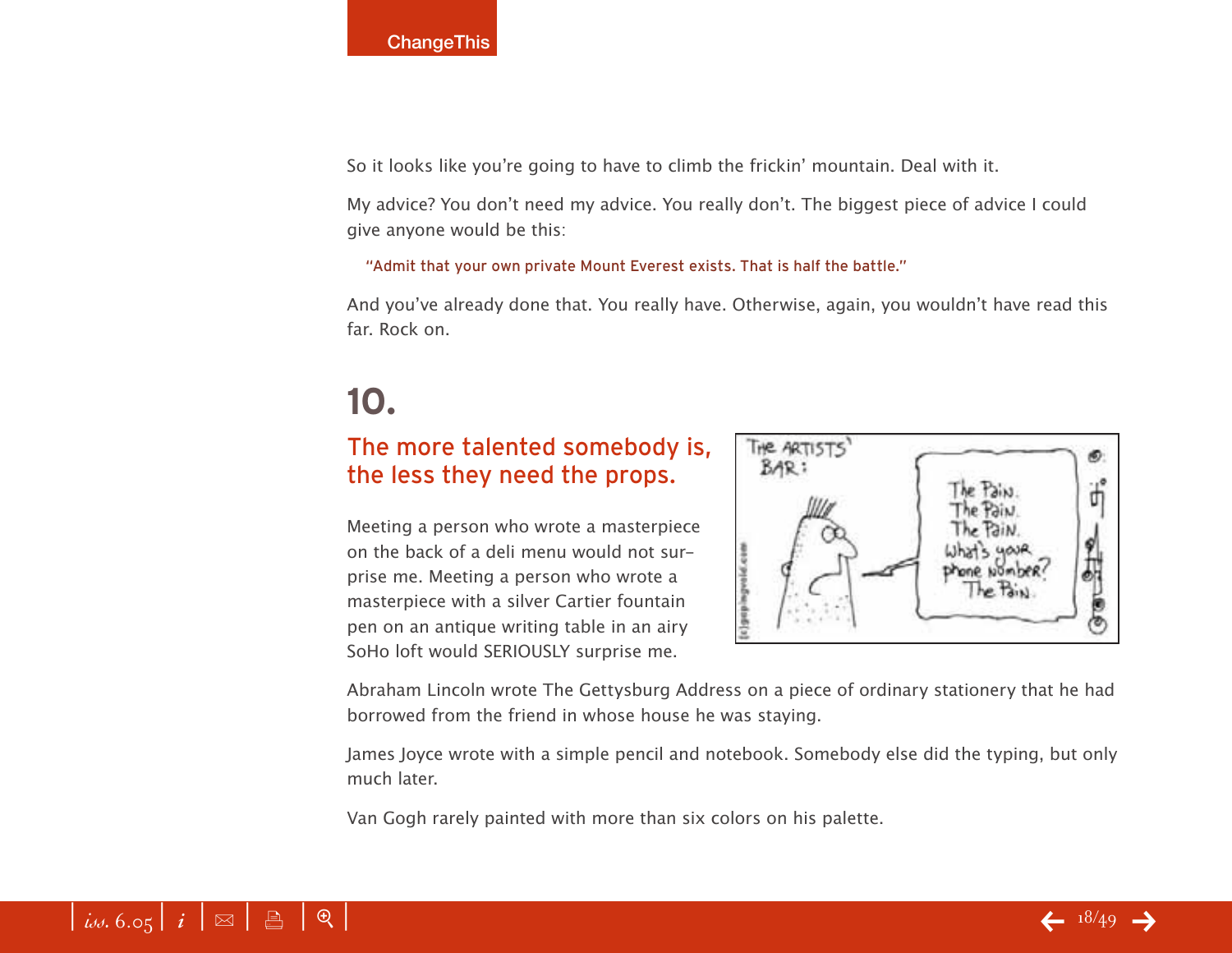

I draw on the back of wee biz cards. Whatever.

There's no correlation between creativity and equipment ownership. None. Zilch. Nada.

Actually, as the artist gets more into his thing, and as he gets more successful, his number of tools tends to go down. He knows what works for him. Expending mental energy on stuff wastes time. He's a man on a mission. He's got a deadline. He's got some rich client breathing down his neck. The last thing he wants is to spend 3 weeks learning how to use a router drill if he doesn't need to.

## A fancy tool just gives the second-rater one more pillar to hide behind. Which is why there are so many hack writers with state-of-the-art laptops.

A fancy tool just gives the second-rater one more pillar to hide behind.

Which is why there are so many second-rate art directors with state-of-the-art Macintosh computers.

Which is why there are so many hack writers with state-of-the-art laptops.

Which is why there are so many crappy photographers with state-of-the-art digital cameras.

Which is why there are so many unremarkable painters with expensive studios in trendy neighborhoods.

Hiding behind pillars, all of them.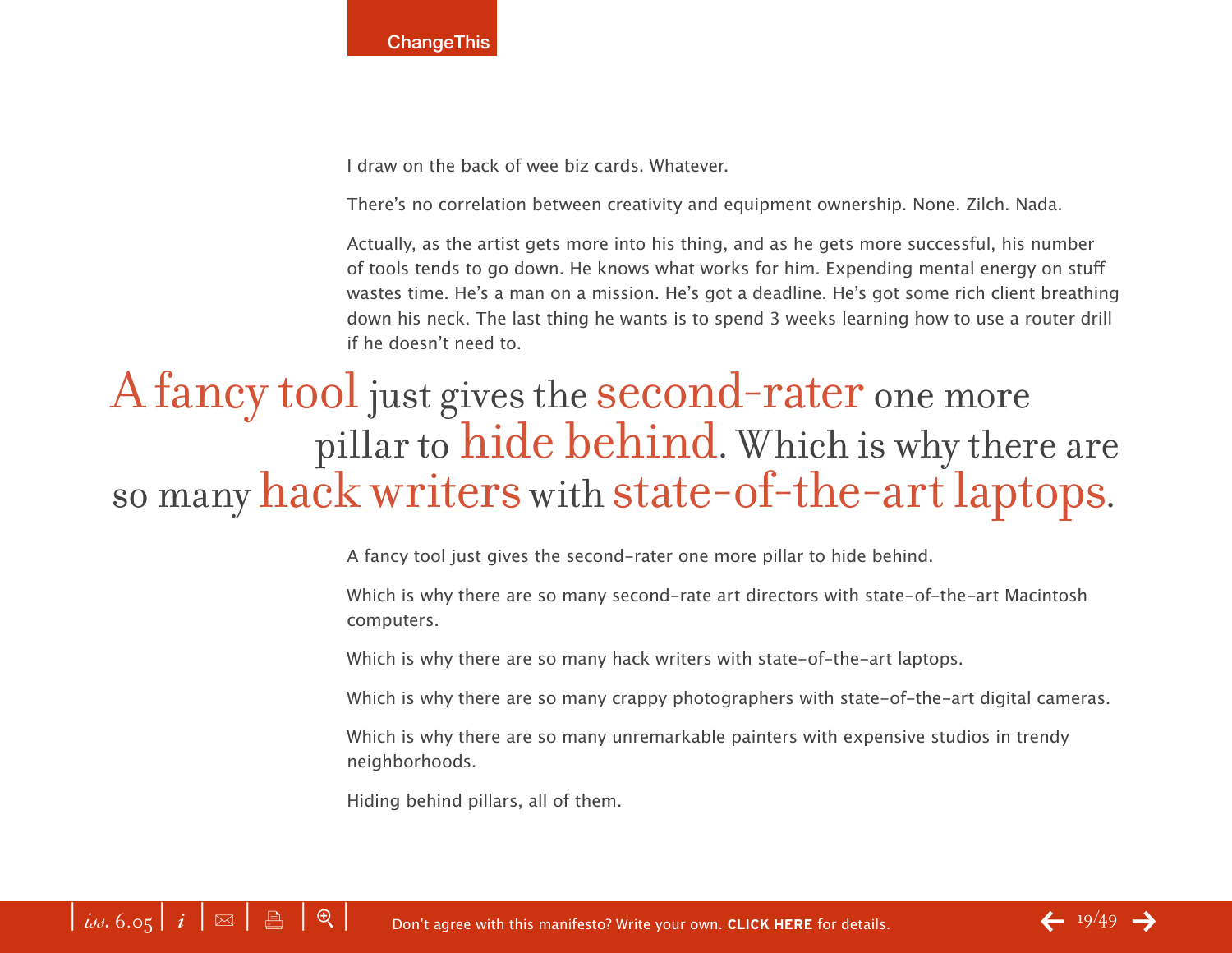Pillars do not help; they hinder. The more mighty the pillar, the more you end up relying on it psychologically, the more it gets in your way.

And this applies to business, as well.

Which is why there are so many failing businesses with fancy offices.

Which is why there's so many failing businessmen spending a fortune on fancy suits and expensive yacht club memberships.

Again, hiding behind pillars.

Successful people, artists and non-artists alike, are very good at spotting pillars. They're very good at doing without them. Even more importantly, once they've spotted a pillar, they're very good at quickly getting rid of it.

Good pillar management is one of the most valuable talents you can have on the planet. If you have it, I envy you. If you don't, I pity you.

Sure, nobody's perfect. We all have our pillars. We seem to need them. You are never going to live a pillar-free existence. Neither am I.

All we can do is keep asking the question, "Is this a pillar?" about every aspect of our business, our craft, our reason for being alive, etc., and go from there. The more we ask, the better we get at spotting pillars, the more quickly the pillars vanish.

Ask. Keep asking. And then ask again. Stop asking and you're dead.

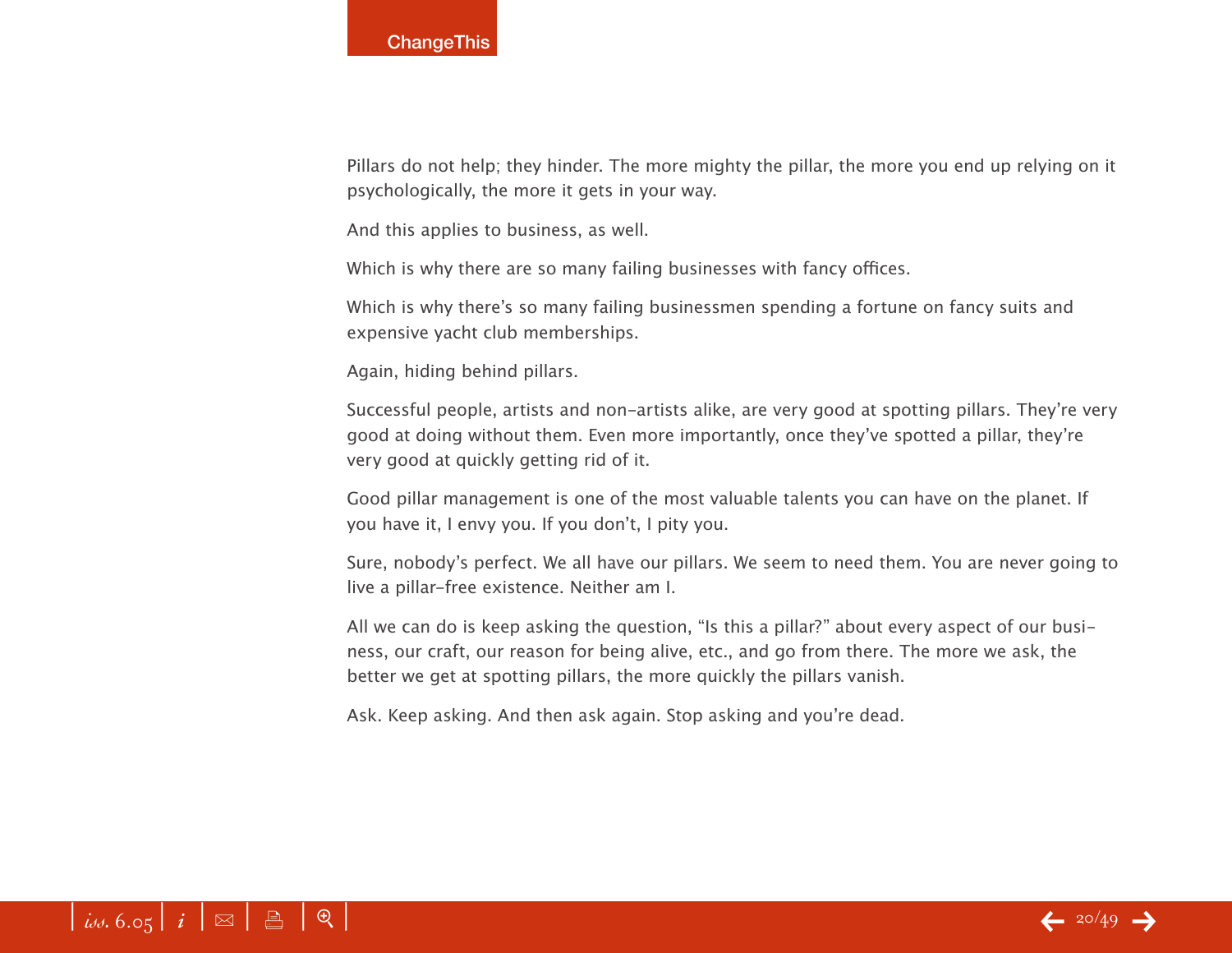#### Don't try to stand out from the crowd; avoid crowds altogether.

Your plan for getting your work out there has to be as original as the actual work, perhaps even more so. The work has to create a totally new market. There's no point trying to do the same thing as 250,000 other young hopefuls, waiting for a miracle. All existing business models are wrong. Find a new one.



I've seen it so many times. Call him Ted. A young kid in the big city, just off the bus, wanting to be a famous something: artist, writer, musician, film director, whatever. He's full of fire, full of passion, full of ideas. And you meet Ted again five or ten years later, and he's still tending bar at the same restaurant. He's not a kid anymore. But he's still no closer to his dream.

His voice is still as defiant as ever, certainly, but there's an emptiness to his words that wasn't there before.

Yeah, well, Ted probably chose a very well-trodden path. Write novel, be discovered, publish bestseller, sell movie rights, retire rich in 5 years. Or whatever.

No worries that there are probably three million other novelists/actors/musicians/painters etc with the same plan. But of course, Ted's special. Of course his fortune will defy the odds eventually. Of course. That's what he keeps telling you, as he refills your glass.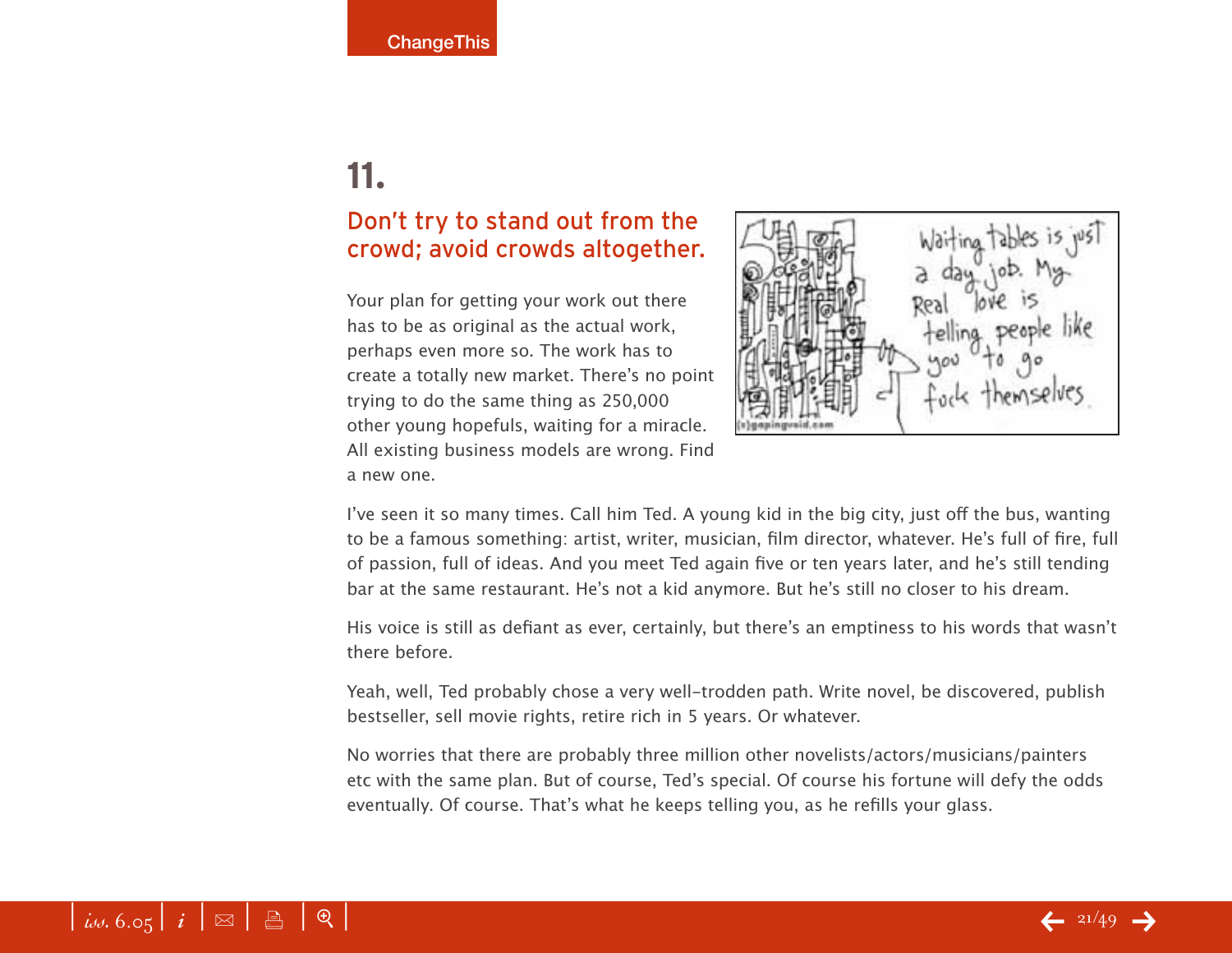Is your plan of a similar ilk? If it is, then I'd be concerned.

When I started the business card cartoons I was lucky; at the time I had a pretty well-paid corporate job in New York that I liked. The idea of quitting it in order to join the ranks of Bohemia didn't even occur to me. What, leave Manhattan for Brooklyn? Ha. Not bloody likely. I was just doing it to amuse myself in the evenings, to give me something to do at the bar while I waited for my date to show up or whatever.

There was no commercial incentive or larger agenda governing my actions. If I wanted to draw on the back of a business card instead of a "proper" medium, I could. If I wanted to use a four-letter word, I could. If I wanted to ditch the standard figurative format and draw psychotic abstractions instead, I could. There was no flashy media or publishing executive to keep happy. And even better, there was no artist-lifestyle archetype to conform to.

It gave me a lot of freedom. That freedom paid off in spades, later.

Question how much freedom your path affords you. Be utterly ruthless about it.

It's your freedom that will get you to where you want to go. Blind faith in an over-subscribed, vainglorious myth will only hinder you.

Is your plan unique? Is there nobody else doing it? Then I'd be excited. A little scared, maybe, but excited.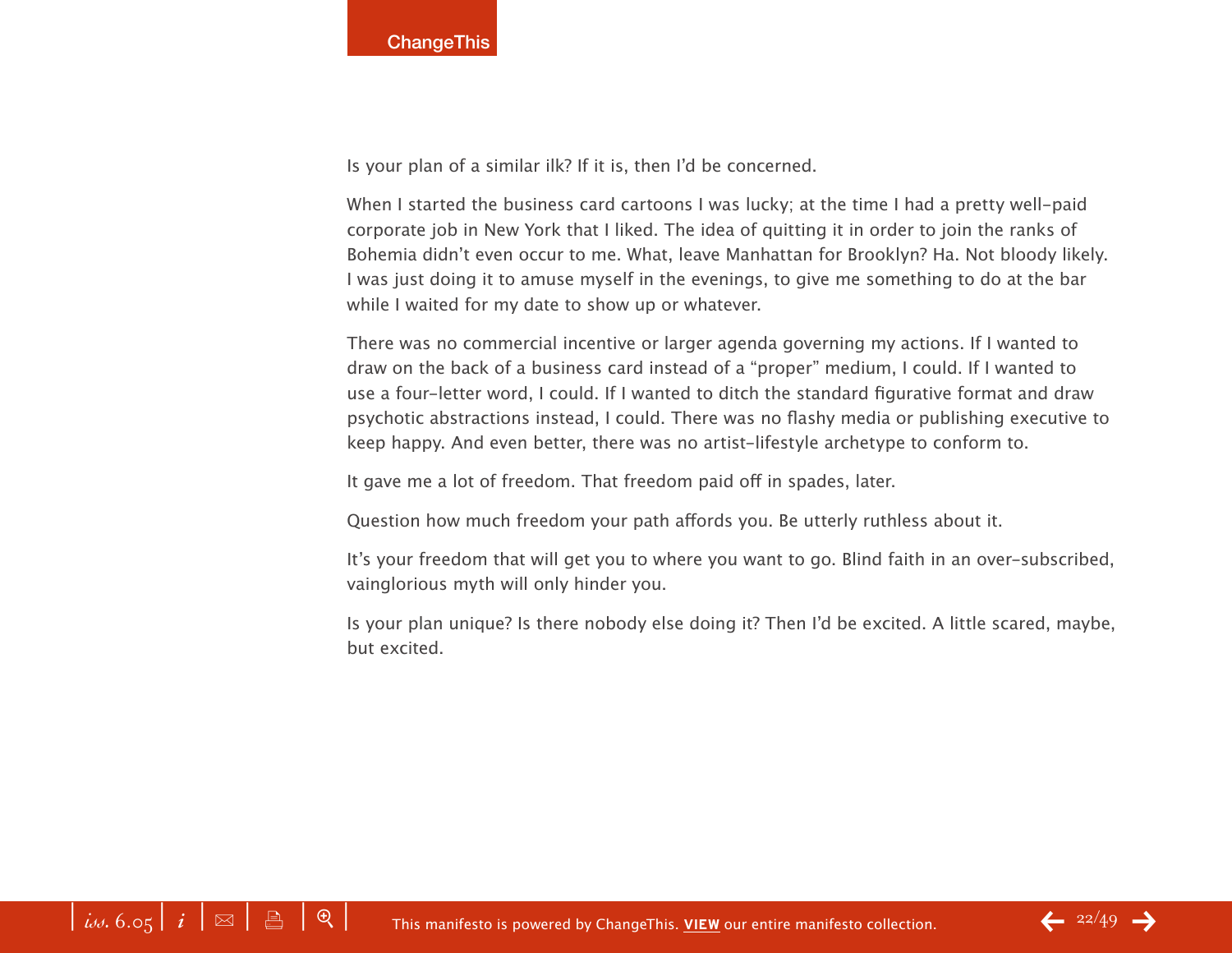#### If you accept the pain, it cannot hurt you.

The pain of making the necessary sacrifices always hurts more than you think it's going to. I know. It sucks. That being said, doing something seriously creative is one of the most amazing experiences one can have, in this or any other lifetime. If you can pull it off, it's worth it. Even if you don't end up



pulling it off, you'll learn many incredible, magical, valuable things. It's NOT doing it when you know you full well you HAD the opportunity—that hurts FAR more than any failure.

Frankly, I think you're better off doing something on the assumption that you will NOT be rewarded for it, that it will NOT receive the recognition it deserves, that it will NOT be worth the time and effort invested in it.

The obvious advantage to this angle is, of course, if anything good comes of it, then it's an added bonus.

The second, more subtle and profound advantage is: that by scuppering all hope of worldly and social betterment from the creative act, you are finally left with only one question to answer:

Do you make this damn thing exist or not?

And once you can answer that truthfully to yourself, the rest is easy.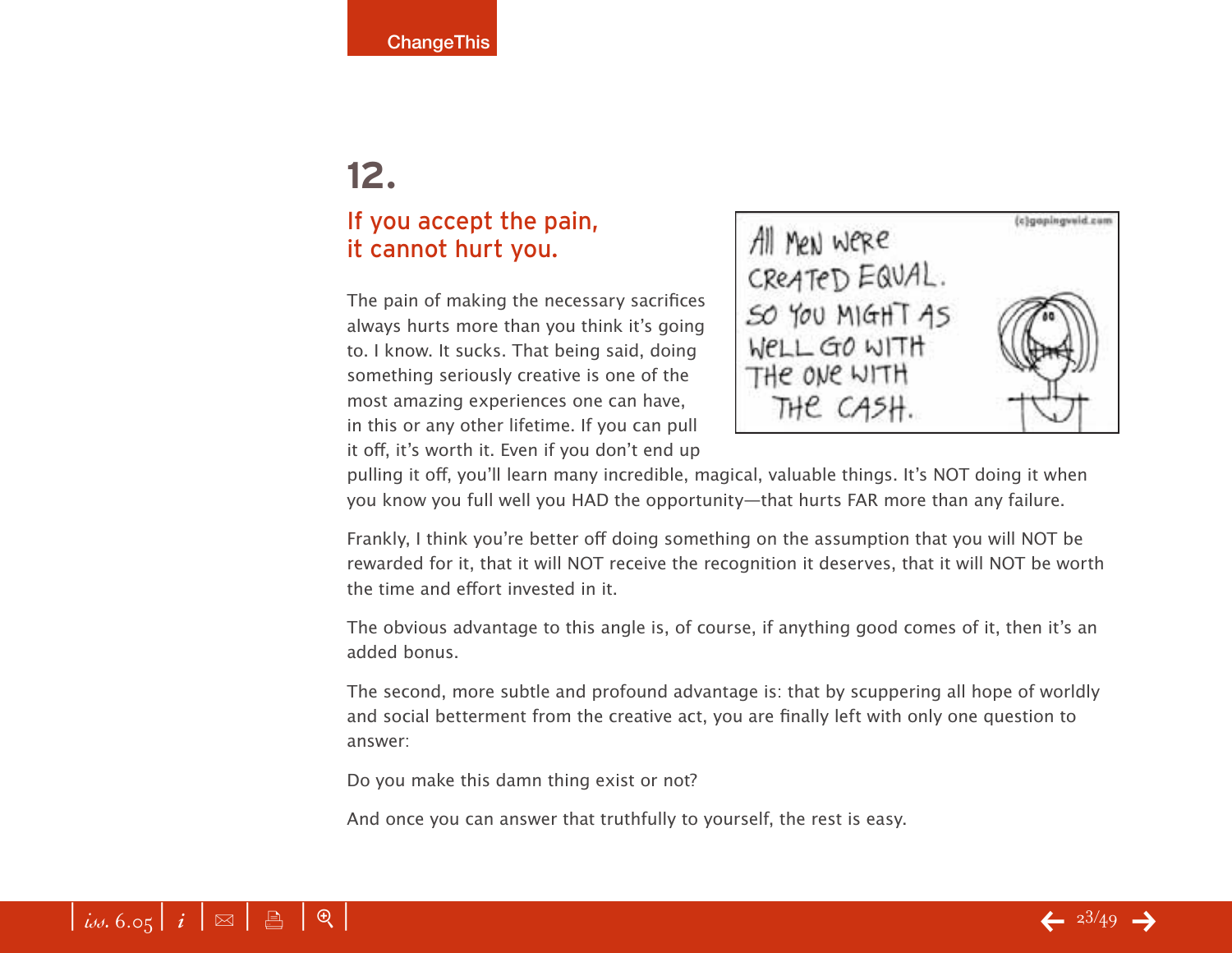#### Never compare your inside with somebody else's outside.

The more you practice your craft, the less you confuse worldly rewards with spiritual rewards, and vice versa. Even if your path never makes any money or furthers your career, that's still worth a TON.



When I was 16 or 17 in Edinburgh I vaguely

knew this guy who owned a shop called "Cinders," on St. Stephen's Street. It specialized in restoring antique fireplaces.

Cinders' modus operandi was very simple. Buy original Georgian and Victorian chimneypieces from old, dilapidated houses for 10 cents on the dollar, give them a loving but expedient makeover in the workshop, sell them at vast profit to yuppies.

Back then I was insatiably curious about how people made a living (I still am). So one day, while sitting on his stoop I chatted with the fireplace guy about it.

He told me about the finer points of his trade—the hunting through old houses, the craftsmanship, the customer relations, and of course the profit.

The fellow seemed quite proud of his job. From how he described it he seemed to like his trade and be making a decent living. Scotland was going through a bit of a recession at the time; unemployment was high, money was tight; I guess for an aging hippie things could've been a lot worse.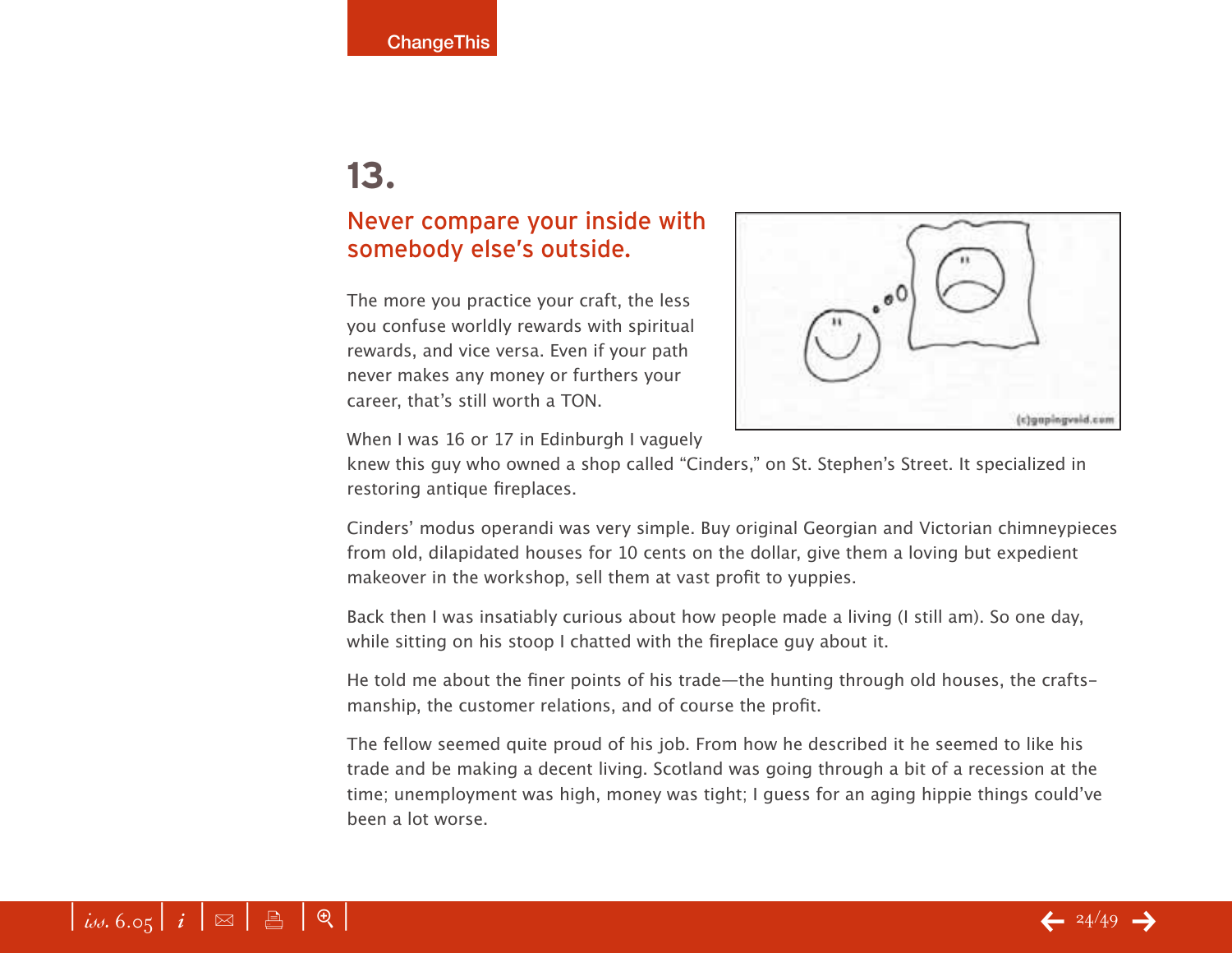Very few kids ever said, "Gosh, when I grow up I'm going to be a fireplace guy!" It's not the most obvious trade in the world. I asked him about how he fell into it.

## …doing something seriously creative is one of the most amazing experiences one can have, in this or any other lifetime.

"I used to be an antiques dealer," he said. "People who spend a lot of money on antiques also seem to spend a lot of money restoring their houses. So I sort of got the whiff of opportunity just by talking to people in my antiques shop. Also, there are too many antique dealers in Edinburgh crowding the market, so I was looking for an easier way to make a living."

Like the best jobs in the world, it just kinda sorta happened.

"Well, some of the fireplaces are real beauties," I said. "It must be hard parting with them."

"No it isn't," he said (and this is the part I remember most). "I mean, I like them, but because they take up so much room—they're so big and bulky—I'm relieved to be rid of them once they're sold. I just want them out of the shop ASAP and the cash in my pocket. Selling them is easy for me. Unlike antiques. I always loved antiques, so I was always falling in love with the inventory, I always wanted to hang on to my best stuff. I'd always subconsciously price them too high in order to keep them from leaving the shop."

Being young and idealistic, I told him I thought that was quite sad. Why choose to sell a "mere product" (i.e., chimneypieces) when instead you could make your living selling something you really care about (i.e., antiques)? Surely the latter would be a preferable way to work.

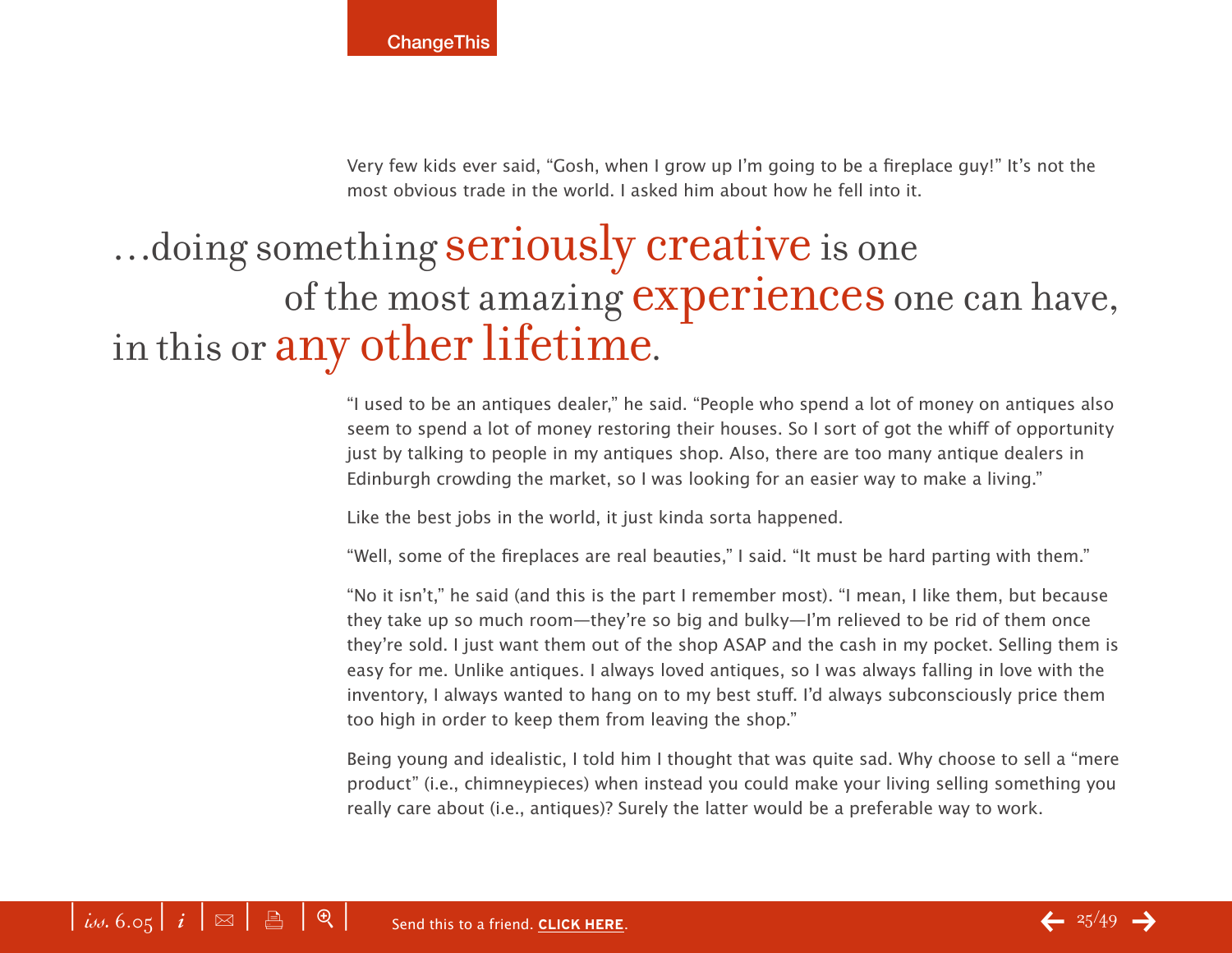"The first rule of business," he said, chuckling at my naiveté, "is never sell something you love. Otherwise, you may as well be selling your children."

Fifteen years later, I'm at a bar in New York. Some friend-of-a-friend is looking at my cartoons. He asks me if I publish. I tell him I don't. Tell him it's just a hobby. Tell him about my advertising job.

"Man, why the hell are you in advertising?" he says, pointing to my portfolio. "You should be doing this. Galleries and shit."

"Advertising's just chimney pieces," I say, speaking into my glass.

"What the fuck?"

"Never mind."

### **14.**

#### Dying young is overrated.

I've seen so many young people take the "Gotta do the drugs & booze thing to make me a better artist" route over the years. A choice that wasn't smart, original, effective, or healthy, nor ended happily.

It's a familiar story: a kid reads about Charlie Parker or Jimi Hendrix or Charles



Bukowski and somehow decides that their poetic but flawed example somehow gives him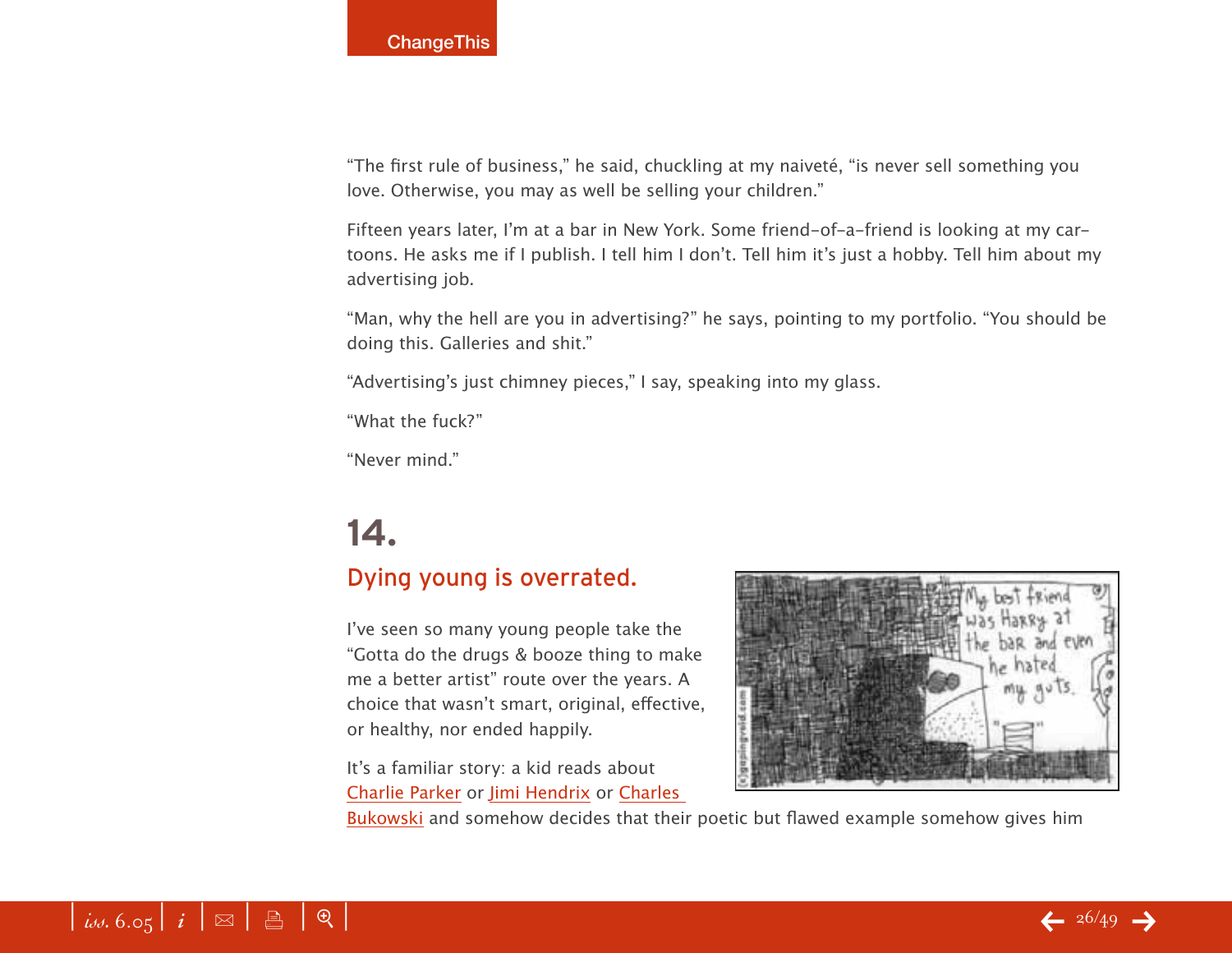permission and/or absolution to spend the next decade or two drowning in his own metaphorical vomit.

## The bars of West Hollywood and New York are awash with people throwing their lives away in the desperate hope of finding a shortcut, any shortcut.

Of course, the older you get, the more casualties of this foolishness you meet. The more time has had to ravage their lives. The more pathetic they seem. And the less remarkable work they seem to have to show for it, for all their "amazing experiences" and "special insights."

The smarter and more talented the artist is, the less likely he will choose this route. Sure, he might screw around a wee bit while he's young and stupid, but he will move on quicker than most.

But the kid thinks it's all about talent: he thinks it's all about "potential." He underestimates how much time, discipline and stamina also play their part. Sure, like Bukowski et al., there are exceptions. But that is why we like their stories when we're young. Because they are exceptional stories. And every kid with a guitar or a pen or a paintbrush or an idea for a new business wants to be exceptional. Every kid underestimates his competition, and overestimates his chances. Every kid is a sucker for the idea that there's a way to make it without having to do the actual hard work.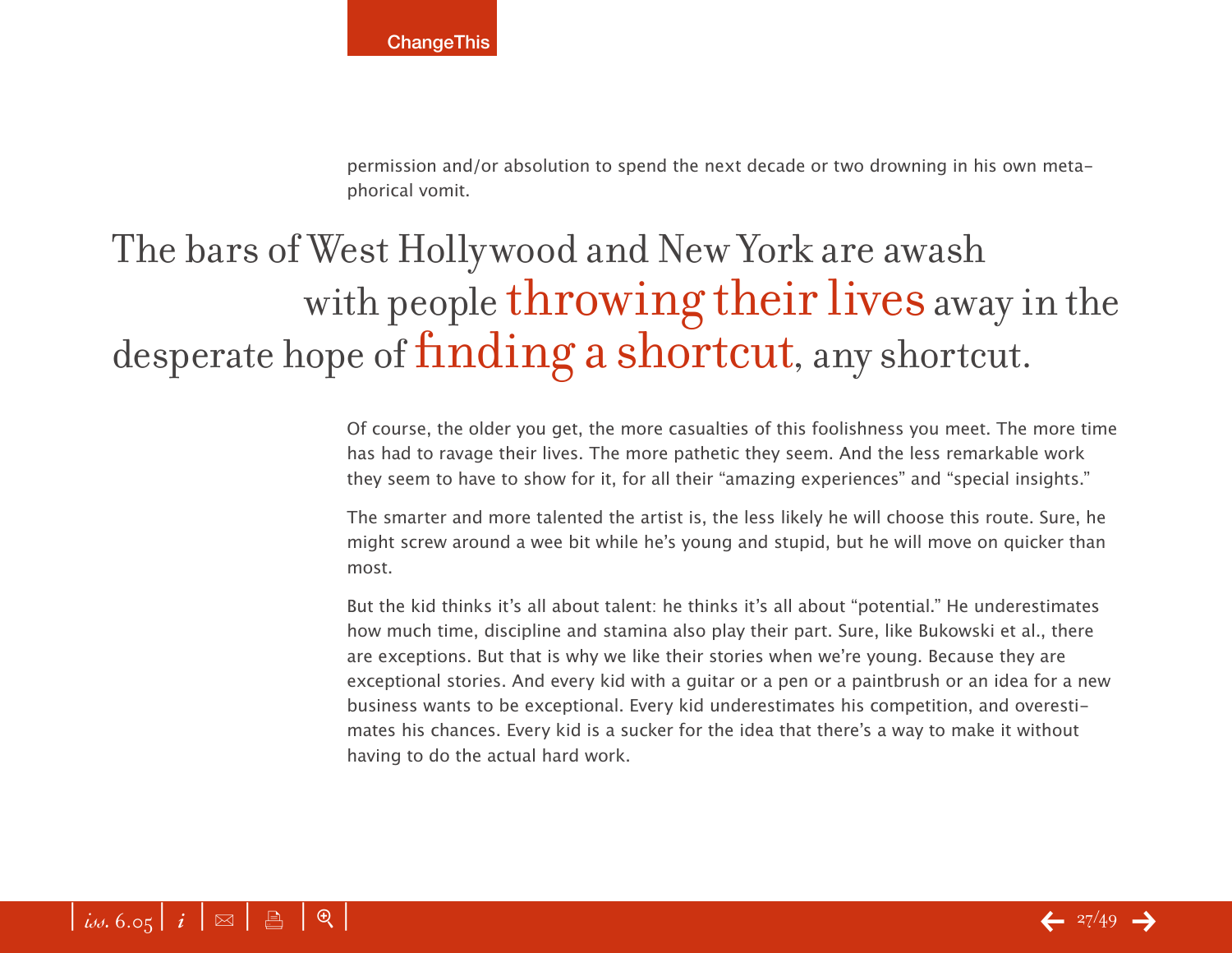So the bars of West Hollywood and New York are awash with people throwing their lives away in the desperate hope of finding a shortcut, any shortcut. And a lot of them aren't even young anymore; their B-plans having been washed away by vodka & tonics years ago.

Meanwhile their competition is at home, working their asses off.

### **15.**

The most important thing a creative person can learn, professionally, is where to draw the red line that separates what you are willing to do, and what you are not.

Art suffers the moment other people start paying for it. The more you need the money,

the more people will tell you what to do. The less control you will have. The more bullshit you will have to swallow. The less joy it will bring. Know this and plan accordingly.

Recently, I heard Chris Ware, currently one of the top 2 or 3 most critically acclaimed cartoonists on the planet, describe his profession as "unrewarding."

When the guy at the top of the ladder you're climbing describes the view from the top as "unrewarding," be concerned. Heh.

I knew Chris back in college, at The University of Texas. Later, in the early 1990's I knew him hanging around Wicker Park in Chicago, that famous arty neighborhood, while he was getting

do the work for free.<br>get paid to be afraid. (c)gapingvoid.com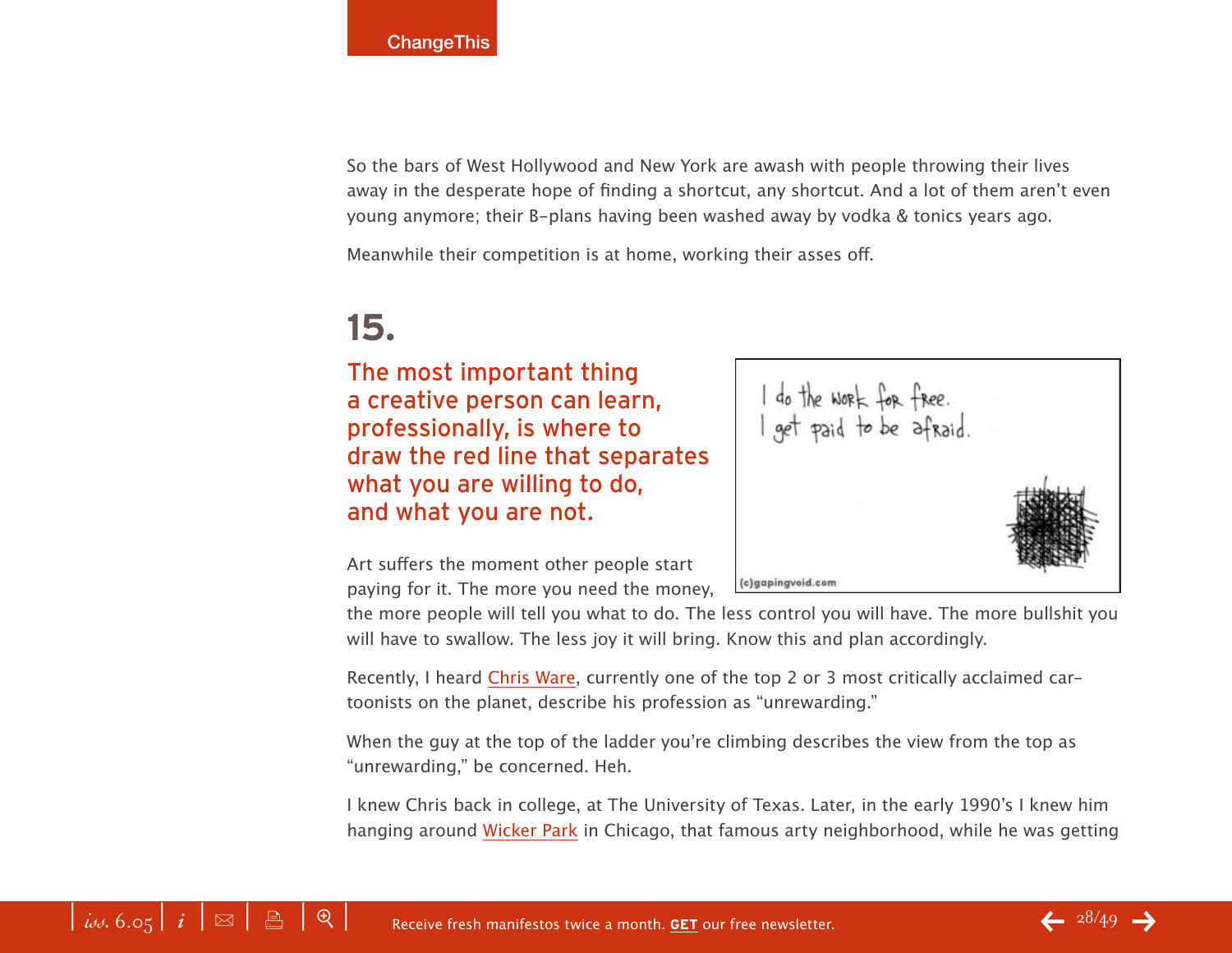his Masters from The School of The Art Institute, and I was working as a junior copywriter at Leo Burnett. We weren't that close, but we had mutual friends. He's a nice guy. Smart as hell.

So I've watched him over the years go from talented undergraduate to famous rockstar comic strip guy. Nice to see, certainly—it's encouraging when people you know get deservedly famous. But also it was really helpful for me to see first-hand the realities of being a professional cartoonist, both good and bad. It's nice to get a snapshot of reality.

His example really clarified a lot for me about 5-10 years ago when I got to the point where my cartoons got good enough to where I could actually consider doing it professionally. I looked at the market, saw the kind of life Chris and others like him had, saw the people in the business calling the shots, saw the kind of deluded planet most cartoon publishers were living on, and went, "Naaaah."

Thinking about it some more, I think one of the main reasons I stayed in advertising is simply because hearing "change that ad" pisses me off a lot less than "change that cartoon." Though the compromises one has to make writing ads can often be tremendous, there's only so much you have to take personally. It's their product, it's their money, so it's easier to maintain healthy boundaries. With cartooning, I invariably found this impossible.

The most important thing a creative person can learn, professionally, is where to draw the red line that separates what you are willing to do, and what you are not. It is this red line that demarcates your sovereignty, that defines your own private creative domain. What shit you are willing to take, and what shit you're not. What you are willing to relinquish control over, and what you aren't. What price you are willing to pay, and what price you aren't. Everybody is different; everybody has his or her own red line. Everybody has his or her own Sex and Cash Theory.

When I see somebody "suffering for their art," it's usually a case of them not knowing where that red line is, not knowing where the sovereignty lies.

#### **TIP**

Click on an underlined hyperlink to visit that site. For more tips like this, visit ( *i* ). GO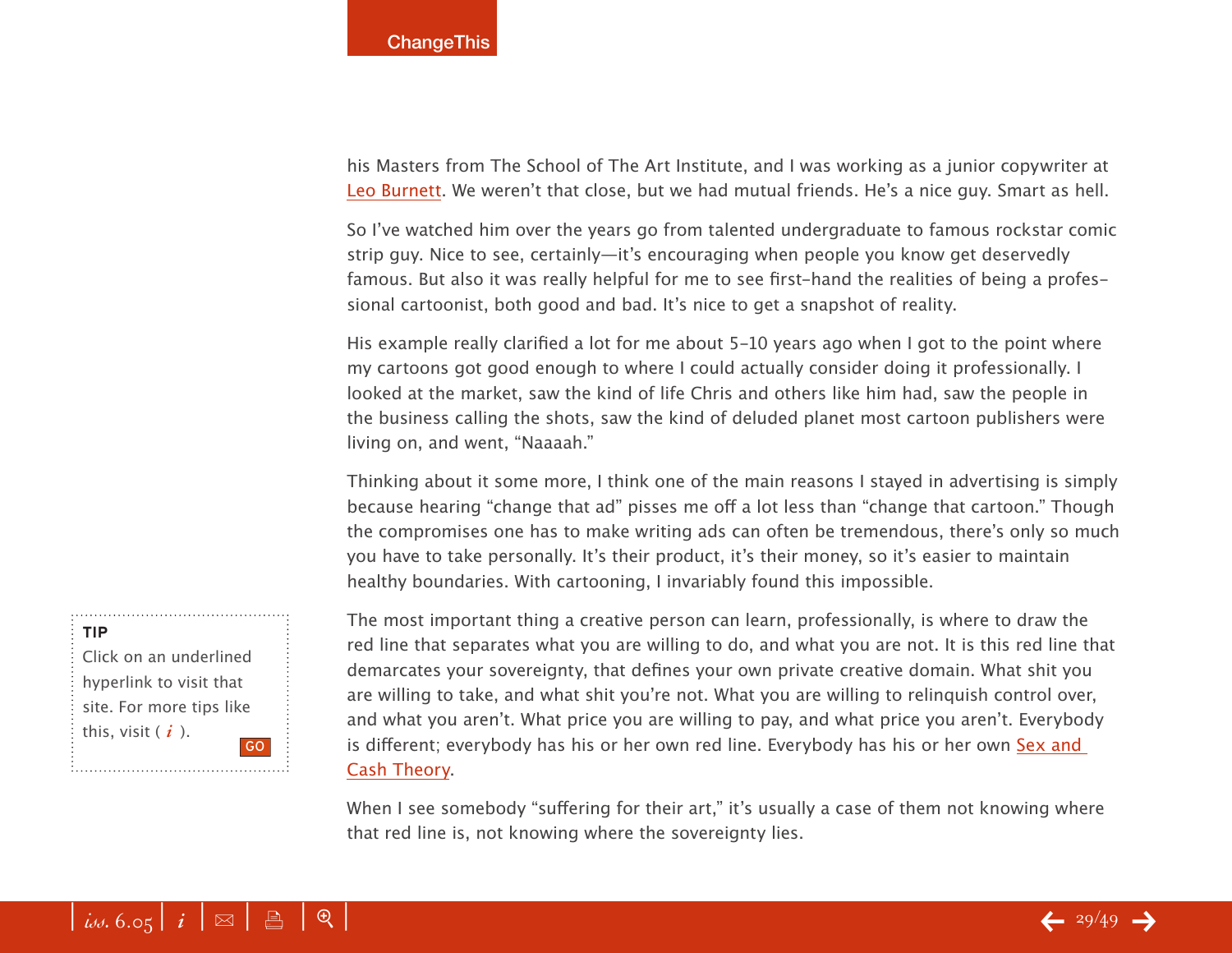Somehow he thought that sleazy producer wouldn't make him butcher his film with pointless rewrites, but alas! Somehow he thought that gallery owner would turn out to be a competent businessman, but alas! Somehow he thought that publisher would promote his new novel properly, but alas! Somehow he thought that Venture Capitalist would be less of an asshole about the start-up's cash flow, but alas! Somehow he thought that CEO would support his new marketing initiative, but alas!

Knowing where to draw the red line is like knowing yourself, like knowing who your real friends are. Some are better at it than others. Life is unfair.

### **16.**

#### The world is changing.

Some people are hip to it, others are not. If you want to be able to afford groceries in 5 years, I'd recommend listening closely to the former and avoiding the latter. Just my two cents.

Your job is probably worth 50% what it was

It's all about thriving in markets that are smart and faster than you are. you don't what I'm talking about.

in real terms 10 years ago. And who knows? It may very well not exist in 5-10 years.

We all saw the traditional biz model in my industry, advertising, start going down the tubes 10 years or so ago. Our first reaction was "work harder."

It didn't work. People got shafted in the thousands. It's a cold world out there.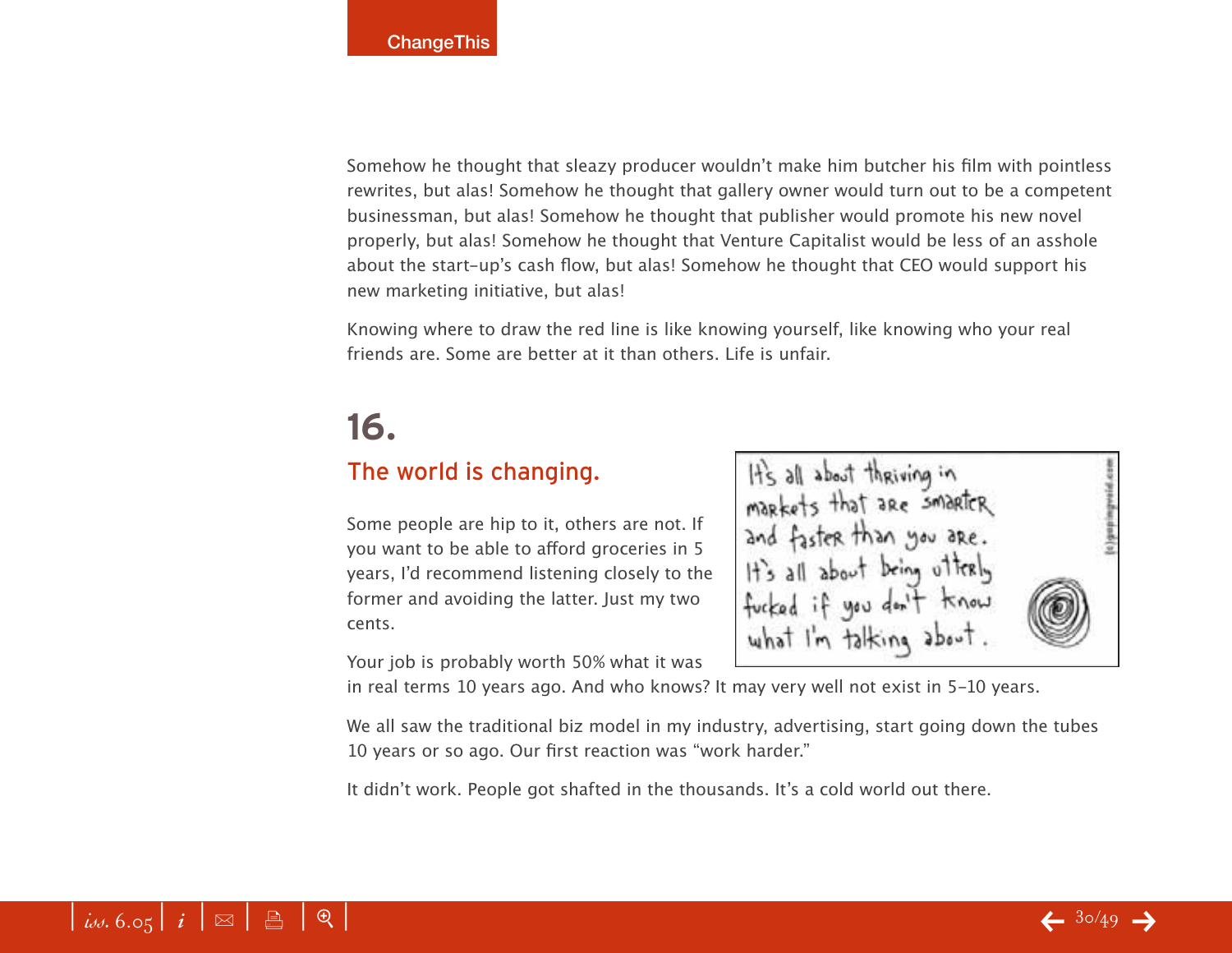We thought being talented would save our asses. We thought working late and weekends would save our asses. Nope.

We thought the Internet and all that Next Big Thing, new media and new technology stuff would save our asses. We thought it would fill in the holes in the ever-more-intellectuallybankrupt solutions we were offering our clients. Nope.

## When I see somebody "suffering for their art," it's usually a case of them not knowing where that red line is, not knowing where the sovereignty lies.

Whatever. Regardless of how the world changes, regardless of what new technologies, business models and social architectures are coming down the pike, the one thing "The New Realities" cannot take away from you is trust.

The people you trust and vice versa, this is what will feed you and pay for your kids' college. Nothing else.

This is true if you're an artist, writer, doctor, techie, lawyer, banker, or bartender. I.e., stop worrying about technology. Start worrying about people who trust you.

In order to navigate The New Realities you have to be creative—not just within your particular profession, but in EVERYTHING. Your way of looking at the world will need to become ever more fertile and original. And this isn't just true for artists, writers, techies, Creative Directors and CEOs; this is true for EVERYBODY. Janitors, receptionists and bus drivers, too. The game has just been ratcheted up a notch.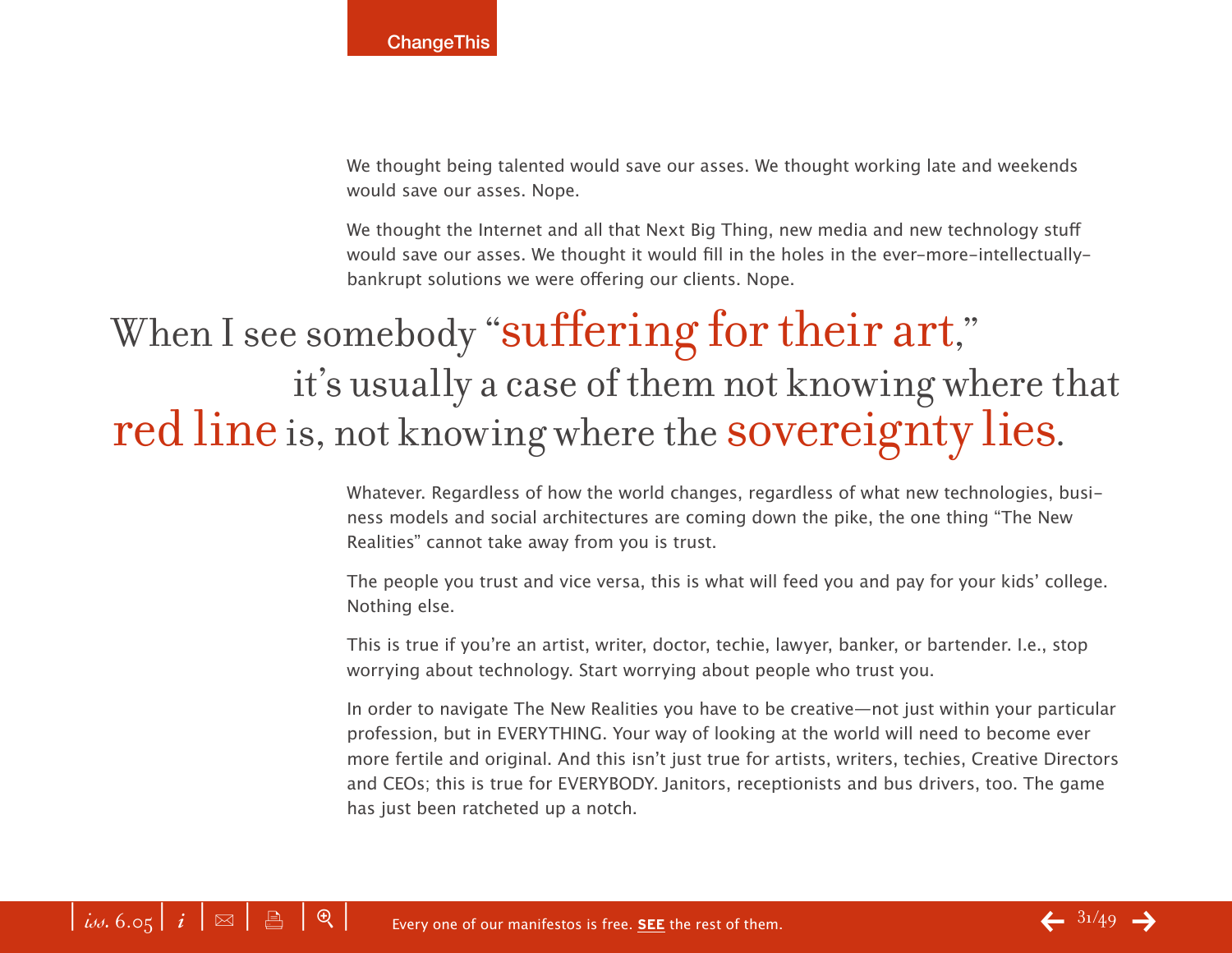The old ways are dead. And you need people around you who concur.

That means hanging out more with the creative people, the freaks, the real visionaries, than you're already doing. Thinking more about what their needs are, and responding accordingly. It doesn't matter what industry we're talking about—architecture, advertising, petrochemicals—they're around, they're easy enough to find if you make the effort, if you've got something worthwhile to offer in return. Avoid the dullards; avoid the folk who play it safe. They can't help you anymore. Their stability model no longer offers that much stability. They are extinct, they are extinction.

### **17.**

#### Merit can be bought. Passion can't.

The only people who can change the world are people who want to. And not everybody does.

Human beings have this thing I call the "Pissed Off Gene." It's that bit of our psyche that makes us utterly dissatisfied with our

lot, no matter how kindly fortune smiles upon us.

(c)gapingveid.com

It's there for a reason. Back in our early caveman days being pissed off made us more likely to get off our butt, get out of the cave and into the tundra hunting woolly mammoth, so we'd have something to eat for supper. It's a survival mechanism. Damn useful then, damn useful now.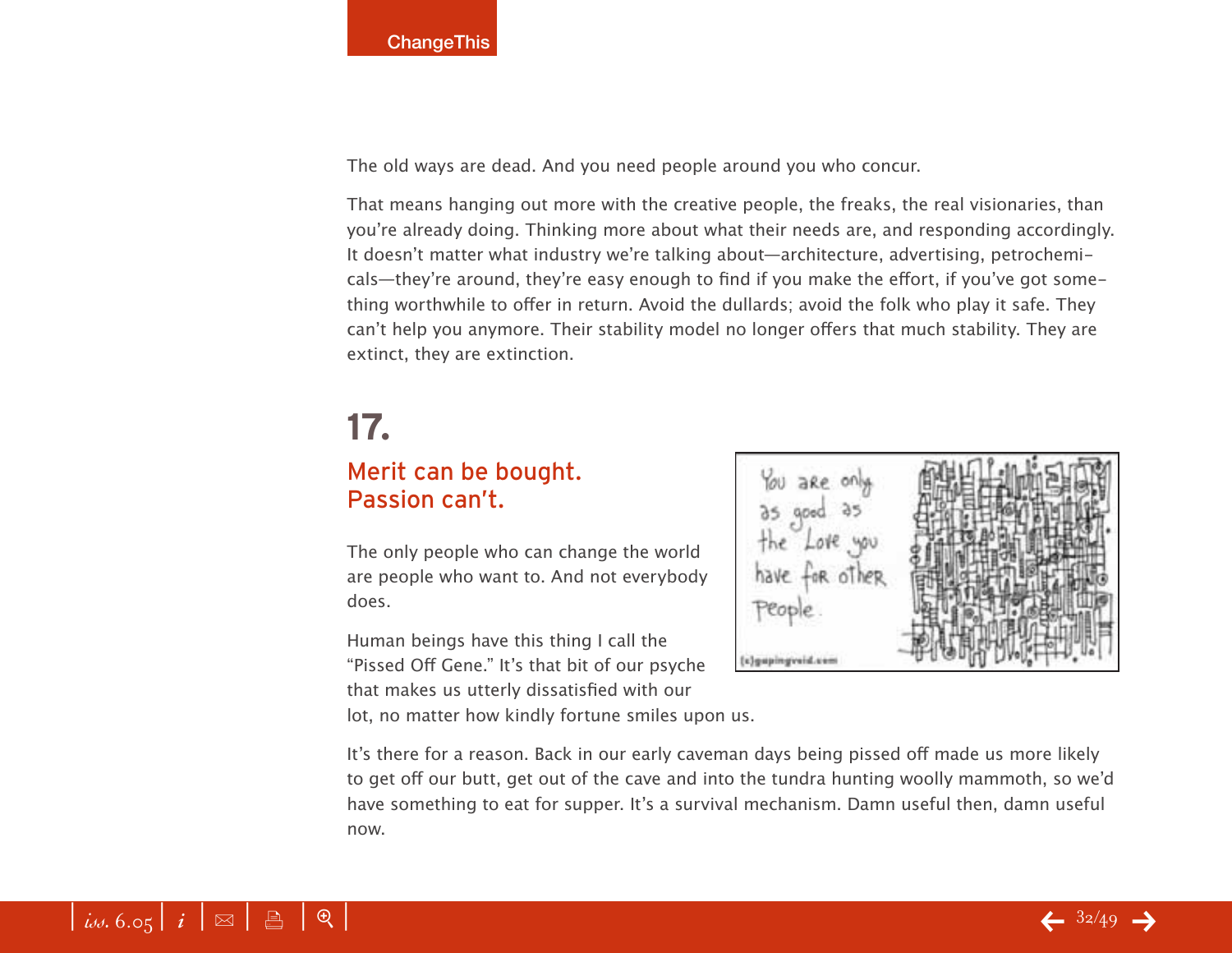It's this same Pissed Off Gene that makes us want to create anything in the first place—drawings, violin sonatas, meat packing companies, websites. This same gene drove us to discover how to make a fire, the wheel, the bow and arrow, indoor plumbing, the personal computer, the list is endless.

Part of understanding the creative urge is understanding that it's primal. Wanting to change the world is not a noble calling; it's a primal calling.

We think we're "providing a superior integrated logistic system" or "helping America to really taste freshness." In fact we're just pissed off and want to get the hell out of the cave and kill the woolly mammoth.

Your business either lets you go hunt the woolly mammoth or it doesn't. Of course, like so many white-collar jobs these days, you might very well be offered a ton of money to sit in the corner-office cave and pretend that you're hunting. That is sad. What's even sadder is if you agree to take the money.

### **18.**

#### Avoid the Watercooler Gang.

They're a well-meaning bunch, but they get in the way eventually.

Back when I worked for a large advertising agency as a young rookie, it used to just bother me how much the "Watercooler Gang" just kvetched all the time. The

| New YORK    |              |  |
|-------------|--------------|--|
| gak gak gak | bhh bhh blah |  |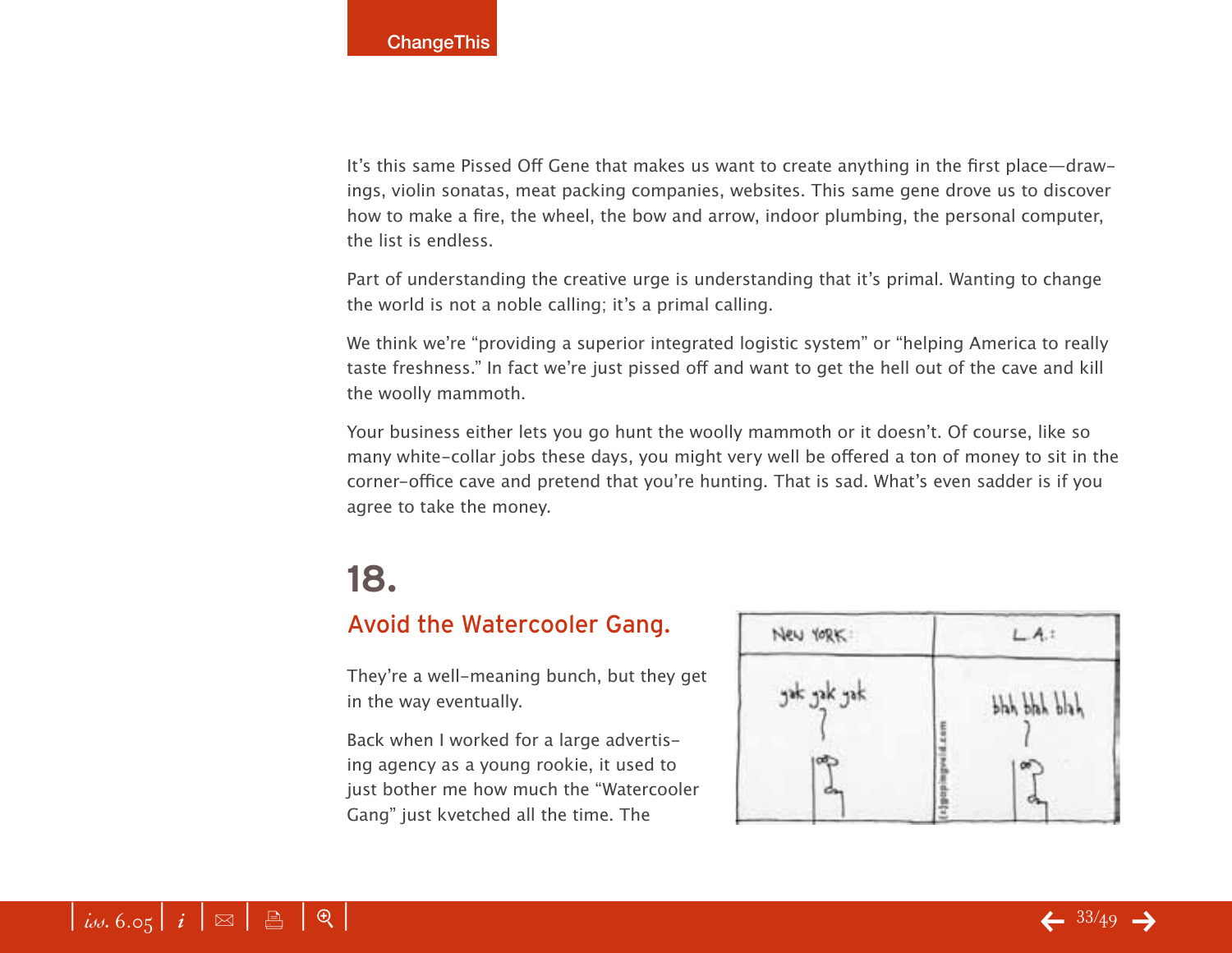"Watercooler Gang" was my term for what was still allowed to exist in the industry back then. Packs of second-rate creatives, many years passed their sell-by date, being squeezed by the Creative Directors for every last ounce of juice they had, till it came time to firing them on the cheap. Taking too many trips to the watercooler and coming back drunk from lunch far too often. Working late nights and weekends on all the boring-but-profitable accounts. Squeeze, squeeze, squeeze…

## Your office could be awash with Clios and One Show awards, yet your career could still be down the sinkhole.

I remember some weeks where one could easily spend half an hour a day, listening to Ted complain.

Ted used to have a window office but now had a cube ever since that one disastrous meeting with Client X. He would come visit me in my cube at least once a day and start his thing. Complain, complain, complain…about whatever… how Josh-The-Golden-Boy was a shit writer and a complete phony…or how they bought Little-Miss-Hot-Pants's ad instead of his, "even though mine was the best in the room and every bastard there knew it."

Like I said, whatever.

It was endless...Yak Yak Yak… Oi vey! Ted, I love ya, you're a great guy, but shut the hell up….

In retrospect, it was Ted's example that taught me a very poignant lesson—back then I was still too young and naïve to have learned it by that point—that your office could be awash with Clios and One Show awards, yet your career could still be down the sinkhole.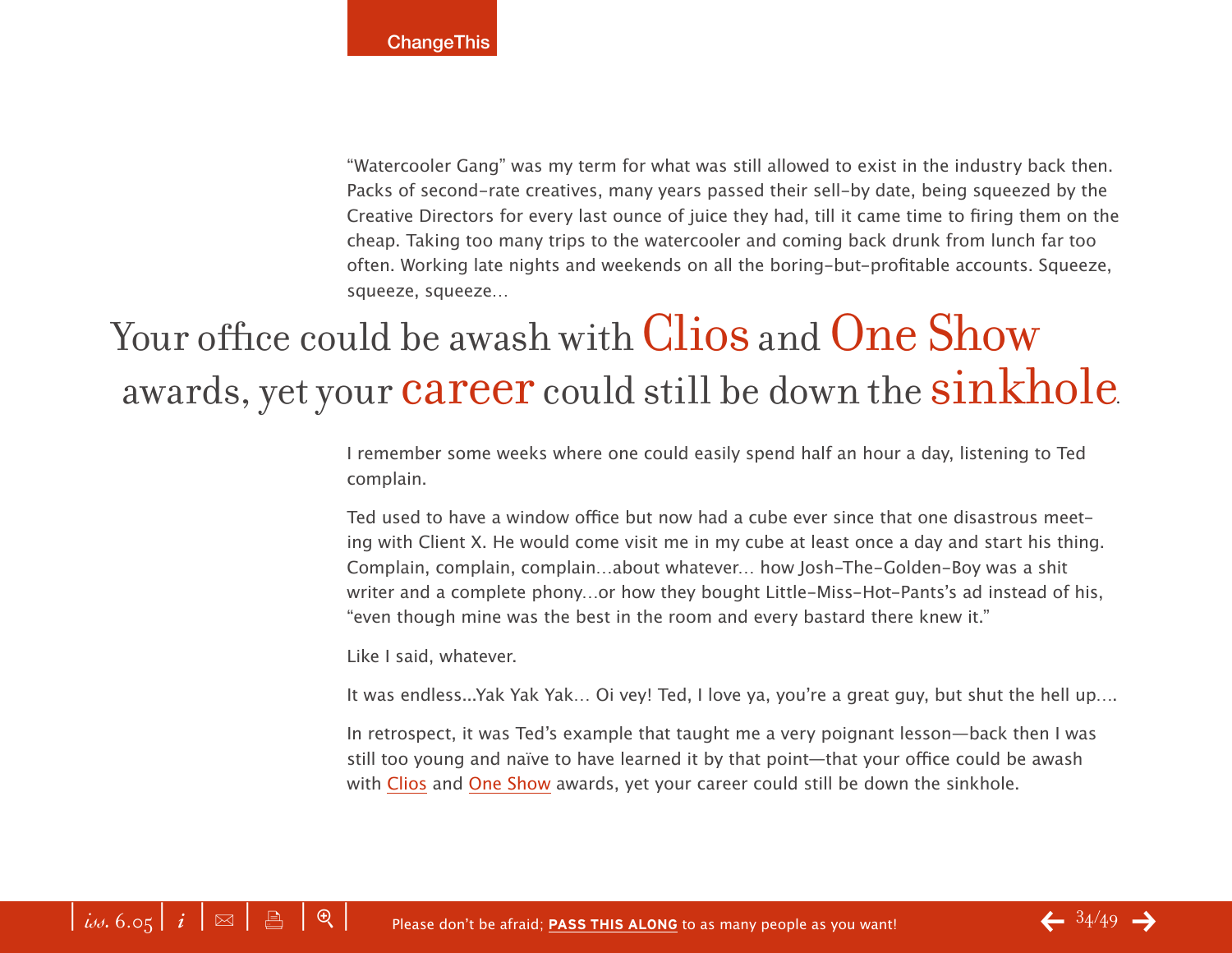Don't get me wrong—my career there was a complete disaster. This is not a case of one of the Alphas mocking the Betas. This is a Gamma mocking the Betas.

I'm having lunch with my associate, John, who's about the same age as me. Cheap and cheerful Thai food, just down the road from the agency.

## "The only reason they like having me around is because I'm still young and cheap. The minute I am no longer either, I'm dead meat."

"I gotta get out of this company," I say.

"I thought you liked your job," says John.

"I do," I say. "But the only reason they like having me around is because I'm still young and cheap. The minute I am no longer either, I'm dead meat."

"Like Ted," says John.

"Yeah…him and the rest of The Watercooler Gang."

"The Watercoolies," laughs John.

So we had a good chuckle about our poor, hapless elders. We weren't that sympathetic, frankly. Their lives might have been hell then, but they had already had their glory moments. They had won their awards, flown off to The Bahamas to shoot toilet paper ads with famous movie stars and all that. Unlike us young'uns. John and I had only been out of college a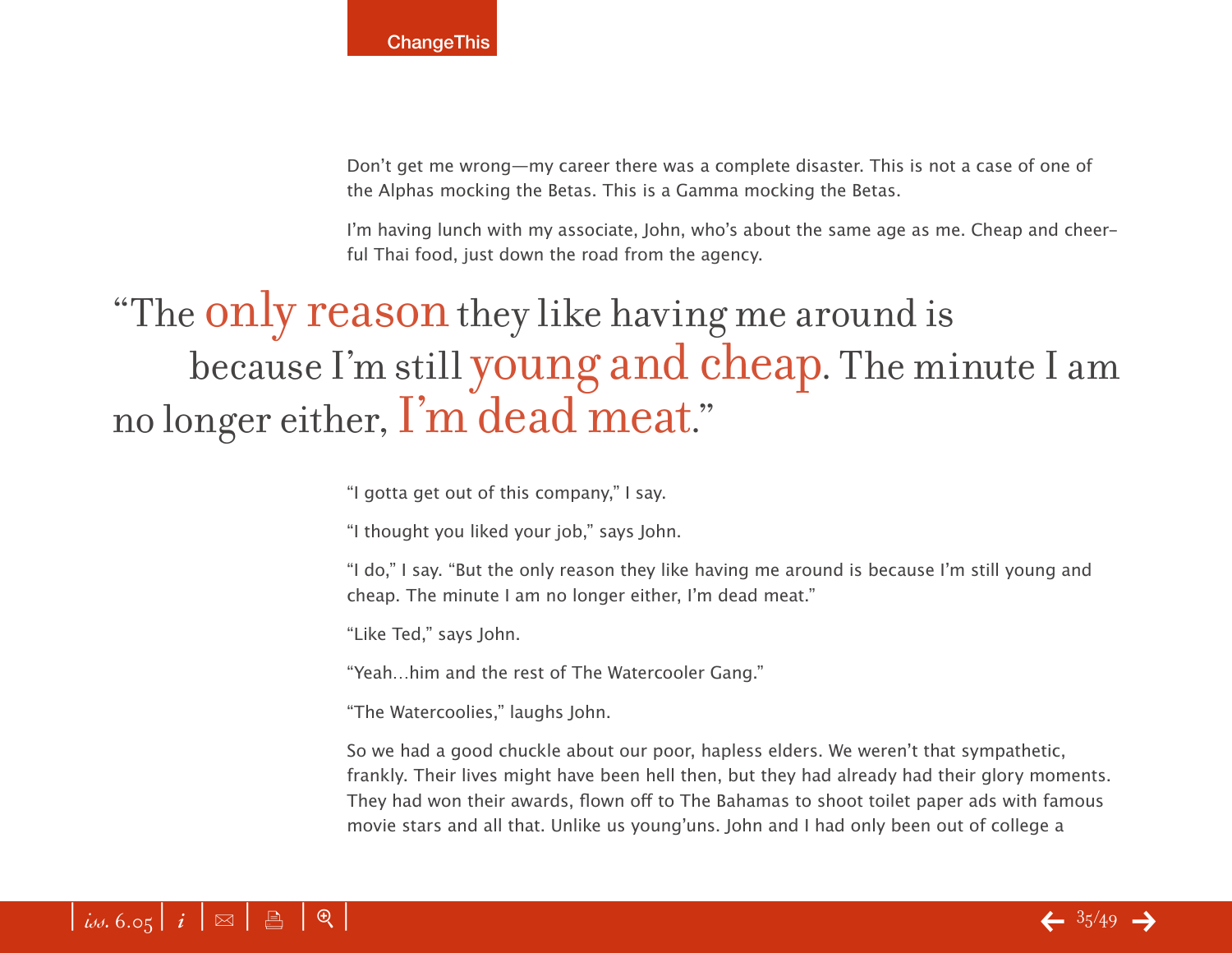couple of years and had still yet to make our mark on the industry we had entered with about as much passion and hope as anybody alive.

We had sold a few newspaper ads now and then, some magazine spreads, but the TV stuff was still well beyond reach. So far, the agency we had worked for had yet to allow us to shine. Was this our fault or theirs? Maybe a little bit of both, but back then it was all "their fault, dammit!" Of course, everything is "their fault, dammit!" when you're 24.

## Back then it was all "their fault, dammit!" Of course, everything is "their fault, dammit!" when you're 24.

I quit my job about a year later. John stayed on with the agency, for whatever reason, then about 5 years ago got married, with his first kid following soon after. Suddenly with a family to support he couldn't afford to get fired. The Creative Director knew this and started to squeeze.

"You don't mind working this weekend, John, do you? Good. I knew you wouldn't. We all know how much the team relies on you to deliver at crunch time—that's why we value you so highly, John, wouldn't you say?"

Last time I saw John he was working at this horrible little agency for a fraction of his former salary. Turns out the big agency had tossed him out about a week after his kid's second birthday.

We're sitting there at the Thai restaurant again, having lunch for old time's sake. We're having a good time, talking about the usual artsy-fartsy stuff we always do. It's a great conversation, marred only by the fact that I can't get the word "watercooler" out of my goddamn head…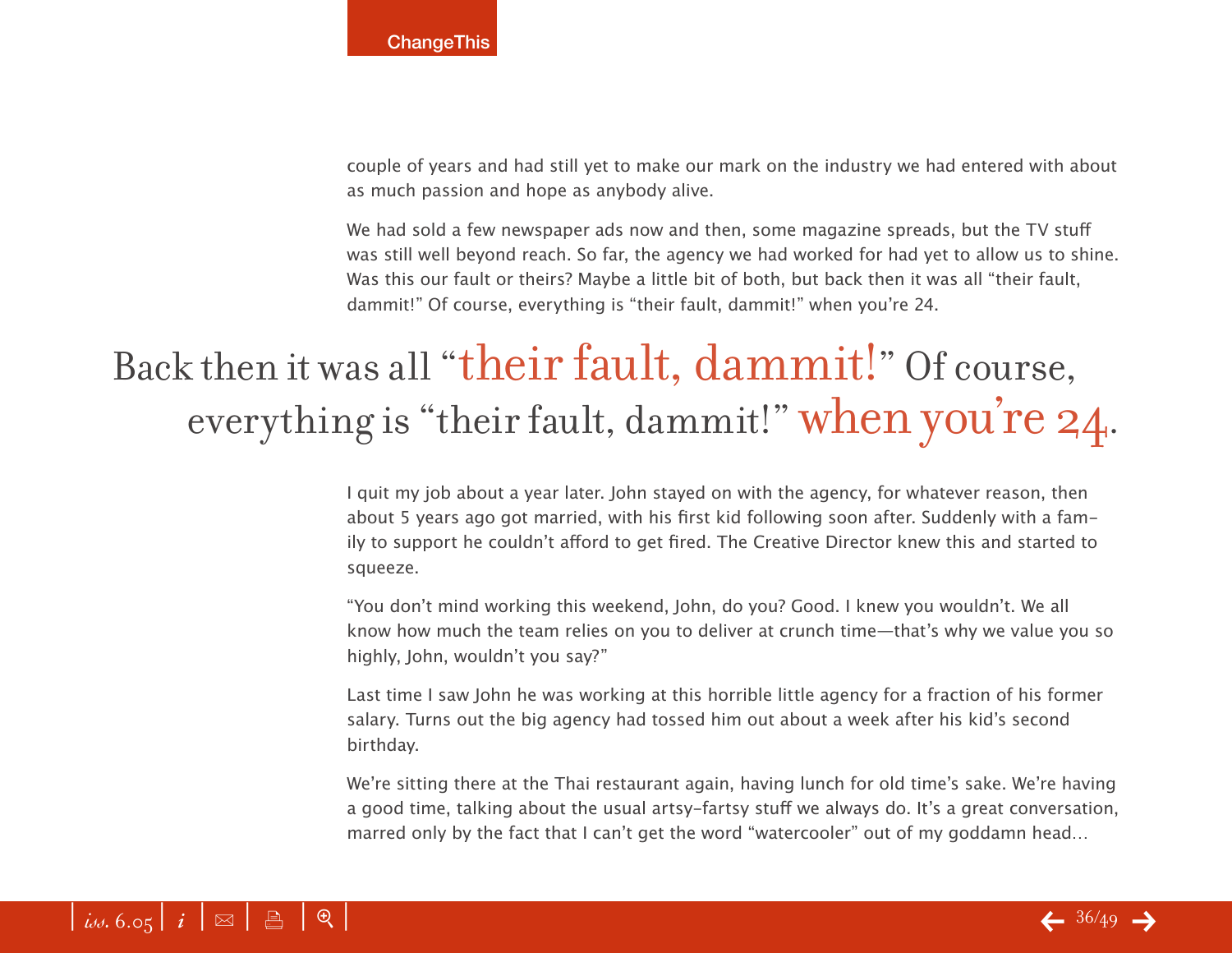### **19.**  Sing in your own voice.

Picasso was a terrible colorist. Turner couldn't paint human beings worth a damn. Saul Steinberg's formal drafting skills were appalling. T.S. Eliot had a full-time day job. Henry Miller was a wildly uneven writer. Bob Dylan can't sing or play guitar.

But that didn't stop them, right?

So I guess the next question is, "Why not?"

I have no idea. Why should it?



### **20.**

#### The choice of media is irrelevant.

Every media's greatest strength is also its greatest weakness. Every form of media is a set of fundamental compromises; one is not "higher" than the other. A painting doesn't do much; it just sits there on a wall. That's

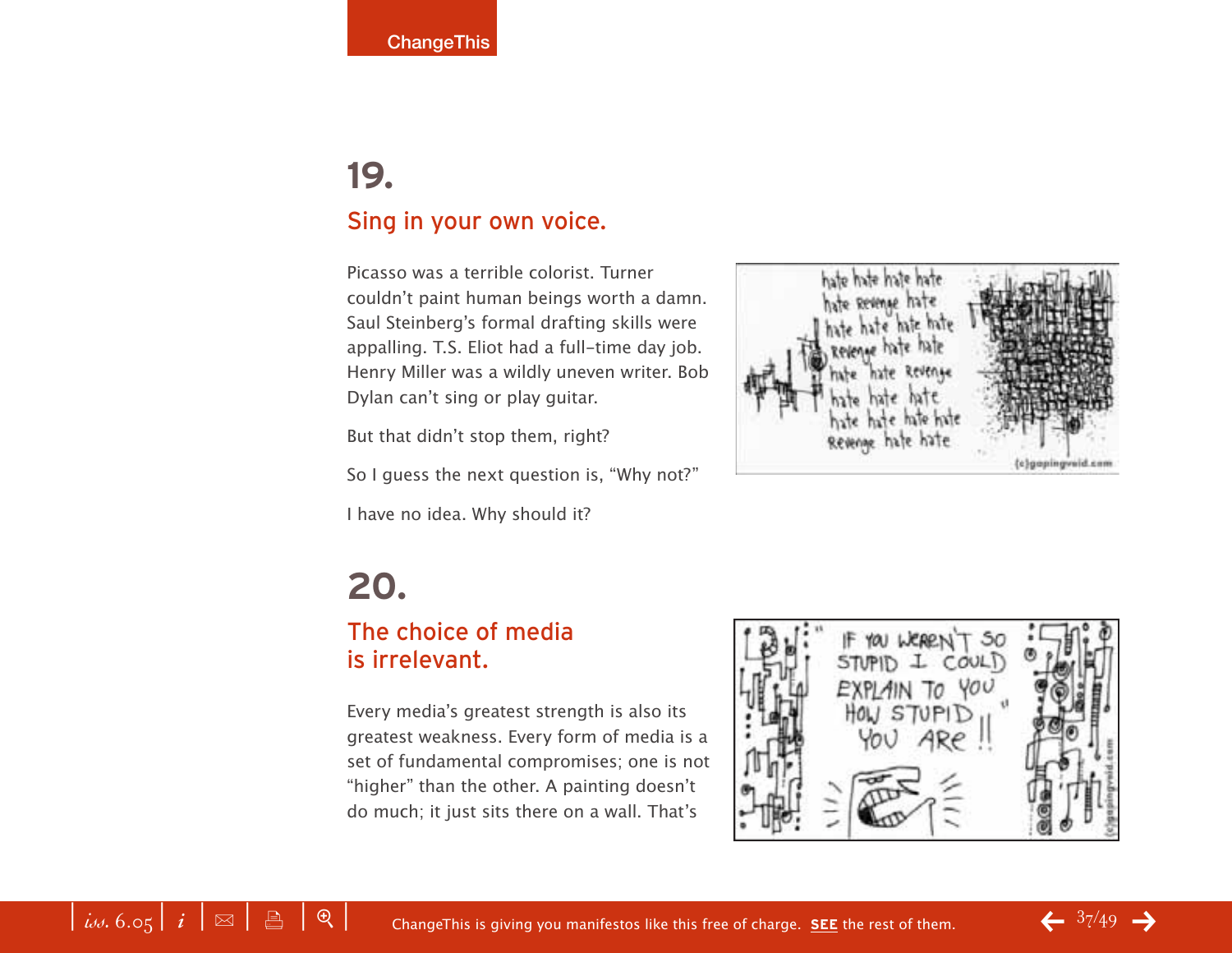the best and worst thing thing about it. Film combines sound, movement, photography, music, acting. That's the best and worst thing thing about it. Prose just uses words arranged in linear form to get its point across. That's the best and worst thing thing about it, etc.

Back in college, I was an English Major. I had no aspirations for teaching, writing or academe; it was just a subject I could get consistently high grades in. Plus, I liked to read books and write papers, so it worked well enough for me.

## My M.O. was, and still is, to just have a normal life, be a regular schmo, with a terrific hobby on the side.

Most of my friends were Liberal Arts Majors, but there the similarity ended. We never really went to class together. I dunno, we'd meet up in the evenings and weekends, but I never really socialized with people in my classes that much.

So it was always surprising to me to meet the Art Majors: fine arts, film, drama, architecture, etc. They seemed to live in each other's pockets. They all seemed to work, eat, and sleep together. Lots of bonding going on. Lots of collaboration. Lots of incestuousness. Lots of speeches about the sanctity of their craft.

Well, a cartoon only needs one person to make it. Same with a piece of writing. No Big Group Hug required. So all this sex-fueled socialism was rather alien to me, even if parts of it seemed very appealing.

During my second year at college, I started getting my cartoons published, and not just the school paper. Suddenly I found meeting girls easy. I was very happy about that, I can assure you, but life carried on pretty much the same.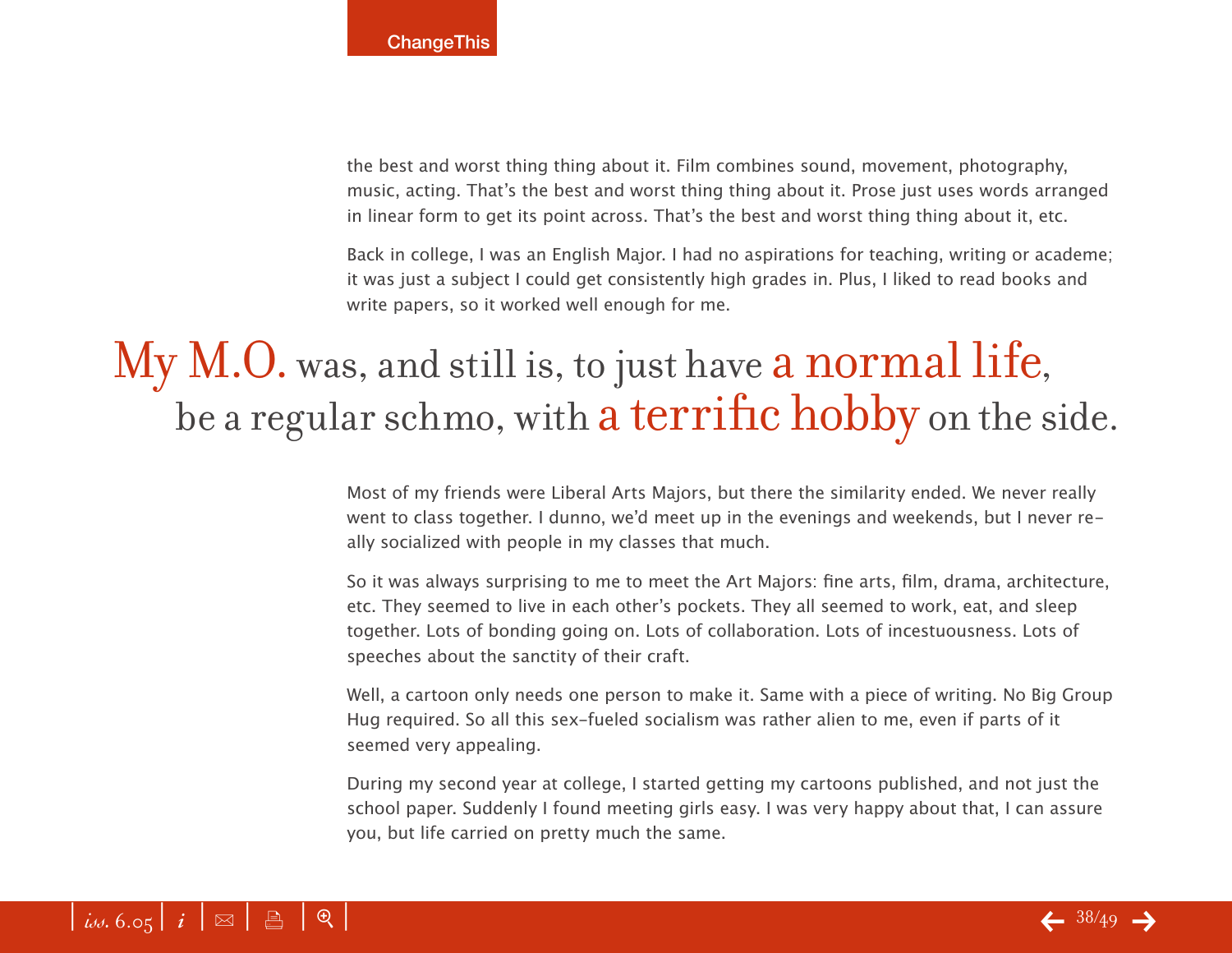I suppose my friends thought the cartooning gigs were neat or whatever, but it wasn't really anything that affected our friendship. It was just something I did on the side, the way other people restored old cars or or kept a darkroom for their camera.

My M.O. was, and still is, to just have a normal life, be a regular schmo, with a terrific hobby on the side. It's not exactly rocket science.

## Looking back, I also see a lot of screwy kids who married themselves to their medium of choice for the wrong reasons.

This attitude seemed kinda alien to the Art Majors I met. Their chosen art form seemed more like a religion to them. It was serious. It was important. It was a big part of their identity, and it almost seemed to them that humanity's very existence totally depended on them being able to pursue their dream as a handsomely rewarded profession etc.

Don't get me wrong, I knew some Art Majors who were absolutely brilliant. One or two of them are famous now. And I can see if you've got a special talent, how the need to seriously pursue it becomes important.

But looking back, I also see a lot of screwy kids who married themselves to their medium of choice for the wrong reasons. Not because they had anything particularly unique or visionary to say, but because it was cool. Because it was sexy. Because it was hip. Because it gave them something to talk about at parties. Because it was easier than thinking about getting a real job after graduation.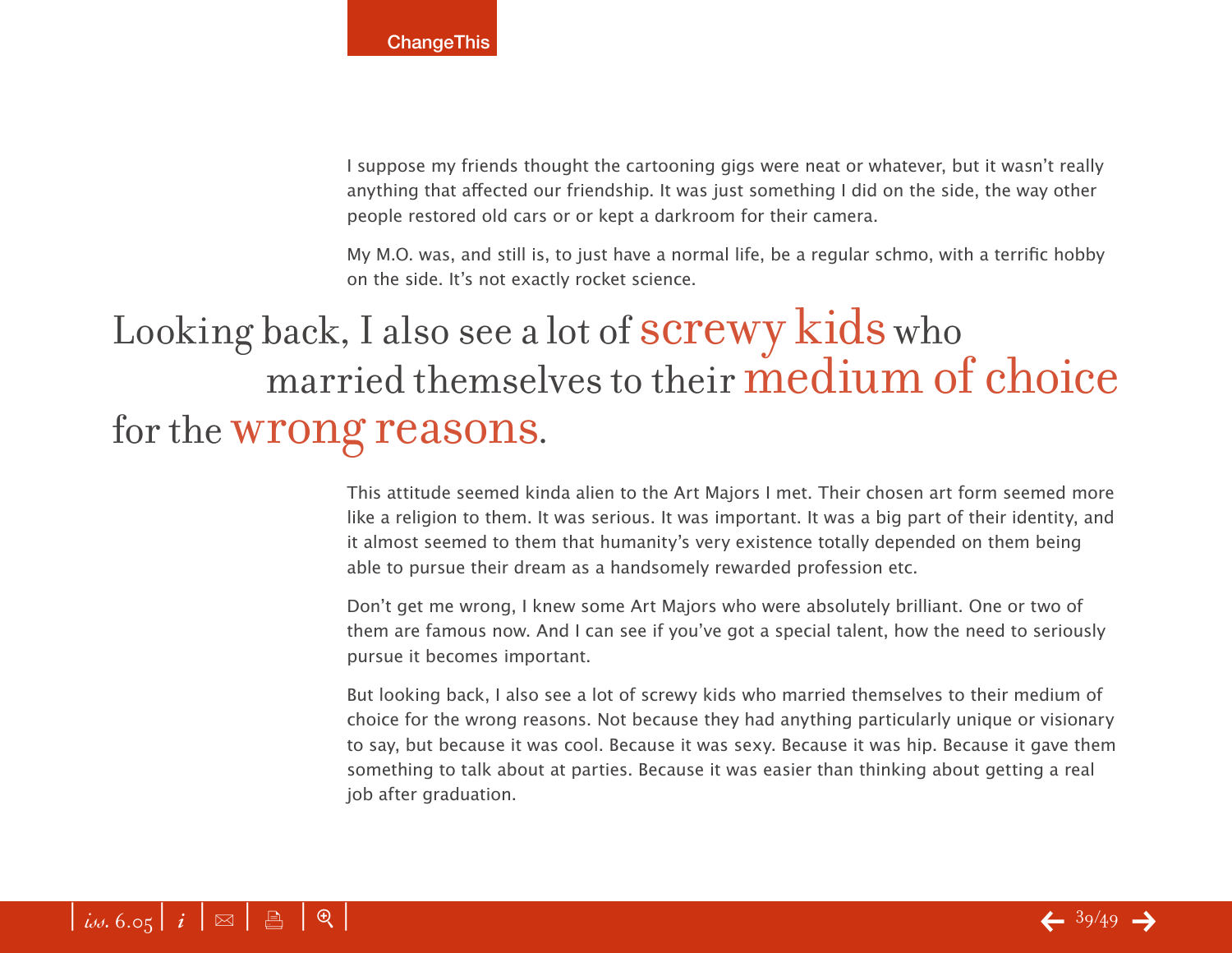I'm in two minds about this. One part of me thinks it's good for kids to mess around with insanely high ambitions, and maybe one or two of them will make it, maybe one or two will survive the cull. That's what's being young is all about, and I think it's wonderful.

The other side of me wants to tell these kids to beware of choosing difficult art forms for the wrong reasons. You can wing it while you're young, but it's not till your youth is over that The Devil starts seeking out his due. And that's never pretty. I've seen it happen more than once to some very dear, sweet people, and it's really heartbreaking to watch.

## **21.**

#### Selling out is harder than it looks.

Diluting your product to make it more "commercial" will just make people like it less.

Many years ago, barely out of college, I started schlepping around the ad agencies, looking for my first job.

One fine day a Creative Director kindly agreed for me to come show him my portfolio. Hooray!

So I came to his office and showed him my work. My work was bloody awful. All of it.

Imagine the worst, cheesiest "I used to wash with Sudso but now I wash with Lemon-Fresh Rinso Extreme" vapid housewife crap. Only far worse than that.

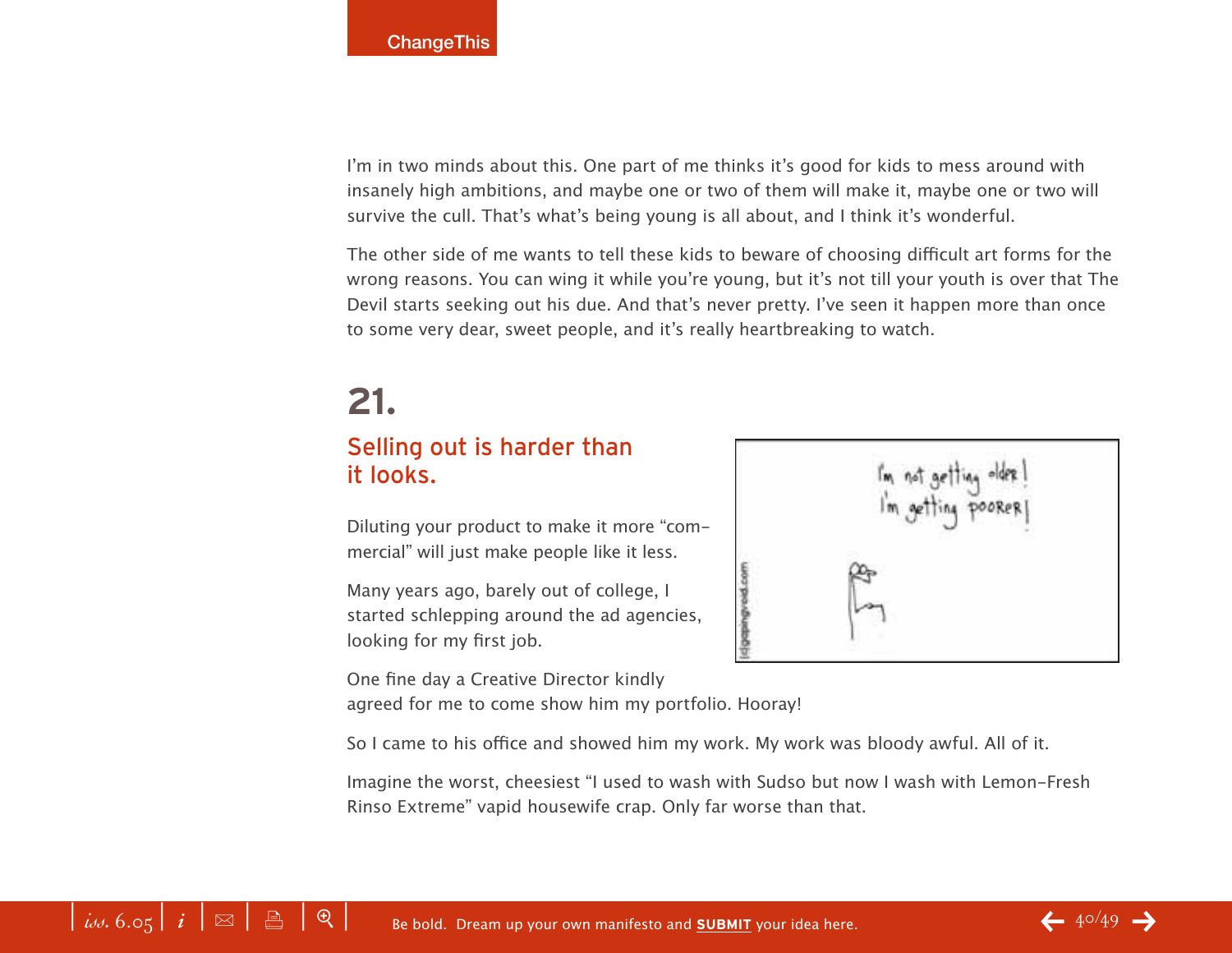The CD was a nice guy. You could tell he didn't think much of my work, though he was far too polite to blurt it out. Finally he quietly confessed that it wasn't doing much for him.

"Well, the target market are middle class housewives," I rambled. "They're quite conservative, so I thought I'd better tone it down..."

"You can tone it down once you've gotten the job and once the client comes after your ass with a red hot poker and tells you to tone it down," he laughed. "Till then, show me the toned-up version."

This story doesn't just happen in advertising. It happens everywhere.

## **22.**

#### Nobody cares. Do it for yourself.

Everybody is too busy with their own lives to give a damn about your book, painting, screenplay, etc., especially if you haven't sold it yet. And the ones that aren't, you don't want in your life anyway.

Making a big deal over your creative shtick is the kiss of death. That's all I have to say on the subject.

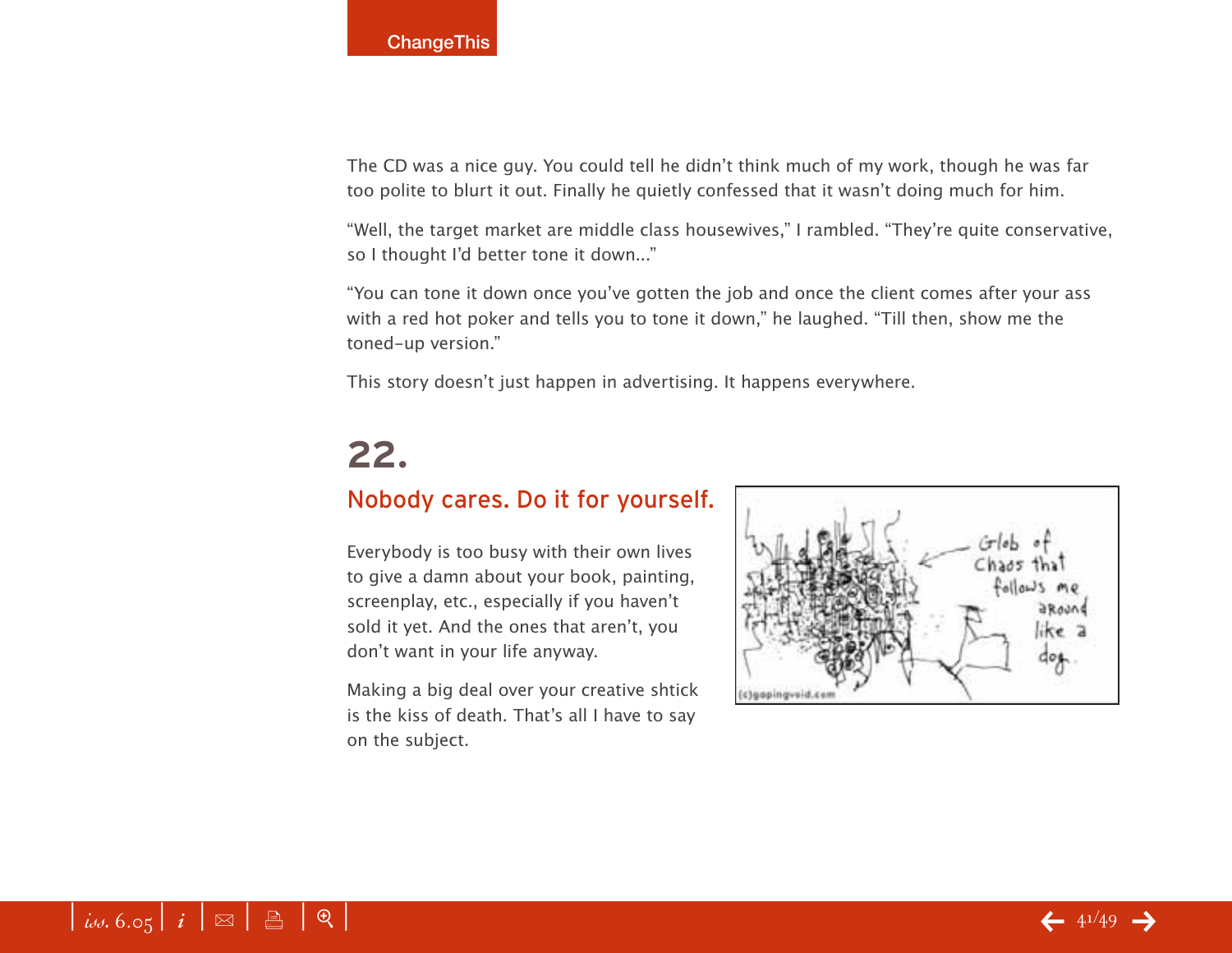#### Worrying about "Commercial vs. Artistic" is a complete waste of time.

You can argue about "the shameful state of American Letters" till the cows come home. They were kvetching about it in 1950; they'll be kvetching about it in 2050.



It's a path well trodden, and not a place

where one is going to come up with many new, earth-shattering insights.

But a lot of people like to dwell on it because it keeps them from having to ever journey into unknown territory. It's safe. It allows you to have strong emotions and opinions without any real risk to yourself. Without you having to do any of the actual hard work involved in the making and selling of something you believe in.

To me, it's not about whether Tom Clancy sells truckloads of books, or a Nobel Prize Winner sells diddlysquat. Those are just ciphers, a distraction. To me, it's about what YOU are going to do with the short time you have left on this earth. Different criteria altogether.

Frankly, how a person nurtures and develops his or her own "creative sovereignty," with or without the help of the world at large, is in my opinion a much more interesting subject.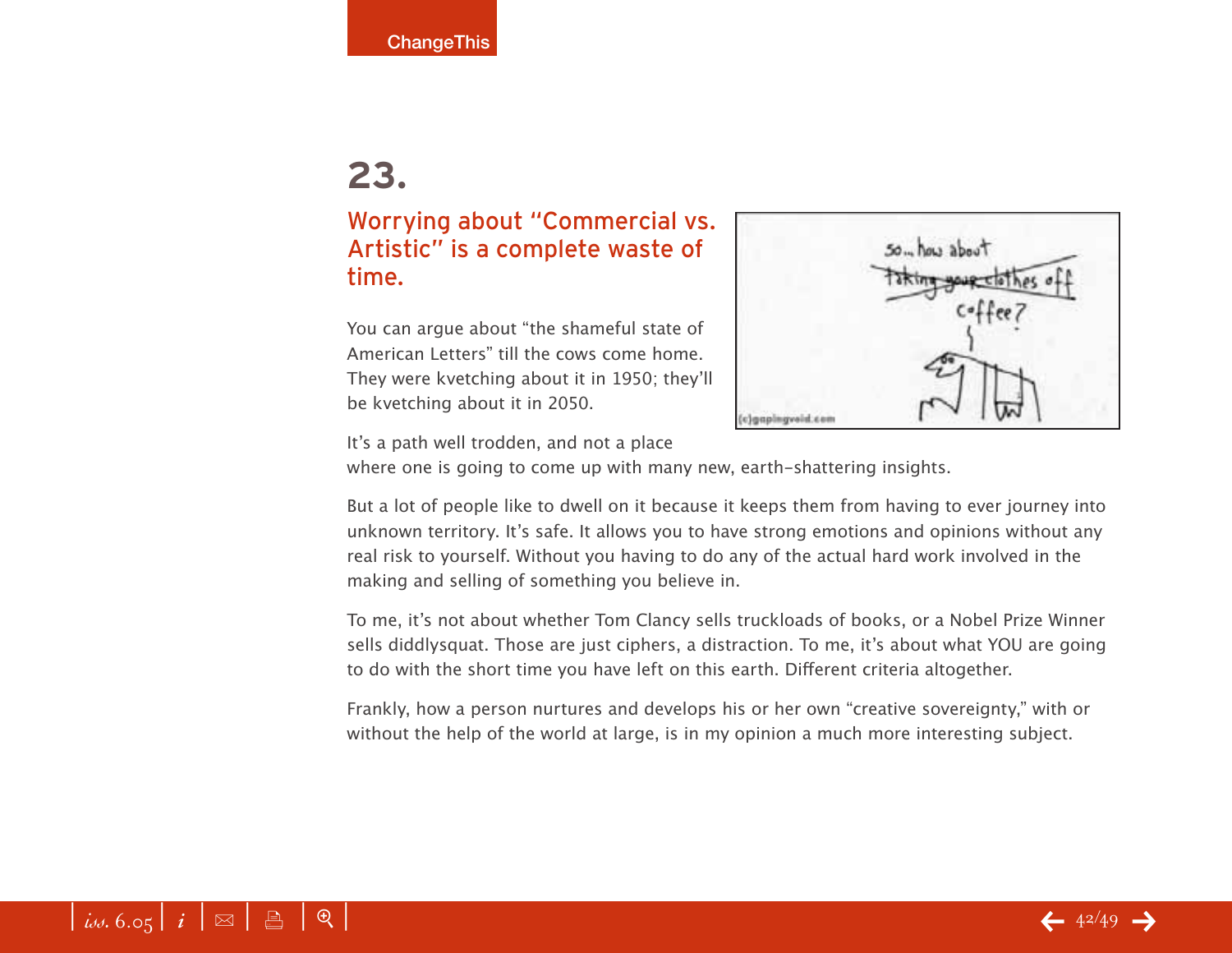#### Don't worry about finding inspiration. It comes eventually.

Inspiration precedes the desire to create, not the other way around.

One of the reasons I got into drawing cartoons on the back of business cards was I could carry them around with me. Living downtown, you spend a lot of time walking around the place. I wanted an art form that was perfect for that.

Im blogging this! Oh, and I'm blogging that Oh, and And that Sorry, did you say something? Cool. Have you blogged it yet

So if I was walking down the street and I suddenly got hit with the itch to draw something, I could just nip over to the nearest park bench or coffee shop, pull out a blank card from my bag and get busy doing my thing. Seamless. Effortless. No fuss. I like it.

Before, when I was doing larger works, every time I got an idea while walking down the street I'd have to quit what I was doing and schlep back to my studio while the inspiration was still buzzing around in my head. Nine times out of ten the inspired moment would have passed by the time I got back, rendering the whole exercise futile. Sure, I'd get drawing anyway, but it always seemed I was drawing a memory, not something happening at that very moment.

If you're arranging your life in such a way that you need to make a lot of fuss between feeling the itch and getting to work, you're putting the cart before the horse. You're probably creating a lot of counterproductive "Me, The Artist, I must create, I must leave something to posterity" melodrama. Not interesting for you or for anyone else.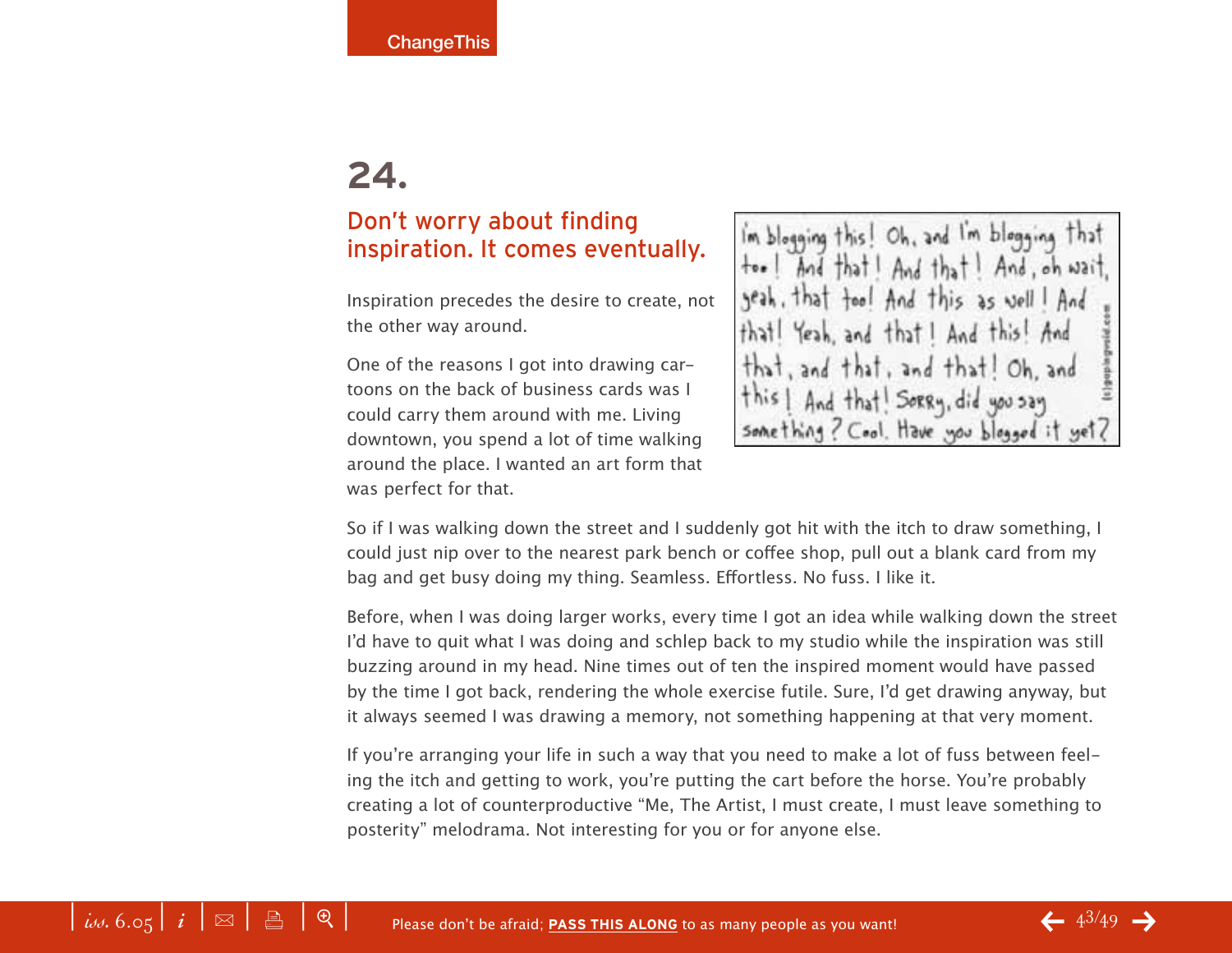You have to find a way of working that makes it dead easy to take full advantage of your inspired moments. They never hit at a convenient time, nor do they last long.

Conversely, neither should you fret too much about "writer's block," "artist's block," or whatever. If you're looking at a blank piece of paper and nothing comes to you, then go do something else. Writer's block is just a symptom of feeling like you have nothing to say, combined with the rather weird idea that you SHOULD feel the need to say something.

Why? If you have something to say, then say it. If not, enjoy the silence while it lasts. The noise will return soon enough. In the meantime, you're better off going out into the big, wide world, having some adventures, and refilling your well. Trying to create when you don't feel like it is like making conversation for the sake of making conversation. It's not really connecting, it's just droning on like an old, drunken barfly.

### **25.**

#### You have to find your own shtick.

A Picasso always looks like Picasso painted it. Hemingway always sounds like Hemingway. A Beethoven Symphony always sounds like a Beethoven's Symphony. Part of being a Master is learning how to sing in nobody else's voice but your own.

 $tan45$ ₩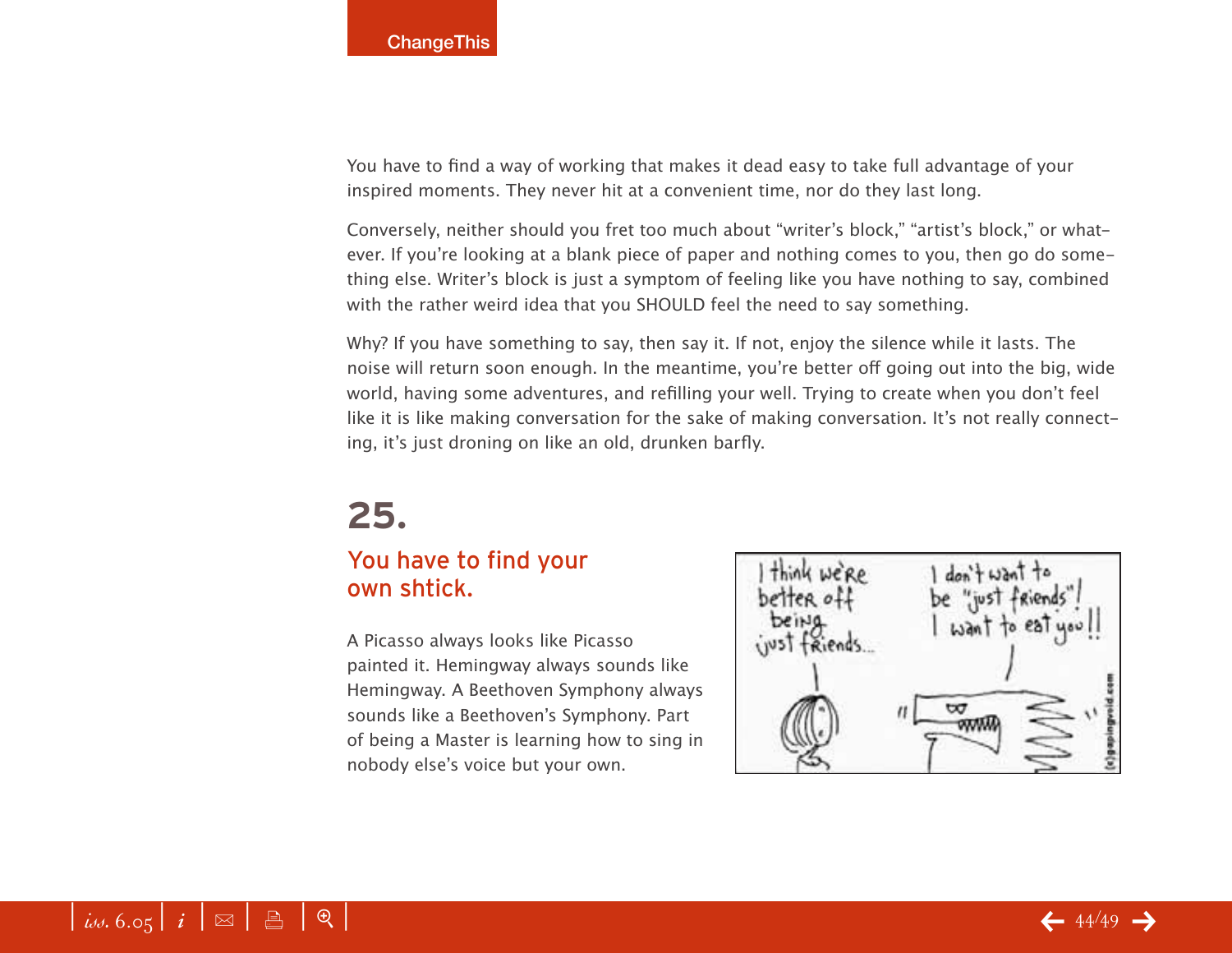Every artist is looking for their big, definitive "Ah-Ha!" moment, whether they're a Master or not.

That moment where they finally find their true voice, once and for all.

For me, it was when I discovered drawing on the back of business cards.

Other, more famous and notable examples would be Jackson Pollack discovering splatter paint. Or Robert Ryman discovering all-white canvases. Andy Warhol discovering silkscreen. Hunter S. Thompson discovering Gonzo Journalism. Duchamp discovering the Found Object. Jasper Johns discovering the American Flag. Hemingway discovering brevity. James Joyce discovering stream-of-consciousness prose.

## Every artist is looking for their big, definitive "Ah-Ha!" moment, whether they're a Master or not.

Was it luck? Perhaps a little bit.

But it wasn't the format that made the art great. It was the fact that somehow while playing around with something new, suddenly they found themselves able to put their entire selves into it.

Only then did it become their ʻshtick,' their true voice, etc.

That's what people responded to. The humanity, not the form. The voice, not the form.

Put your whole self into it, and you will find your true voice. Hold back and you won't. It's that simple.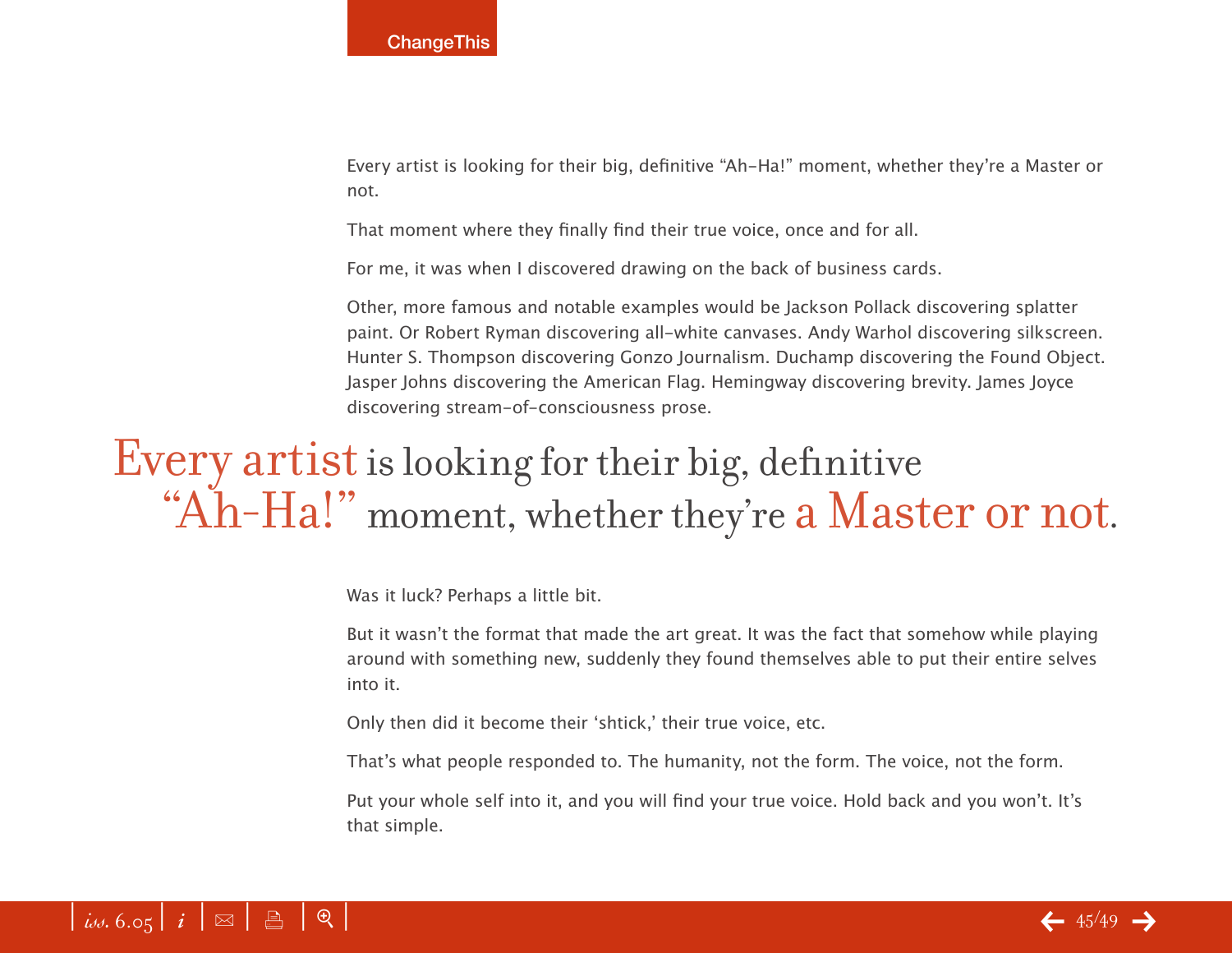### **26.**  Write from the heart.

There is no silver bullet. There is only the love God gave you.

As a professional writer, I am interested in how conversation scales.

How communication scales, x to the power of n etc etc.



Ideally, if you're in the communication business, you want to say the same thing, the same way to an audience of millions that you would to an audience of one. Imagine the power you'd have if you could pull it off.

But sadly, it doesn't work that way.

You can't love a crowd the same way you can love a person.

And a crowd can't love you the way a single person can love you.

Intimacy doesn't scale. Not really. Intimacy is a one-on-one phenomenon.

It's not a big deal. Whether you're writing to an audience of one, five, a thousand, a million, ten million, there's really only one way to really connect. One way that actually works:

Write from the heart.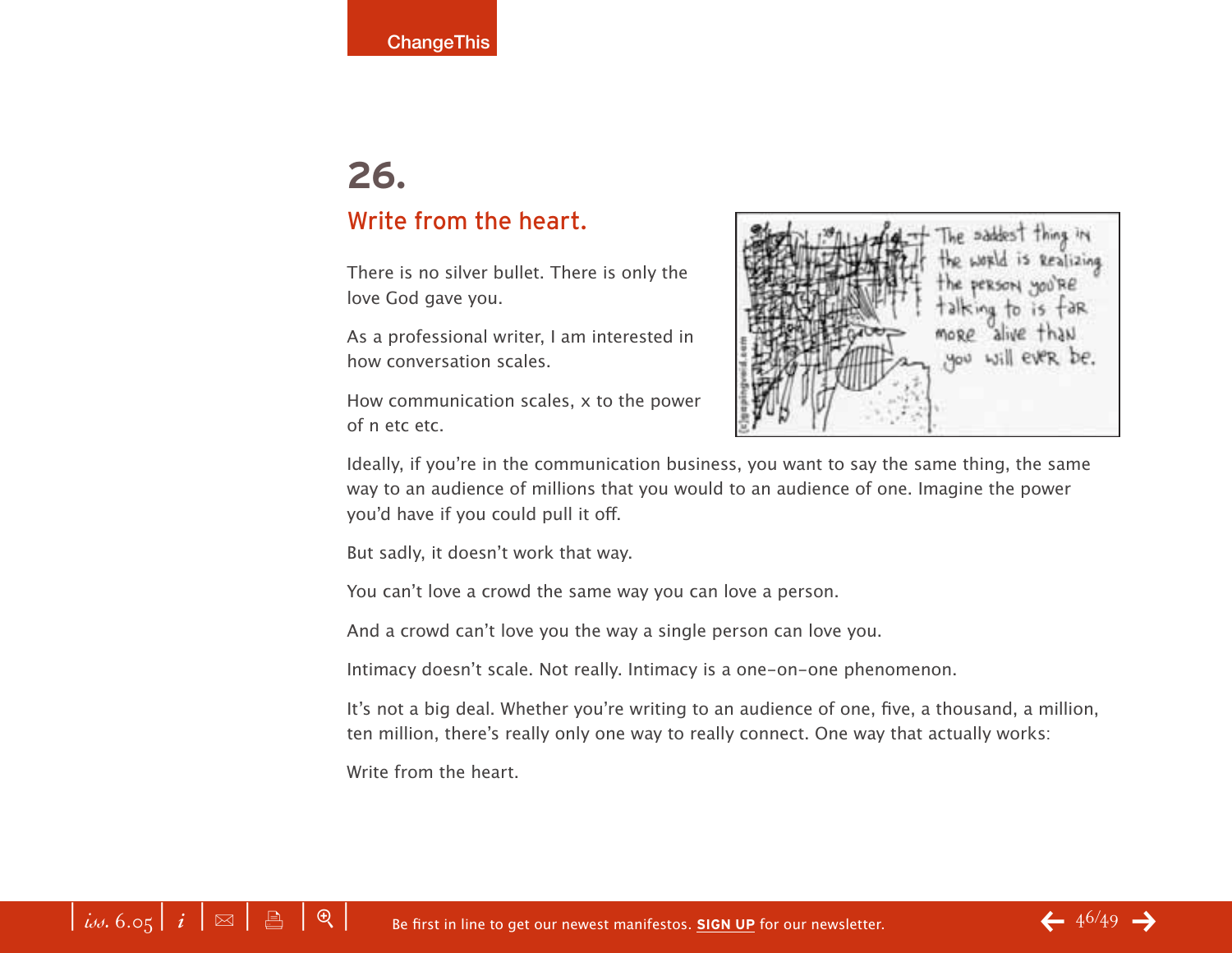## info

#### **ABOUT THE AUTHOR**

Hugh MacLeod is a brand consultant, copywriter and cartoonist. Born in America but educated in the UK, he has spent most of his life shuttling between the two countries.

He started out in straight TV advertising writing in the early 90s but with the advent of new media it evolved into new brand thinking and cultural transformation.

His website, [http://gapingvoid.com,](http://gapingvoid.com) is widely read in the blogosphere.

#### **DOWNLOAD THIS**

This manifesto is available from <http://changethis.com/6.HowToBeCreative>

#### **SEND THIS**

Click here to pass along a copy of this manifesto to others. <http://changethis.com/6.HowToBeCreative/email>

#### **SUBSCRIBE**

Learn about our latest manifestos as soon as they are available. Sign up for our free newsletter and be notified by email.<http://changethis.com/subscribe>



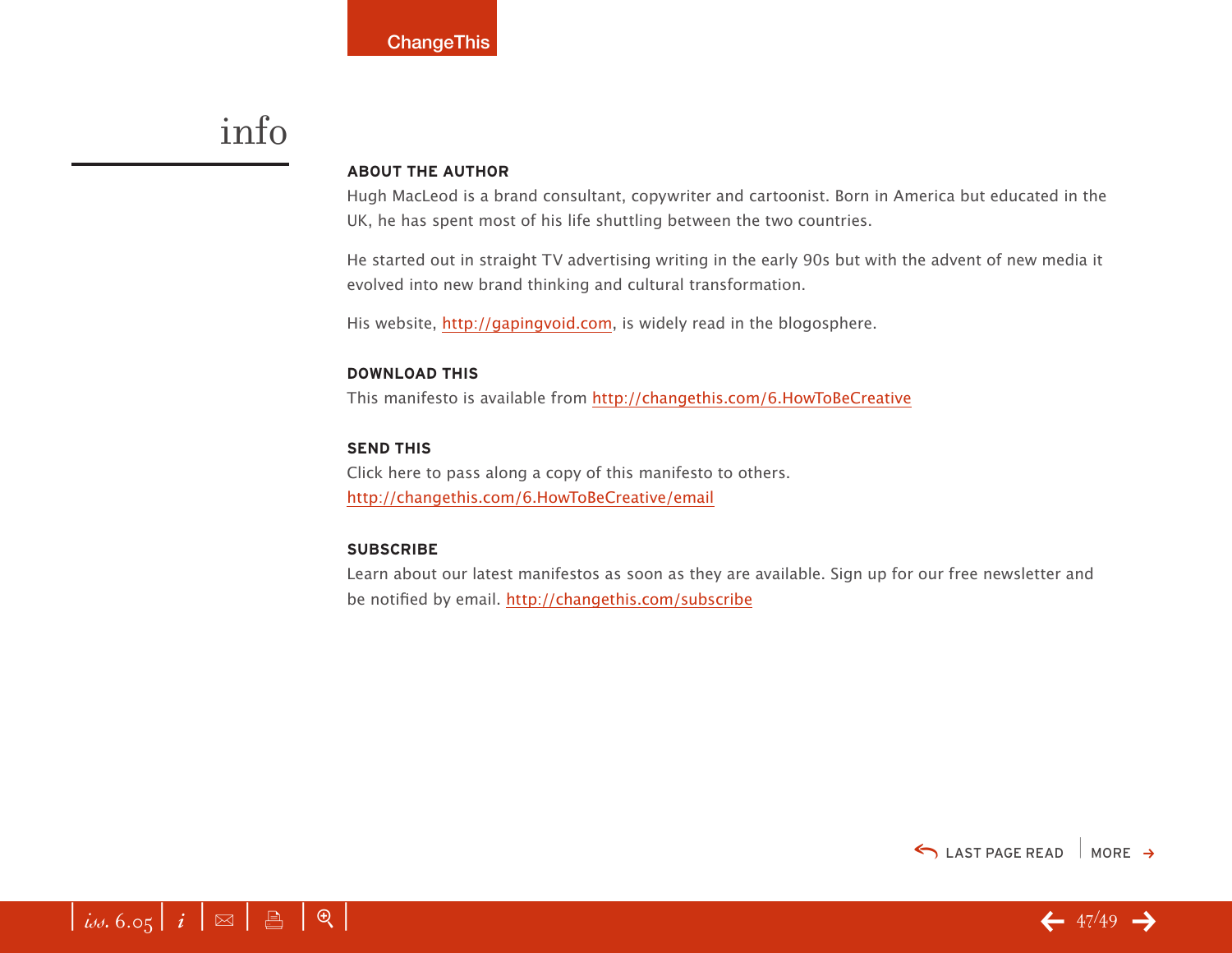## info

#### **WHAT YOU CAN DO**

You are given the unlimited right to print this manifesto and to distribute it electronically (via email, your website, or any other means). You can print out pages and put them in your favorite coffee shop's windows or your doctor's waiting room. You can transcribe the author's words onto the sidewalk, or you can hand out copies to everyone you meet. You may not alter this manifesto in any way, though, and you may not charge for it.

#### **NAVIGATION & USER TIPS**

Move around this manifesto by using your keyboard arrow keys or click on the right arrow ( $\rightarrow$ ) for the next page and the left arrow (  $\leftarrow$  ). To send this by email, just click on  $\boxed{\boxtimes}$  .

| <b>KEYBOARD SHORTCUTS</b>      | PC.           | <b>MAC</b>                                                    |
|--------------------------------|---------------|---------------------------------------------------------------|
| Zoom in (Larger view)          | $[CIL]$ $[+]$ | $[$ $\frac{1}{2}$ $[$ $\frac{1}{2}$ $]$ $[$ $\frac{1}{2}$ $]$ |
| Zoom out                       | $[CIL]$ $[-]$ | $[\mathcal{H}]$ $[-]$                                         |
| Full screen/Normal screen view | [CHL] [L]     | $[\mathcal{H}]$ $[L]$                                         |

#### **BORN ON DATE**

This document was created on 18 October 2004 and is based on the best information available at that time. To check for updates, please click here to visit <http://changethis.com/6.HowToBeCreative>



 $-48/49 -$